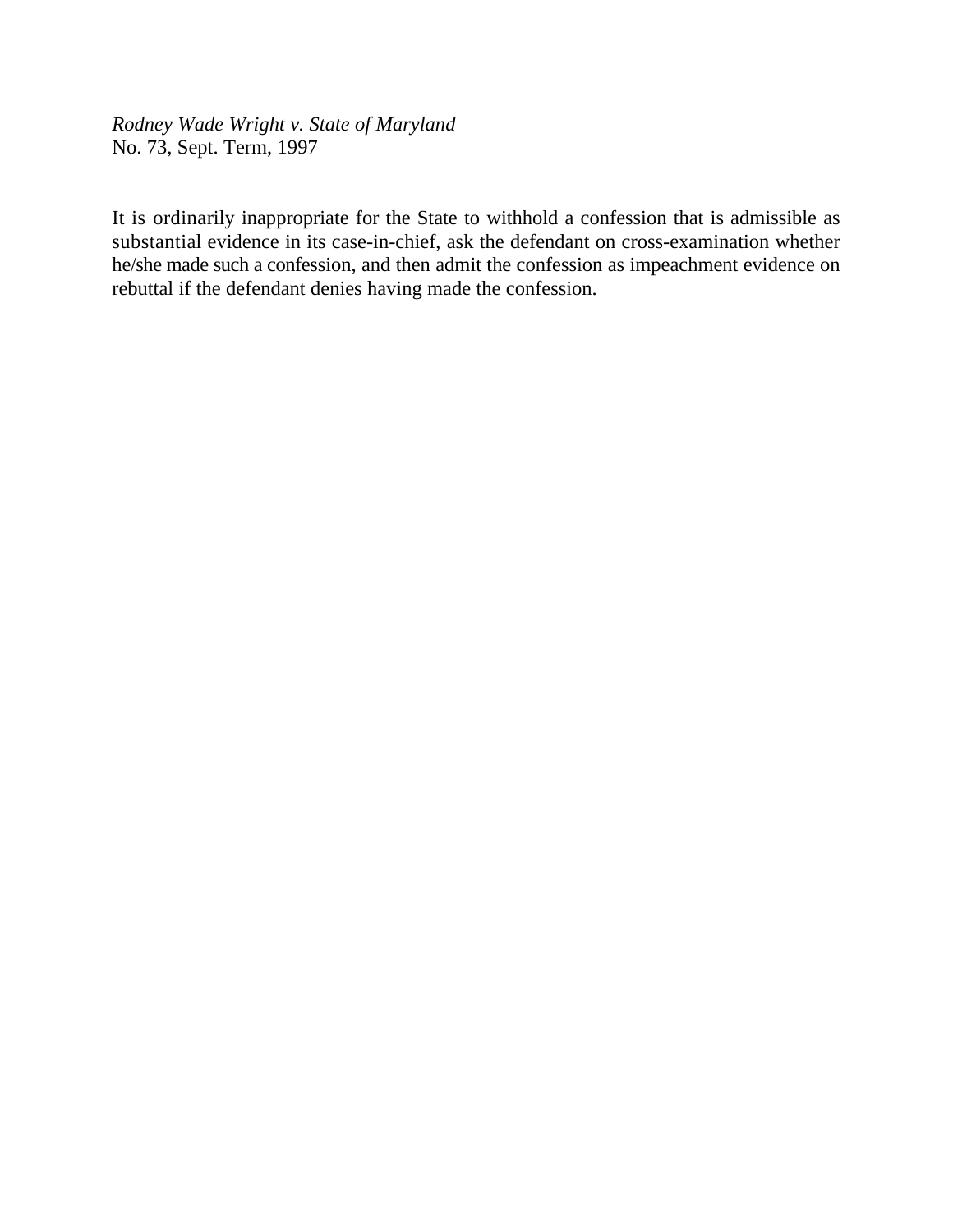# IN THE COURT OF APPEALS OF MARYLAND

No. 73

September Term, 1997 \_\_\_\_\_\_\_\_\_\_\_\_\_\_\_\_\_\_\_\_\_\_\_\_\_\_\_\_\_\_\_\_\_\_\_\_\_\_

# RODNEY WADE WRIGHT

v.

# STATE OF MARYLAND

\_\_\_\_\_\_\_\_\_\_\_\_\_\_\_\_\_\_\_\_\_\_\_\_\_\_\_\_\_\_\_\_\_\_\_\_\_\_

Bell, C.J. Eldridge Rodowsky Chasanow Raker Wilner Karwacki (retired, specially assigned),

JJ.

Opinion by Wilner, J. Rodowsky, Chasanow, and Karwacki, JJ, concur and dissent.

\_\_\_\_\_\_\_\_\_\_\_\_\_\_\_\_\_\_\_\_\_\_\_\_\_\_\_\_\_\_\_\_\_\_\_\_\_\_

\_\_\_\_\_\_\_\_\_\_\_\_\_\_\_\_\_\_\_\_\_\_\_\_\_\_\_\_\_\_\_\_\_\_\_\_\_\_

Filed: April 17, 1998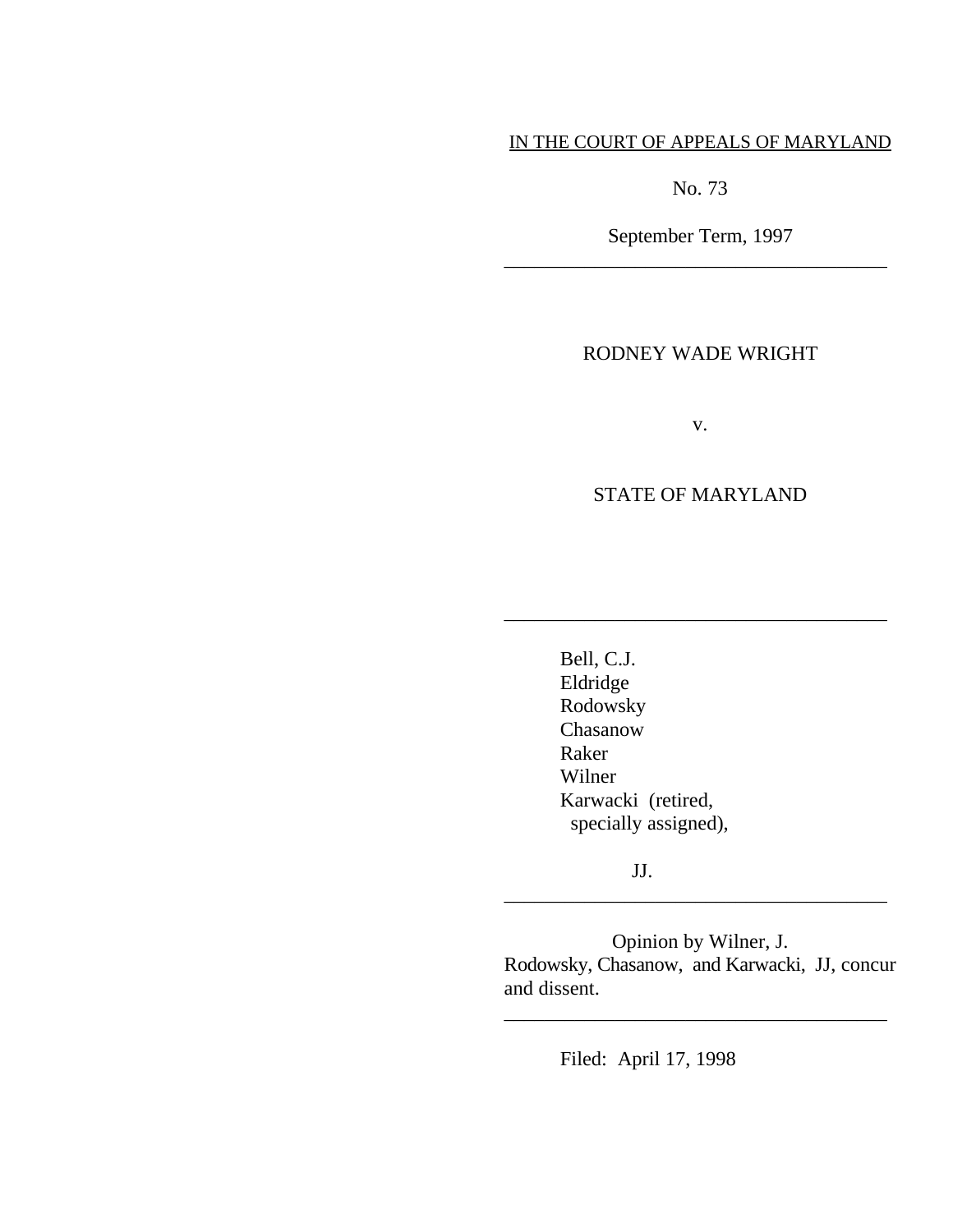Rodney Wright was convicted by a jury in the Circuit Court for Charles County of second degree rape, second and third degree sexual offense, and child abuse, for which he was given varying terms of imprisonment. The judgments were affirmed by the Court of Special Appeals. We granted *certiorari* to consider two questions: (1) whether the trial court erred in allowing, as rebuttal evidence, an inculpatory statement that Wright made to Louis Hurt, a one-time cell-mate at the county detention center; and (2) whether, for purposes of the child abuse conviction, Wright qualified as a "household member," within the meaning of Maryland Code, Article 27,  $\S$  35C (1957, 1996 Repl. Vol.).<sup>1</sup> We shall answer both questions in the affirmative and therefore reverse the judgment of the Court of Special Appeals and remand the case for retrial.

#### UNDERLYING FACTS

In June, 1995, Wright was living in Bel Alton with Shirley Thompson and Shirley's two children, Latara, age 4, and Rhonda, age 2. The victim in the case was Shirley's younger sister, Queen Champion, who was then 12 years old. Queen lived with her mother (Juanita Thompson), her stepfather, and her two younger sisters about 15 miles away, in Indian Head. Following the end of the school term and with her mother's consent, she went to stay with Shirley for part of the summer. There is some dispute as to when she actually arrived. Juanita Thompson said that Shirley came to get her around June 10 or June 13, which

 $1$  In a conditional cross-petition, the State asked us to consider whether, by failing to make a proper objection, Wright failed to preserve his challenge to the rebuttal evidence. We denied the conditional cross-petition, so that issue is not before us. Implicit in our ruling on the cross-petition, of course, is our belief that there was a sufficient objection.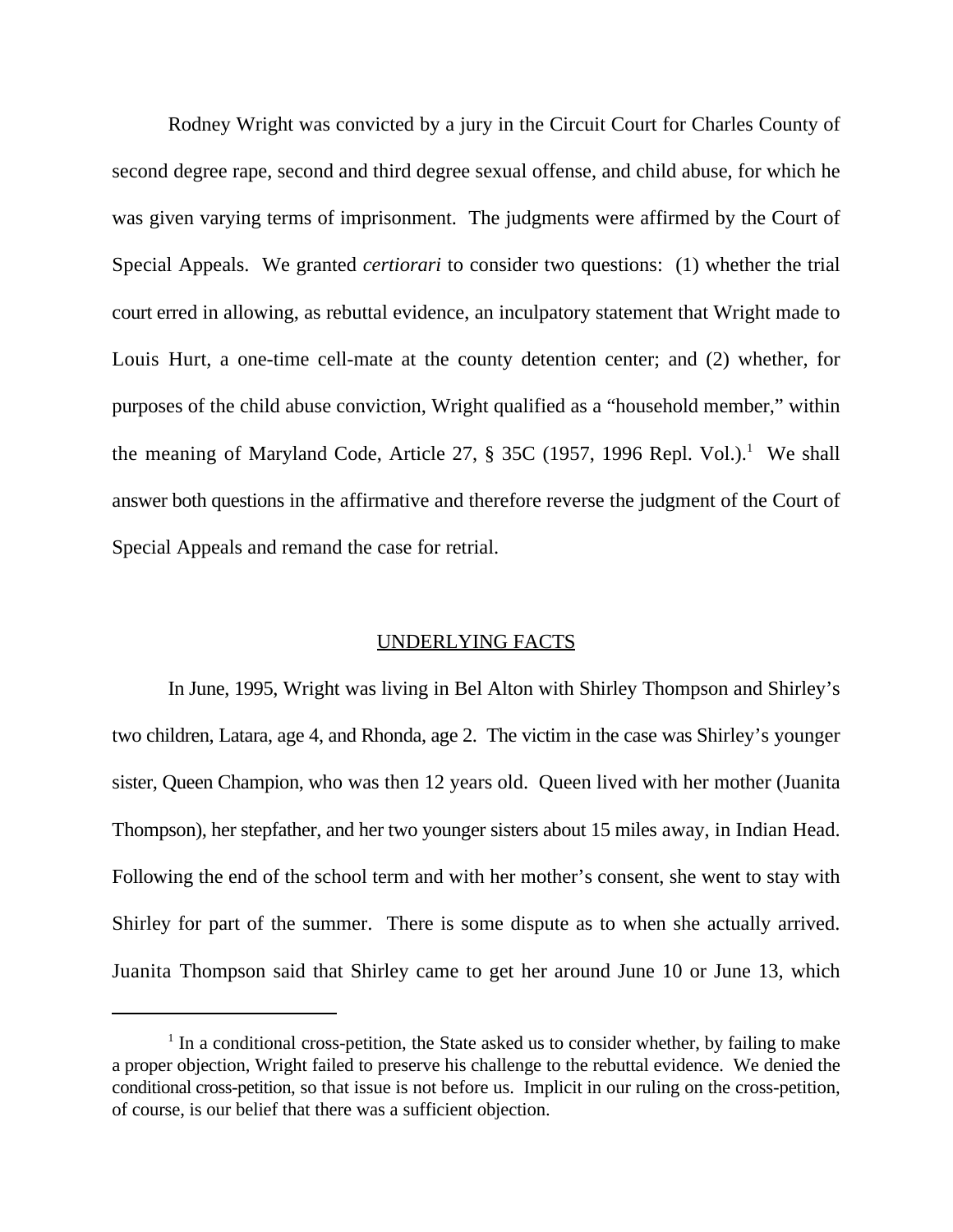conforms with Queen's recollection, and, for purposes of this appeal, we shall assume that to be the case. Initially, the stay was to be for two weeks, but it was extended to July 10. At some point near the end of June, a friend of Queen's, Tomika Dorsey, came to stay for about a week. Queen and Tomika occasionally played outside but also helped care for Shirley's children.

On June 28, Shirley left the home at about 8:30 a.m. to keep an appointment at the health department. In the home at the time were Wright, Queen, Tomika, Latara, and Rhonda. Queen testified that, while Rhonda was sleeping and Tomika and Latara were taking a bath, she was watching television. When the TV began "acting up," Queen asked Wright, who was in his bedroom, if he could fix it. According to Queen, as she was leaving Wright's room, he called her back, pushed her on to the bed, and locked the door. He held her down on the bed, removed her shorts and underwear, performed cunnilingus, and then had sexual intercourse with her. She said that she was squirming, kicking, screaming, and attempting to get away, to no avail. At some point, one of the other children began knocking on the door, asking to come in, but Wright continued. Not until he heard Shirley returning did he relent, jump up, and put on his clothes. Queen ran into the bathroom and noticed blood "and some slimy stuff" coming from her vagina. Wright, she said, warned her not to tell anyone what happened, or he would "slam [her] head into the wall."

Although Queen said that she called for Shirley to come into the bathroom, Shirley responded instead to Wright. Thereafter, Queen said nothing. Her mother came to get her on July 10, after somehow learning from one of her other daughters that Wright had "fooled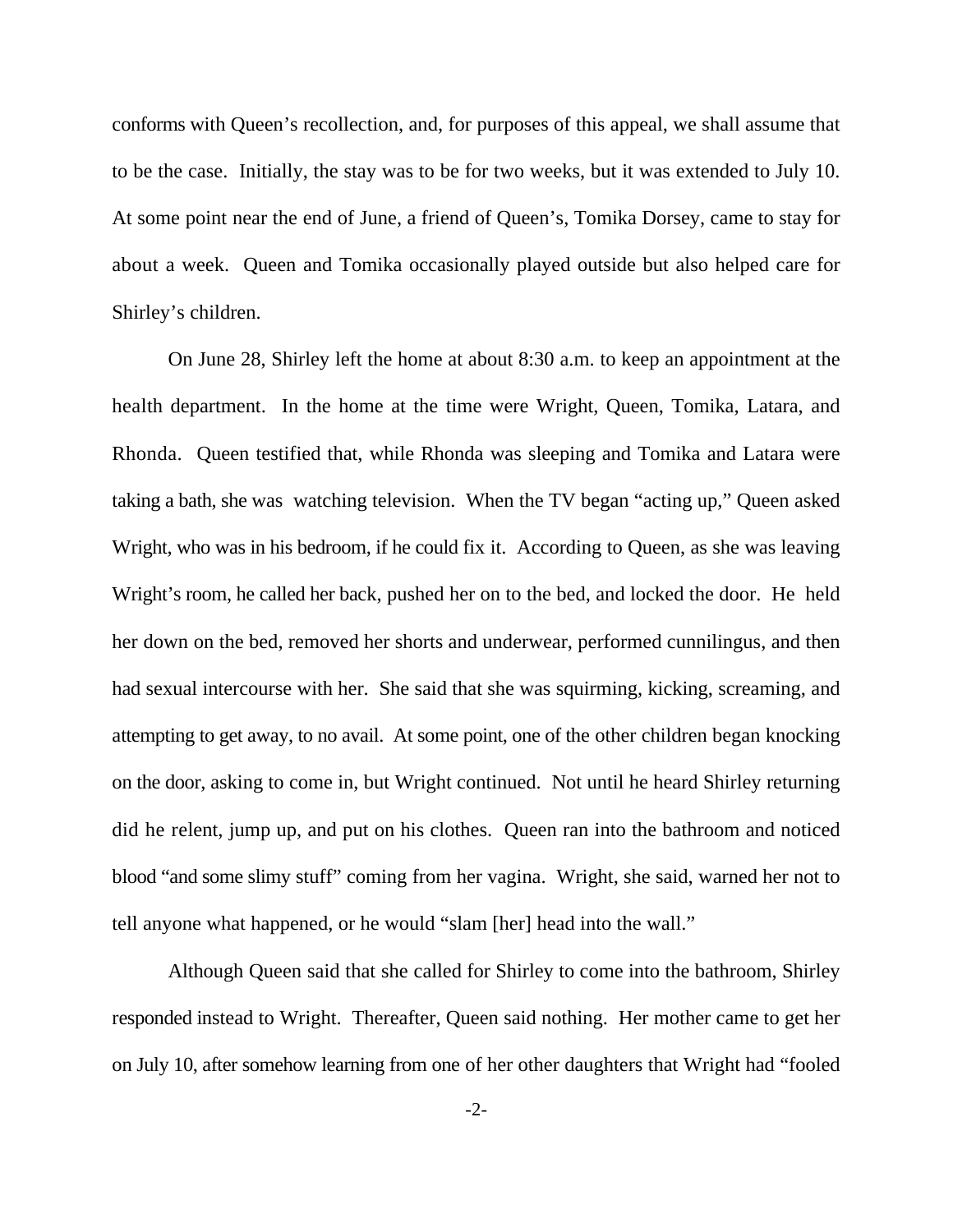with" Queen, but it was not until Queen was home that she informed her mother what had happened. Ms. Thompson took her daughter to the hospital, where she was examined. The doctor found one tear of the hymen which, the doctor later testified, indicated a single incident of intercourse.

#### **DISCUSSION**

#### **The Statement To Louis Hurt**

After his arrest, Wright was incarcerated in the county detention center. His cell-mate for part of that time was one Louis Hurt, who was facing carjacking and robbery charges. According to Hurt, although Wright was initially reluctant to discuss the charges against him, he eventually told Hurt a story that was largely consistent with Queen's version of what had occurred. It was, in every respect, a full confession. Although Hurt was listed as a witness by the State, he did not testify, and was not even mentioned, in the State's case-in-chief. The State's case consisted of the testimony of Queen, her mother, and the doctor who examined Queen at the hospital. Queen's account was thus corroborated principally by the testimony of the doctor that she was not a virgin and that the tear to her hymen indicated only one penetration. In cross-examination, the suggestion was planted that Queen may have had intercourse with a boyfriend which, if true, could also explain her vaginal condition.

That defense was pursued in Wright's case, in large part through the testimony of one of Queen's girlfriends, Crystal Hill, who said that, in June, 1995, Queen had told her that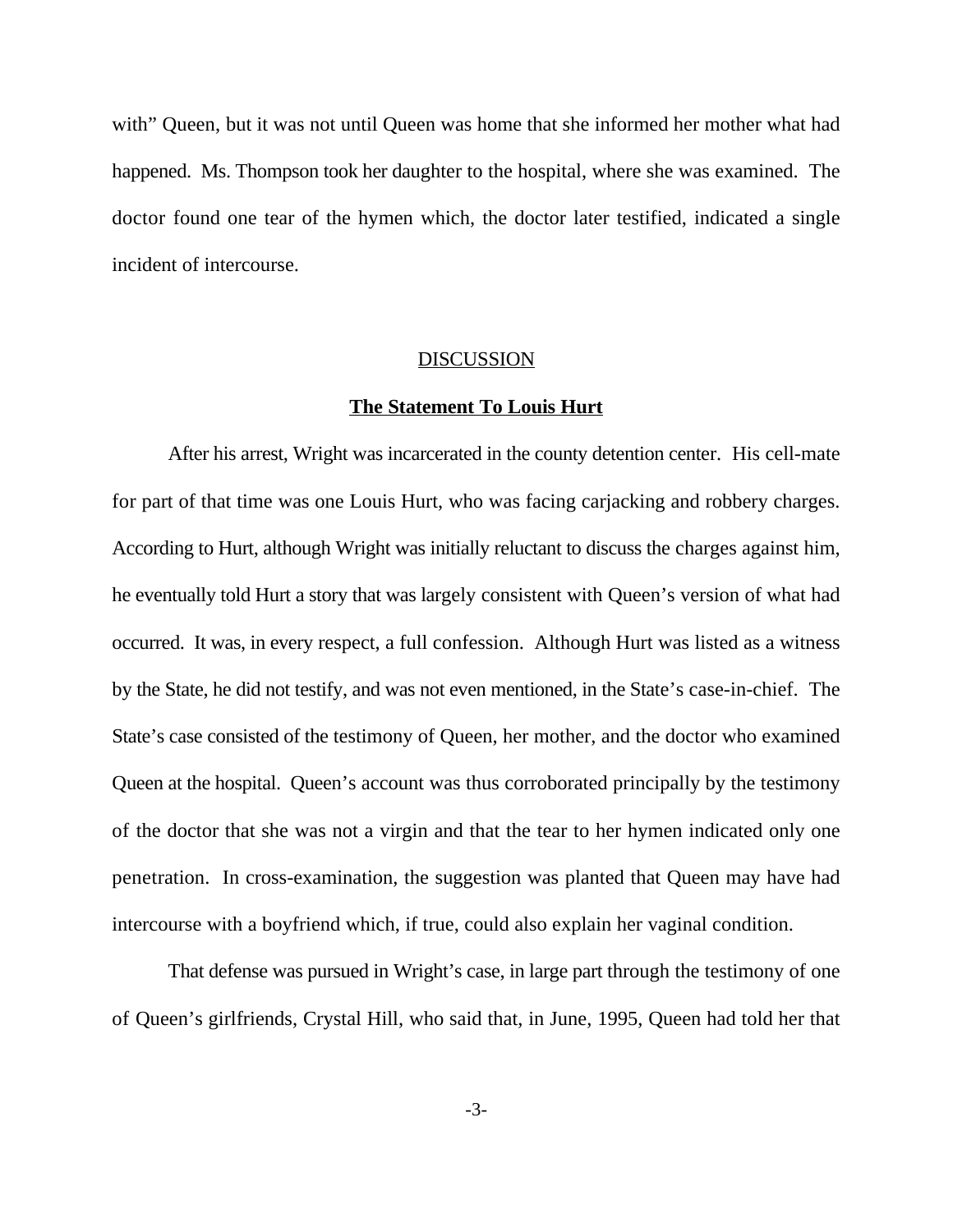Queen and her boyfriend, Damian, had had intercourse on one occasion.<sup>2</sup> Queen also told her that she (Queen) and Wright had "had sex," although Queen said nothing about being raped. Wright was the last defense witness. On direct examination, he denied having had sexual intercourse with Queen; he denied pushing her on the bed and removing her clothing; he denied having oral sex with her; and he denied removing his own clothes in Queen's presence. He was not asked about Louis Hurt or whether he had made any statements to Hurt. He acknowledged having spoken with a police detective when he was arrested on July 10, identified the written statement given to the detective, and was questioned about some aspects of it, although the statement itself was never offered into evidence. On crossexamination, he was asked, for the first time, whether he knew Hurt, and he acknowledged that he did. He also acknowledged having talked to Hurt about this case, although not about what his testimony would be. When asked whether he trusted Hurt sufficiently to tell him "about what happened," Wright objected, and, at the bench, the prosecutor made a proffer:

> "First, he told him, I am in on these charges, they charged me with this. Then he talked to him later and the defendant said, it is her mother, the mother is behind this. He talked to him a month later and he said, I will tell you what happened, and he told him the entire thing that happened, him and Shirley were having problems, she was out of the house that day. He wanted to get a nut so he had sex with Queen."

The court overruled the objection, declaring that the State could ask "about any admissions he may have made." Upon further questioning, Wright again admitted having

<sup>&</sup>lt;sup>2</sup> Both Oueen and the boyfriend, Damien, denied that they had engaged in sexual intercourse.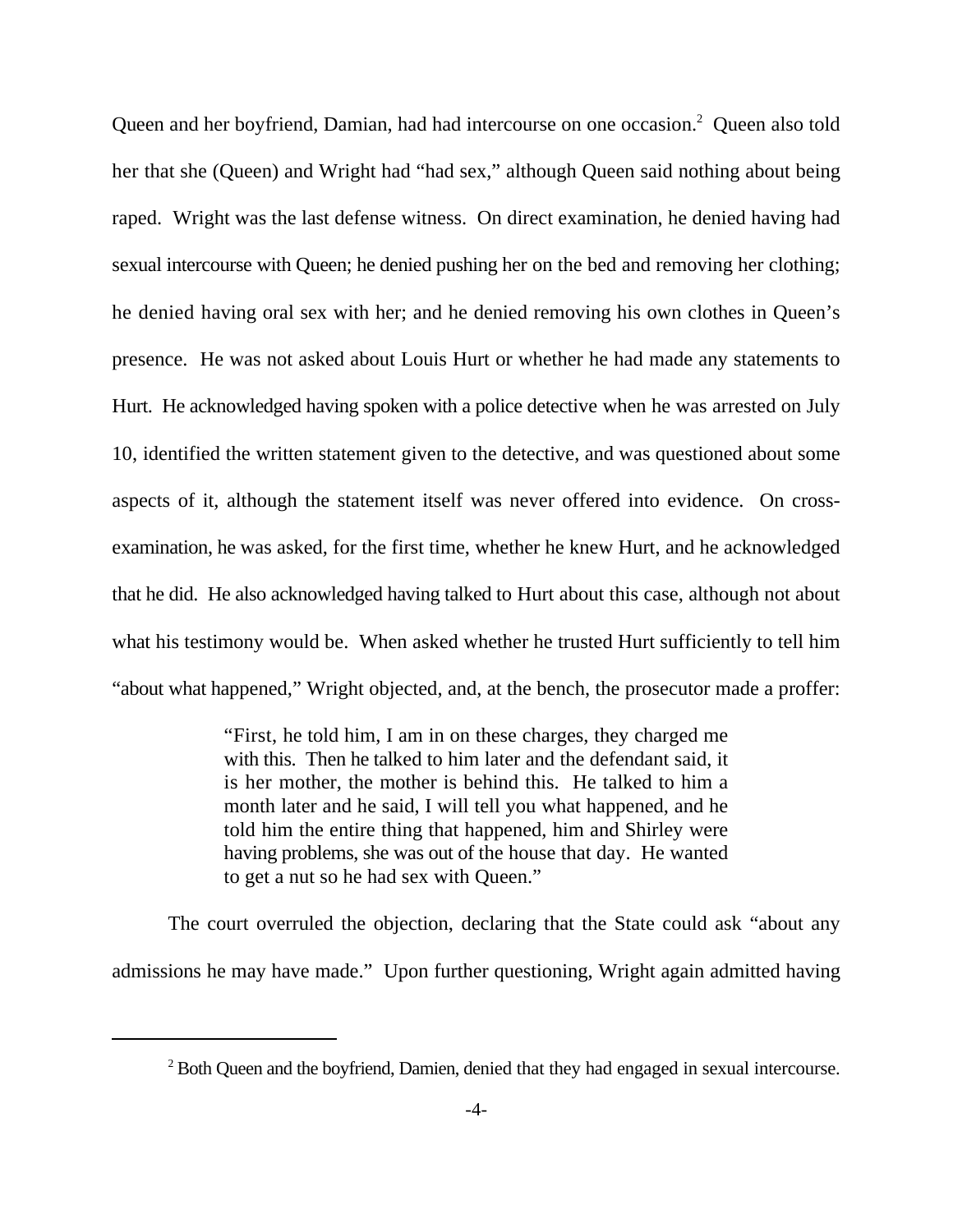talked to Hurt about the charges and even about Queen's mother, but he denied telling him "that what happened was that you and Shirley were having some problems, and you just wanted to get a nut so Queen was there and you had sex with Queen." On redirect examination, he said that he knew Hurt and did not trust him. He said that Hurt was aware of the charges against him — Wright had a copy of the charges with him in jail and Hurt had seen them — but that, when Hurt questioned him about the charges, he "just told him to mind his business."

Immediately upon the conclusion of Wright's testimony, which ended the defense case, the State called Hurt as a rebuttal witness. Over objection, Hurt was permitted to testify essentially as the prosecutor had proffered. Omitting intervening questions, he said:

> "[Wright] told me that him and his girlfriend were having problems between each other. She left . . . to go to the health department, took one of the children with her. He was left in the house with him and his other daughter and . . . Shirley's sister. . . Shirley was gone. She left. He was in the living room playing with his daughter and Shirley's sister asked him could he fix the antenna in the bedroom. He went to fix the antenna and he started to think to himself the girl looks pretty good. He went behind her and said he pushed her on the bed and started to have oral sex with her and she started screaming, saying stop. He said he just want to get a nut."

Hurt continued that, in addition to having oral sex, Wright admitted having vaginal intercourse with Queen and stopped only when Shirley's car pulled up. Wright also said that he threatened Queen if she said anything.

There are a number of nuances and distinctions that need to be considered in this case, but the ultimate question is whether it is permissible for the State to withhold from its case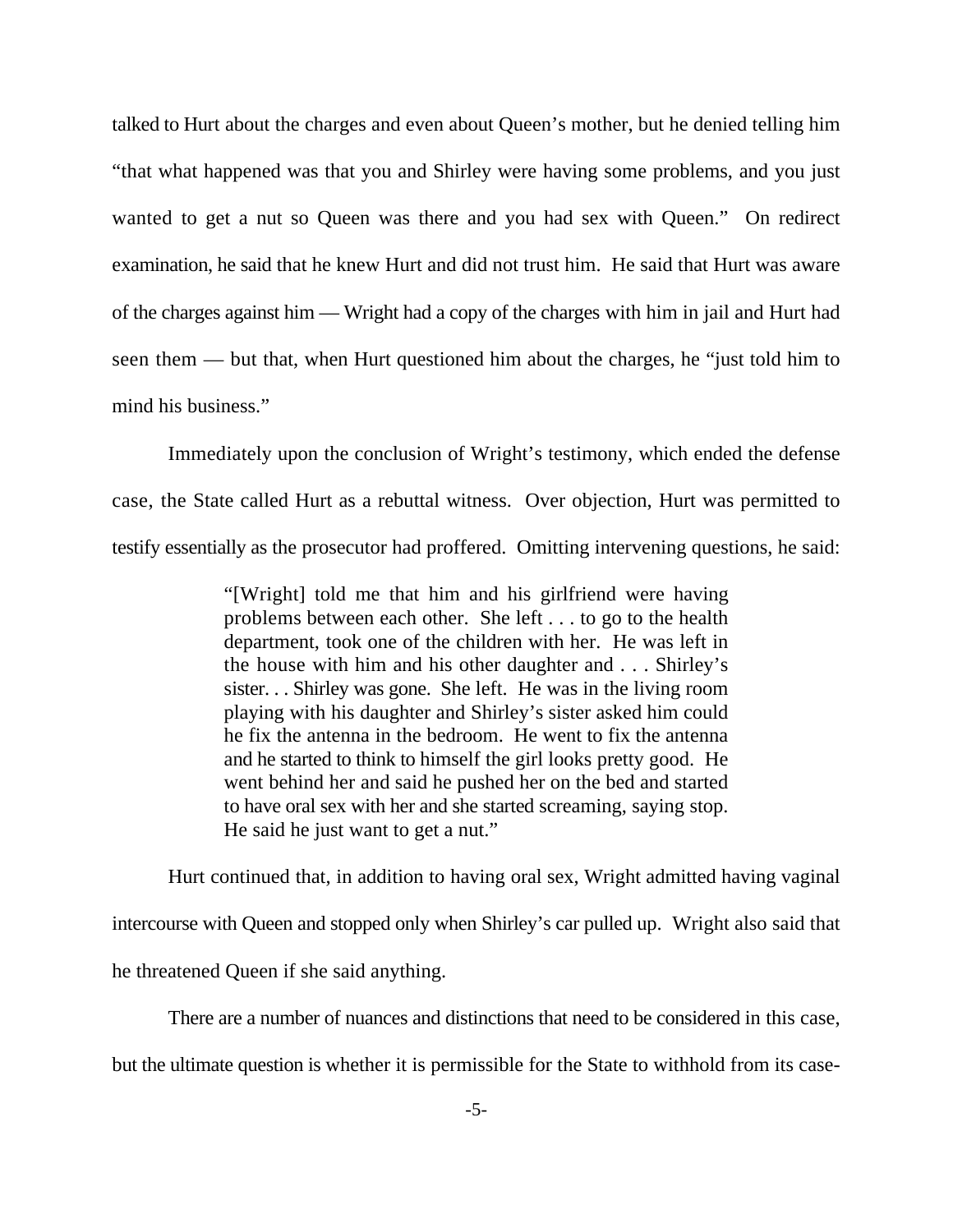in-chief an inculpatory statement by the defendant bearing directly and substantively on the defendant's guilt, set the stage for using the statement in rebuttal by asking the defendant on cross-examination whether the defendant ever made such a statement, and then using the statement in rebuttal if the defendant denies having made it. The answer depends on the nature of the statement, what it is intended to rebut, whether it is being offered as substantive or impeachment evidence, and whether it really could have been used in the State's case-in-chief.

The general rule, of long standing in Maryland, is that "the plaintiff [which in a criminal case is the State] must put in the whole of his evidence upon every point or issue which he opens, before the defendant proceeds with the evidence on his part." *Maurice v. Worden*, 54 Md. 233, 251 (1880). It may not "go into half of its case and reserve the remainder, but is obliged to develop the whole." *Cumb. & Penn. R.R. Co. v. Slack*, 45 Md. 161, 176 (1876) (quoting from 1 Greenl. Ev. § 74). More recently, we noted, with particular reference to criminal cases, that "[o]rdinarily, an orderly conducted criminal trial anticipates the State adducing all of its evidence in chief and resting its case. The defense follows by producing its evidence tending to establish the accused's non-culpability . . . ." *Mayson v. State*, 238 Md. 283, 288, 208 A.2d 599, 602 (1965). A contrary practice, this Court has observed, "would not only greatly prolong trials, but would frequently lead to surprise and injustice." *Bannon v. Warfield*, 42 Md. 22, 39 (1875); *Cumb. & Penn. R.R. Co, supra*, 45 Md. at 176; *State v. Booze*, 334 Md. 64, 67, 637 A.2d 1214, 1216 (1994). *See also* 6 J. WIGMORE, EVIDENCE IN TRIALS AT COMMON LAW § 1873 (Chadbourn ed. 1976).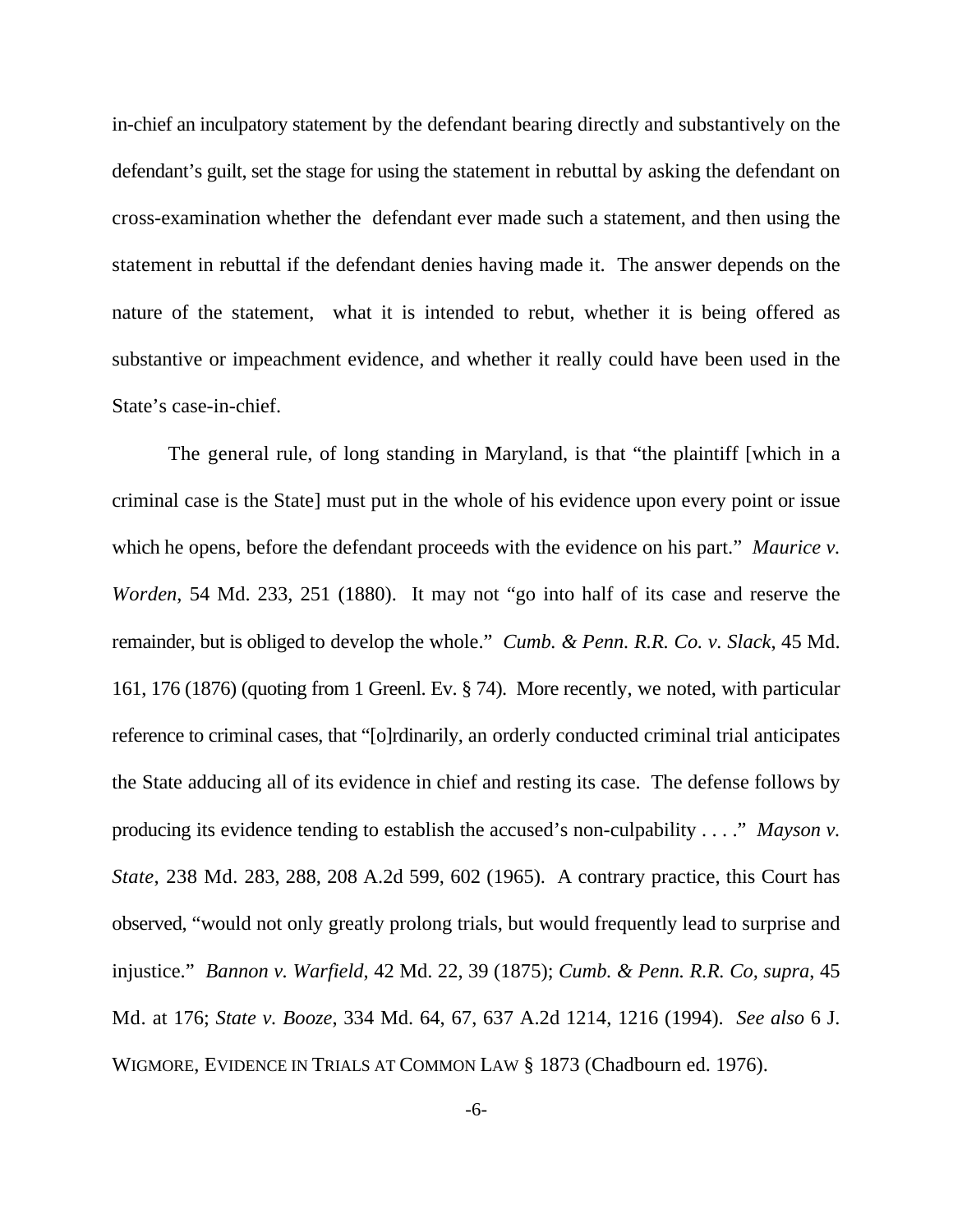There are two caveats to the general rule, both described in some detail in *State v. Hepple*, 279 Md. 265, 368 A.2d 445 (1977). The first arises from the discretion that a trial court has to permit a party to reopen its case-in-chief, even after the opposing party has concluded. In *State v. Booze, supra*, 334 Md. 64, 637 A.2d 1214, we synthesized holdings and pronouncements from earlier cases, including *State v. Hepple* and *Dyson v. State*, 328 Md. 490, 615 A.2d 1182 (1992), and, quoting from some of those Opinions, confirmed (1) that the trial court has discretion "to permit the moving party to reopen its case to introduce evidence adducible in chief," but (2) that, in exercising that discretion, the judge must consider a number of factors, including "whether the State deliberately withheld the evidence proffered in order to have it presented at such time as to obtain an unfair advantage by its impact on the trier of facts," and "[w]hether good cause is shown; whether the new evidence is significant; whether the jury would be likely to give undue emphasis, prejudicing the party against whom it is offered; whether the evidence is controversial in nature; and whether the reopening is at the request of the jury or a party." 334 Md. at 69, 637 A.2d at 1217. The judge must consider "whether the proposed evidence is merely cumulative to, or corroborative of, that already offered in chief or whether it is important or essential to a conviction." *Id.* at 69, 637 A.2d at 1216-17. The discretion, in other words, though broad, is not unbounded; it cannot be used to permit the plaintiff/State unfairly to prejudice the defendant. We made clear in both *Hepple,* 279 Md. at 270, 368 A.2d at 449, and *Booze,* 334 Md. at 69, 637 A.2d at 1216, that the court's allowance of such a reopening will not constitute an abuse of discretion "so long as [it] does not impair the ability of the defendant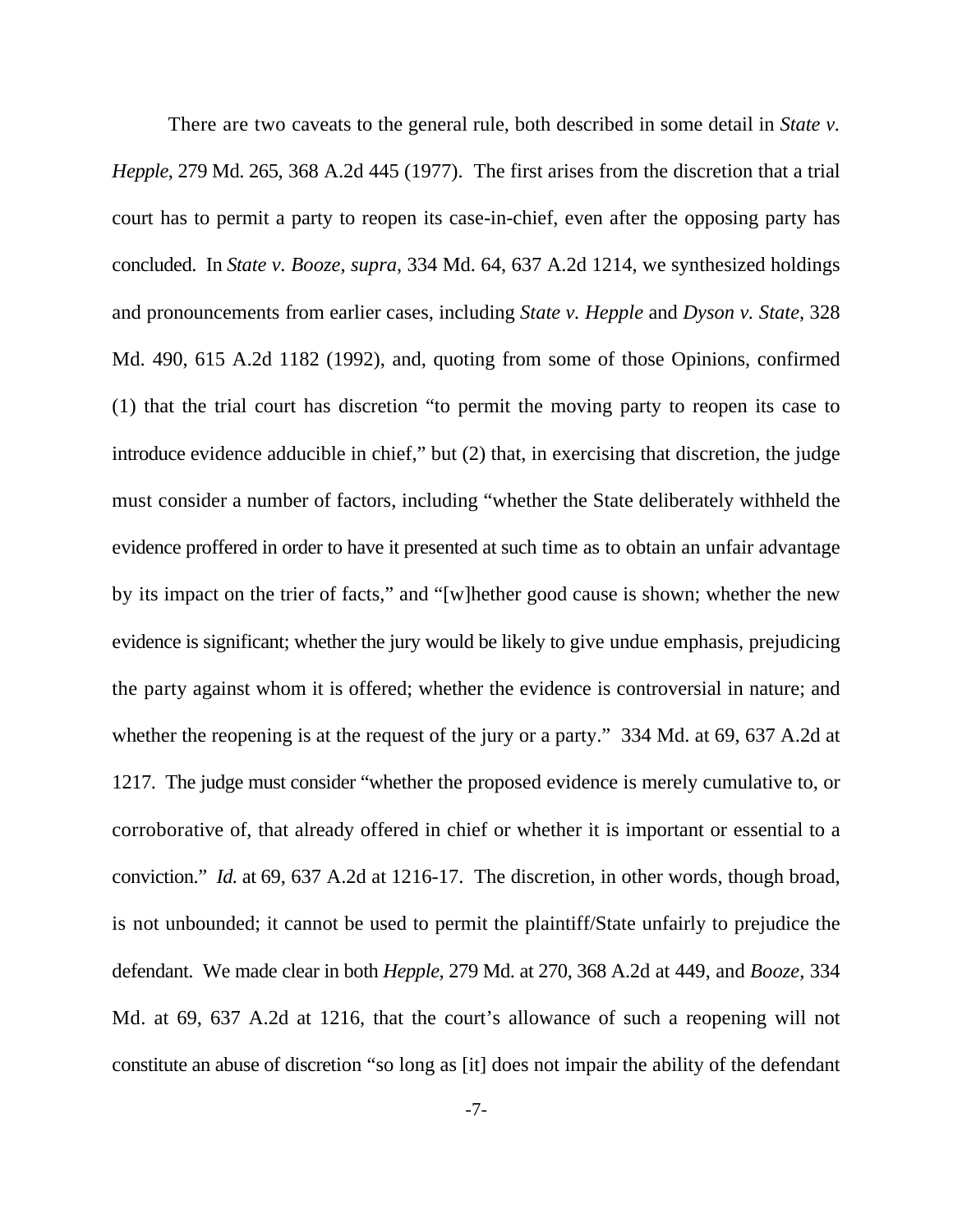to answer and otherwise receive a fair trial."<sup>3</sup>

The second caveat deals with rebuttal evidence. In *Mayson v. State*, *supra*, 238 Md. at 289, 208 A.2d at 602, and *State v. Hepple, supra*, 279 Md. at 270, 368 A.2d at 449, we defined rebuttal evidence as any competent evidence which explains, or is a direct reply to, or a contradiction of "any new matter *that has been brought into the case by the defense*." (Emphasis added.) *See also Lane v. State*, 226 Md. 81, 90, 172 A.2d 400, 404 (1961), where we defined it as competent evidence which explains, or is a direct reply to, or a contradiction of, "material evidence *introduced by the accused* . . . ." (Emphasis added.) The articulation that we used in *Lane* was repeated in *Booze*, *supra*, 334 Md. at 70, 637 A.2d at 1217.

There is an important distinction between rebuttal evidence and evidence sought to be admitted pursuant to a reopening of the case-in-chief. In the latter situation, the evidence ordinarily would have been admissible during that party's case-in-chief; its proponent merely seeks to have the evidence admitted out of order. A party bearing the burden of proof on an issue ordinarily has no *right* to have evidence admitted out of order after the party has closed its case. Varying the order of proof is, however, clearly within the court's discretion, which is why a decision to permit a party to reopen its case-in-chief for that purpose also is

<sup>&</sup>lt;sup>3</sup> This seems to be the general rule, although some States have taken a different, more flexible approach and have allowed the prosecution to withhold important evidence, including a confession, and use it to rebut even denials of guilt. *See*, for example, *Walker v. State*, 510 P.2d 1365 (Nev. 1973); *Wallace v. State*, 447 P.2d 30 (Nev. 1968); *Crawford v. State*, 688 P.2d 357 (Okla. Crim. 1984); *Commonwealth v. Adams*, 102 A.2d 202 (Pa. 1954). Those cases rest on the view that a trial court has virtually unbounded discretion in allowing the State to present its evidence as it pleases and, to some extent, seem to confuse the court's discretion to allow the State to reopen its case-in-chief, which they find broader in scope than we do, with the discretion to determine what constitutes proper rebuttal evidence.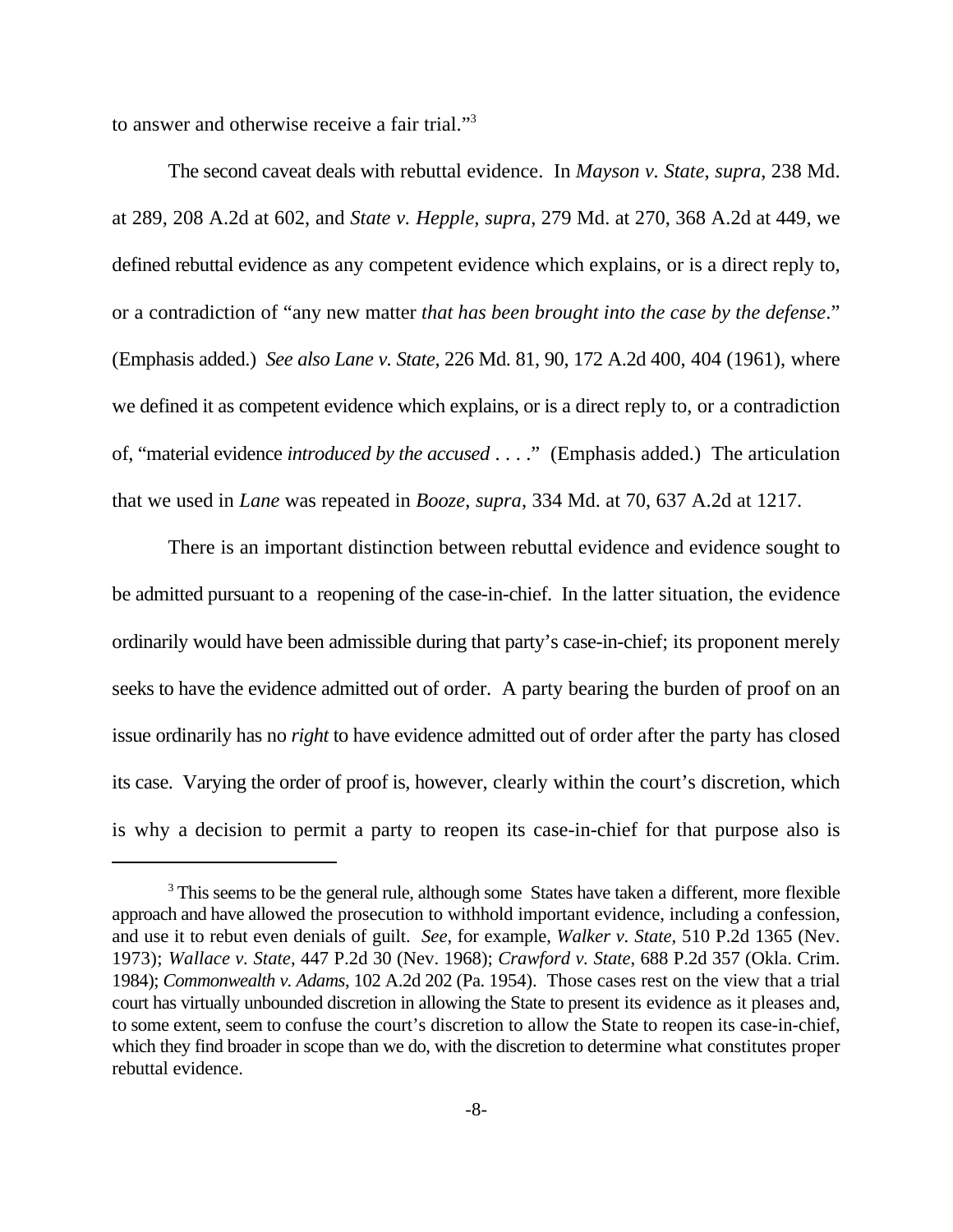discretionary. Because rebuttal evidence, in contrast, is designed solely to address new matters or facts introduced by the defendant during the defendant's case, that evidence ordinarily would have been inadmissible, as irrelevant, in the plaintiff/State's case-in-chief, for, at that stage, there would have been nothing to rebut. Thus, although there is discretion in the trial court to determine whether evidence offered in rebuttal actually qualifies, under the test we have established, as proper rebuttal evidence, *Hepple*, *supra*, 279 Md. at 270, 368 A.2d at 449, if the evidence does qualify as rebuttal, the party ordinarily has a *right* to have it admitted. Wigmore explains the distinction:

> "For matters *properly not evidential until the rebuttal*, the proponent has a *right* to put them in at that time, and they are therefore not subject to the discretionary exclusion of the trial court. Matters that should have been put in at first may by that discretion be refused later, because this is but the denial of a second opportunity. But matters of true rebuttal could not have been put in before, and to exclude them now would be to deny them their sole opportunity for admission. Hence, while the trial court's determination of what is properly rebutting evidence should be respected, yet, if its nature as such is clear*,* the proponent does not need the trial court's express consent to admit it as involving a departure from the customary rule.

> This will always be the case for evidence offered to *impeach the opponent's witnesses* by way of moral character, bias, self-contradiction, or the like."

6 WIGMORE, *supra*, § 1873 at 678-79 (footnotes omitted).

Hurt's testimony was offered solely as rebuttal evidence. The State did not seek to reopen its case-in-chief in order to allow Hurt to testify, and the testimony was not allowed as part of the case-in-chief. The issue, then, is whether the court abused its discretion in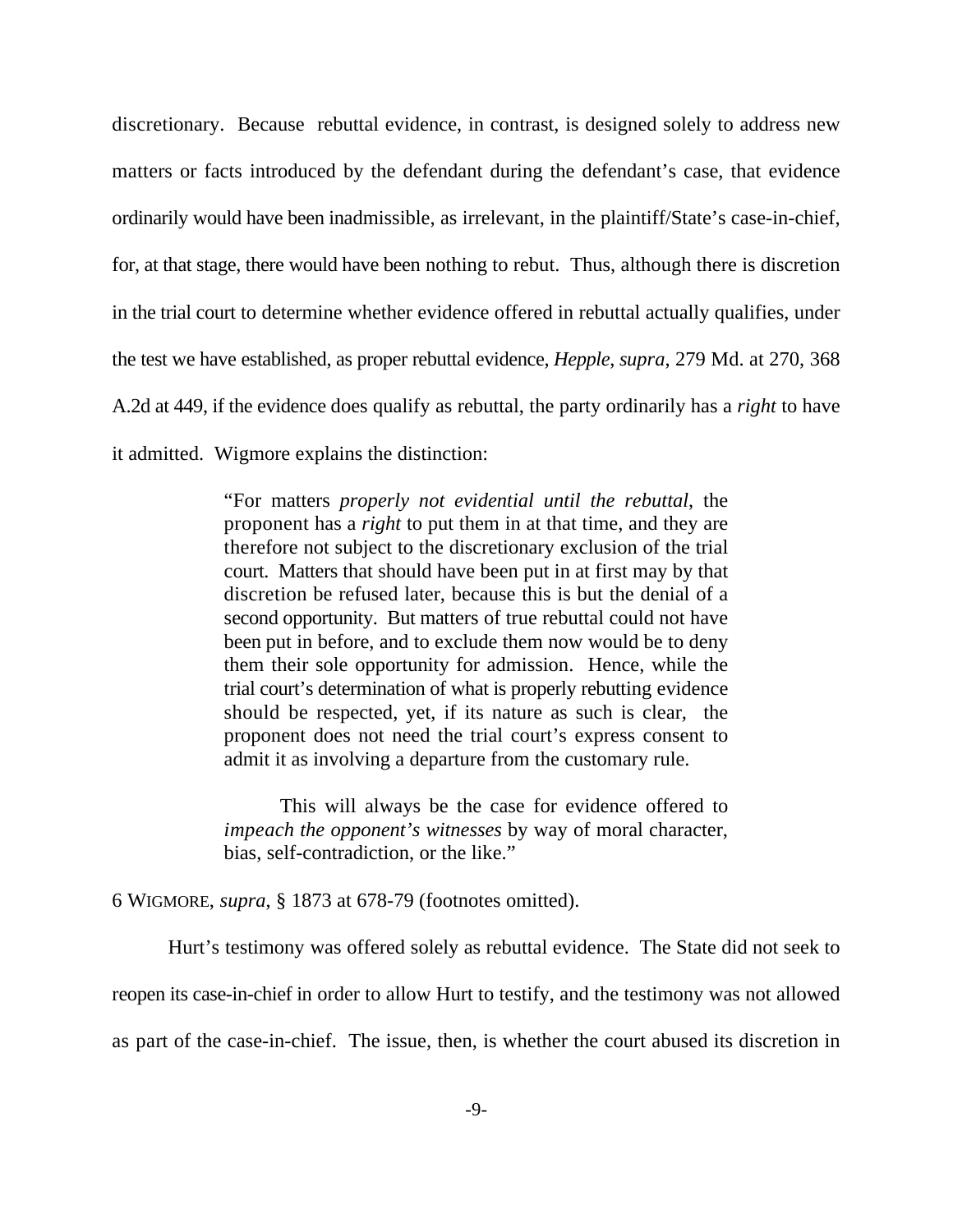determining that the testimony was proper rebuttal evidence.

As we have indicated, Hurt's testimony constituted nothing more or less than a full confession of guilt by Wright — a classic party admission. On this record, there is no reason to suppose that Hurt's testimony would not have been admissible, as substantive evidence, in the State's case-in-chief. There is nothing to indicate that Wright's alleged admissions were not voluntary; nor is there anything in the record to indicate that Hurt was, in any way, a State agent, thereby implicating the procedural protections of *Miranda v. Arizona*, 384 U.S. 436, 86 S. Ct. 1602, 16 L. Ed. 2d 694 (1966). Wright, indeed, makes no claim to the contrary.4

<sup>&</sup>lt;sup>4</sup> While Wright and Hurt were together in the detention center, they were initially being represented by the same attorney from the Public Defender's Office. At some point, Hurt informed the attorney of his intention to testify against Wright, whereupon the attorney withdrew from Hurt's case and another lawyer was assigned to represent him. In response to Wright's request for discovery, seeking a copy of "all statements made by the Defendant to a State agent" and "the substance of each oral statement and a copy of all reports of each oral statement," the State advised: "The Defendant has . . . furnished a statement. A copy of any written statement or summary of any oral statement is attached hereto. The attached report discloses the circumstances under which the statement was obtained."

The only attachment actually indicated in the response was a 5-page police report that was given directly to defense counsel. No attachment appears in the court file, and we therefore cannot tell what was included in that police report. The record reveals that Wright had made both an oral and a written statement to a police detective, who clearly would have been a State agent. Without objection, the written statement made to the detective was marked for identification and discussed in the testimony, but it was never offered into evidence. In an omnibus motion, Wright moved to suppress any unlawfully obtained confessions, statements, or admissions, but no particular confession, statement, or admission was ever identified. A pretrial hearing was held on one aspect of the omnibus motion, dealing with a medical report, but counsel never raised the issue of any statement Wright made to Hurt and at the end of that hearing expressly abandoned her motion. Although a general objection was made when Hurt was asked about his conversation with Wright, there was no suggestion, much less a claim, that Hurt's testimony would be inadmissible because of any violation of *Miranda*.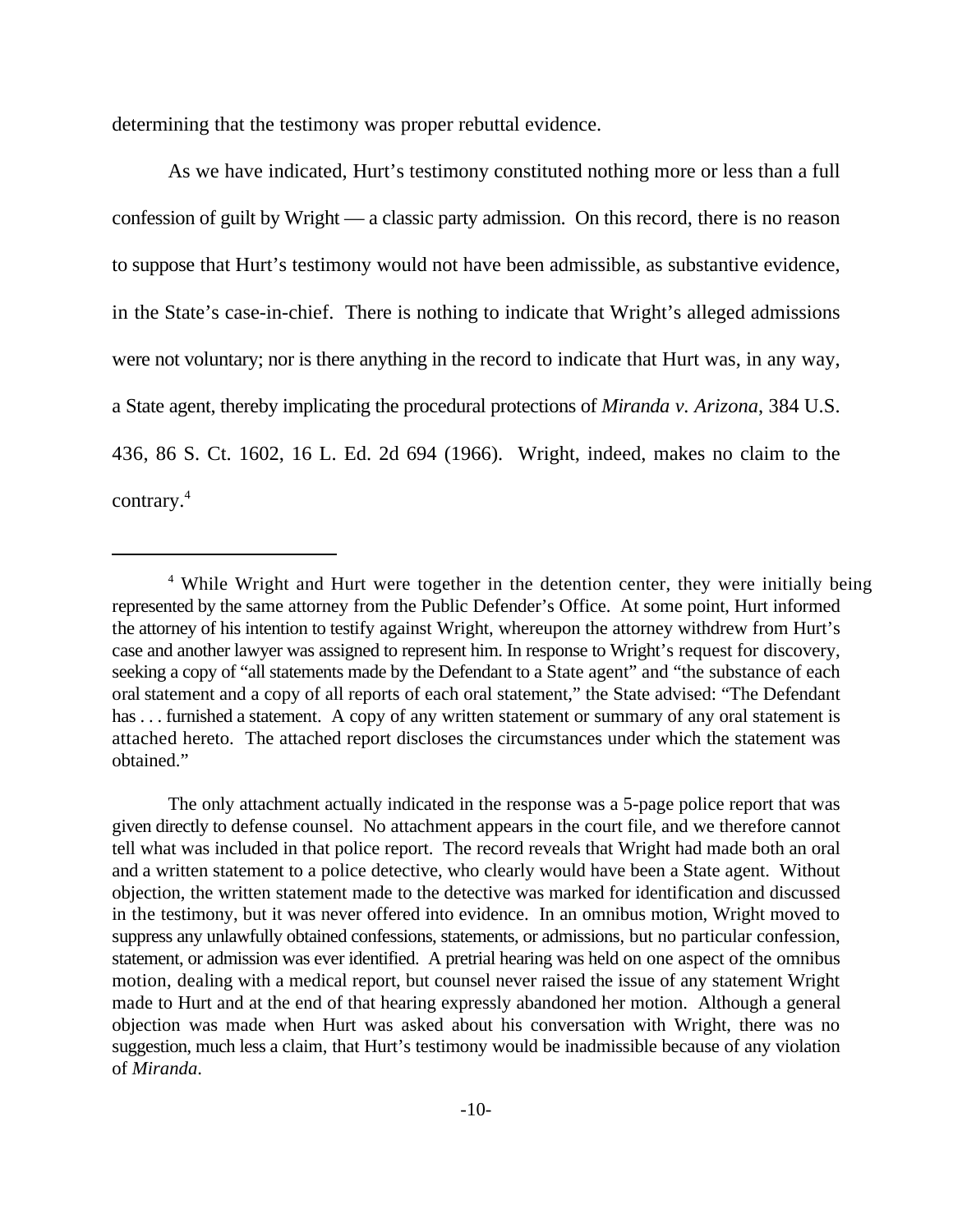It is clear from the State's proffer during its cross-examination of Wright that it intended to offer Hurt's testimony of Wright's confession as rebuttal evidence. But what was it intended to rebut? In its brief (State's Brief at 6-7), the State tells us its theory:

> "Hurt's testimony can be classified as a contradiction of a new matter brought into the case by the defense. Although the denial of guilt does not constitute new matter presented by the defendant, *see State v. Booze*, 334 Md. at 75 n.4; *State v. Hepple*, 279 Md. at 273, Wright's testimony here was not merely a denial of guilt; he was stating additionally that he never admitted his guilt to his cellmate. Thus, Wright's testimony clearly injected a new matter into the case. *And Hurt's testimony was clearly a contradiction of Wright's denial that he admitted to Hurt that he had sex with Queen."*

(Emphasis added.)

In laying out its position, the State acknowledges a number of things: (1) that Hurt's testimony was inadmissible to rebut Wright's testimony on direct examination that he did not engage in the alleged conduct;<sup>5</sup> (2) that the sole function of Hurt's testimony was, instead, to rebut Wright's denial that he confessed to Hurt; (3) that, under our holding in *Bruce v. State*, 318 Md. 706, 569 A.2d 1254 (1990), Hurt's rebuttal testimony was not admissible as substantive evidence but only to impeach Wright's denial that he made the admission; and

<sup>&</sup>lt;sup>5</sup> The State's concession on that point is entirely justified. In *State v. Hepple, supra*, 279 Md. at 273, 368 A.2d at 450, we made clear that "it [is] essential that the State, in chief, make a prima facie case against the defendant" and that "[t]he mere denial by a defendant of the State's accusation together with an assertion that he was engaged in different activities than those sought to be proved by the prosecution does not necessarily constitute 'new matter' entitling the State to present additional evidence on the same subject it originally sought to prove." *See also State v. Booze, supra*, 334 Md. 64, at 75 n.4, 637 A.2d at 1219: "The denial of guilt is not, in any event, new matter presented by the defendant. But even if it were, testimony that more properly is adducible in the State's case-in-chief does not explain, reply to, or contradict it." Judge Chasanow overlooks that principle in his dissent, notwithstanding its proper concession by the State.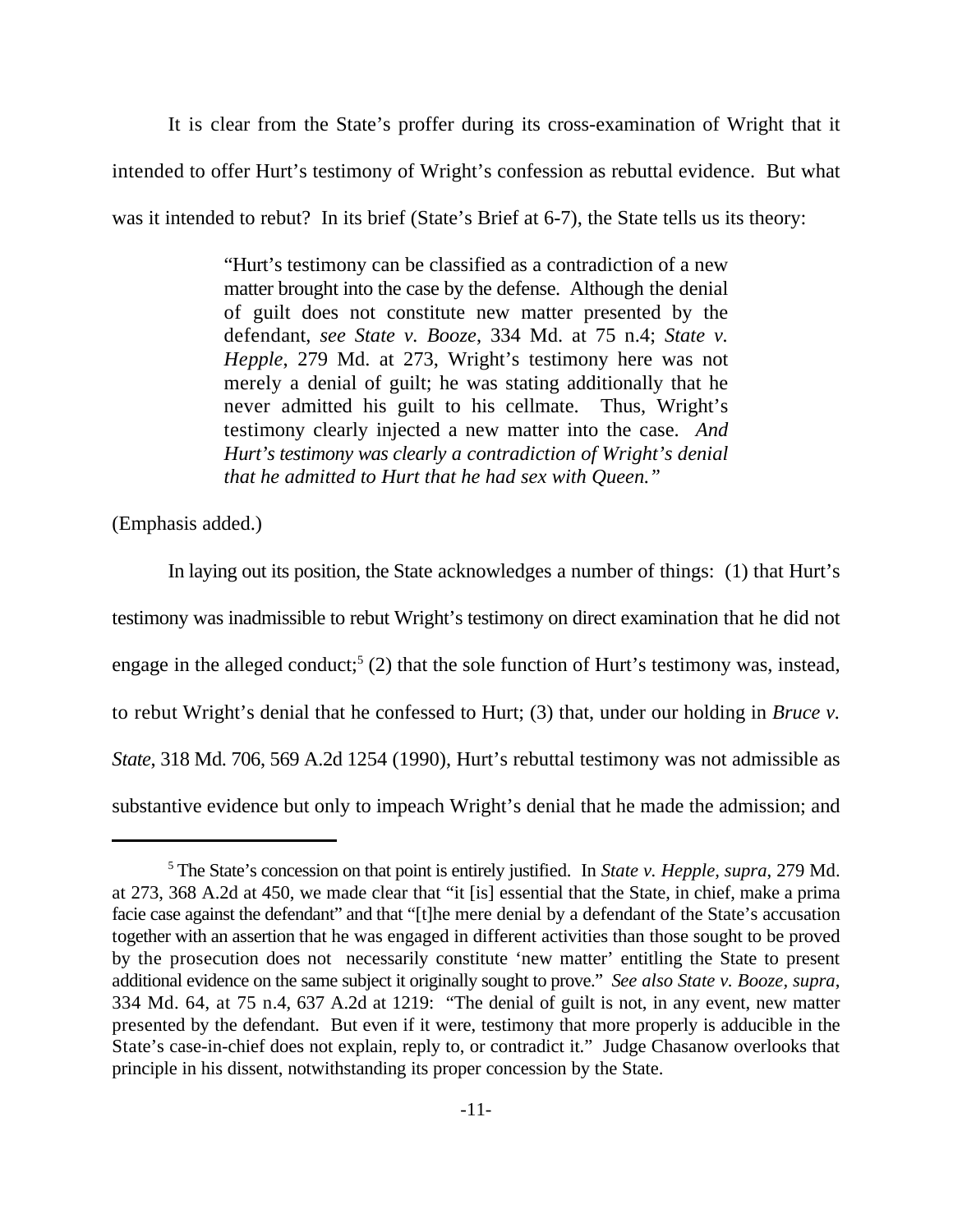(4) that the denial sought to be impeached was elicited by the State on cross-examination and was not, therefore, injected affirmatively into the case by Wright.

When viewed in this manner, which is the manner presented to us by the State, the problem emerges: the State has a confession that is admissible in its case-in-chief as substantive evidence of the defendant's guilt; instead of offering it at that stage, the State waits to see if the defendant testifies; if the defendant testifies and denies guilt, the State asks on cross-examination whether the defendant ever made the confession; if the defendant answers affirmatively, the State continues its cross-examination and brings out the entire confession as a prior inconsistent statement; if the defendant denies the confession, the State springs it, in full blossom, in rebuttal, supposedly for the limited purpose of contradicting the defendant's denial that he or she ever made the confession. The State gambles that, upon request, the court may instruct the jury (or instruct itself, in a bench trial) that the confession may be used only to impeach the defendant's statement that he never made the confession and not as substantive evidence of guilt, but with or without such an instruction, the trier of fact hears the substance of the confession at or near the end of the case — after the defense is concluded.

In *State v. Kidd*, 281 Md. 32, 375 A.2d 1105 (1977), and *State v. Franklin*, 281 Md. 51, 375 A.2d 1116 (1977), we addressed the circumstances under which the State could properly use, in rebuttal, a confession rendered *inadmissible* in its case-in-chief because of *Miranda* violations. Following a line of cases from other jurisdictions, we construed *Harris v. New York*, 401 U.S. 222, 91 S. Ct. 643, 28 L. Ed. 2d 1 (1971) and *Oregon v. Hass*, 420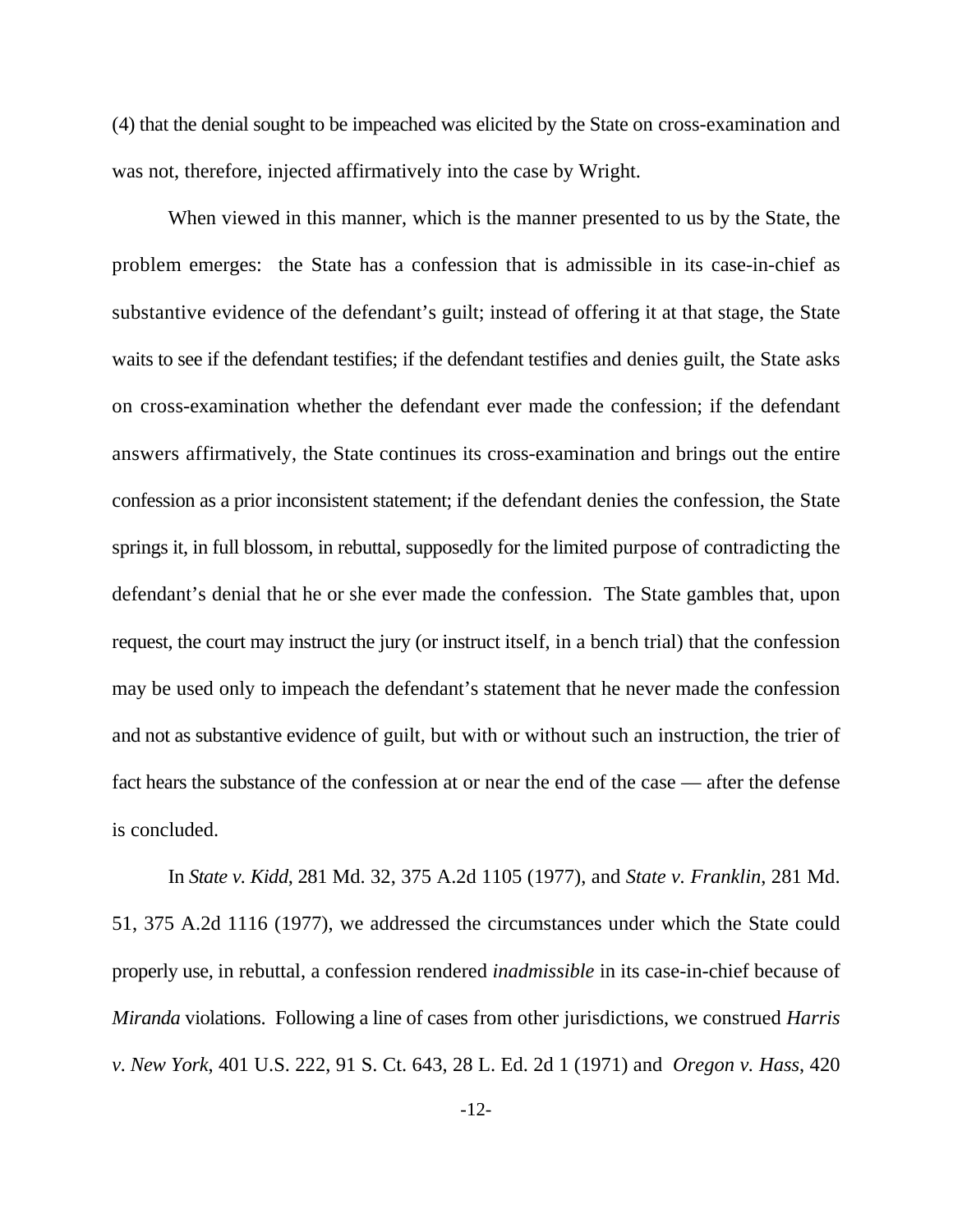U.S. 714, 95 S. Ct. 1215, 43 L. Ed. 2d 570 (1975) "as requiring that the issues sought to be impeached by the challenged extrajudicial statement of the accused be initiated by the accused on direct examination" and held that "[t]he prosecution is not permitted to use tainted evidence to impeach an issue which it first solicited on cross-examination." *Kidd*, *supra*, 281 Md. at 49, 375 A.2d at 1114. We did not directly address in *Kidd* or *Franklin* whether such a confession could be used to rebut a mere denial of guilt asserted by a defendant on direct examination, for that situation was not presented in those cases. There is language in *Harris* suggesting that a tainted confession might be usable for that purpose, although language in *Walder v. United States*, 347 U.S. 62, 74 S. Ct. 354, 98 L. Ed. 503 (1954), relied upon in *Harris*, suggests the contrary. *See also People v. Taylor*, 501 P.2d

# <sup>6</sup> In *Harris*, the Court noted:

*Harris*, *supra*, 401 U.S. at 225-26, 91 S. Ct. at 645-46, 28 Ld. Ed. 2d at 4-5. In *Walder*, the Court held:

> "Of course, the Constitution guarantees a defendant the fullest opportunity to meet the accusation against him. He must be free to deny all the elements of the case against him without thereby giving leave to the Government to introduce by way of rebuttal evidence illegally secured by it, and therefore not available for its case in chief."

*Walder*, *supra*, 347 U.S. at 65, 74 S. Ct. at 356, 98 L. Ed. 2d at 507.

<sup>&</sup>quot;Having voluntarily taken the stand, petitioner was under an obligation to speak truthfully and accurately, and the prosecution here did no more than utilize the traditional truth-testing devices of the adversary process. Had inconsistent statements been made by the accused to some third person, it could hardly be contended that the conflict could not be laid before the jury by way of cross-examination and impeachment."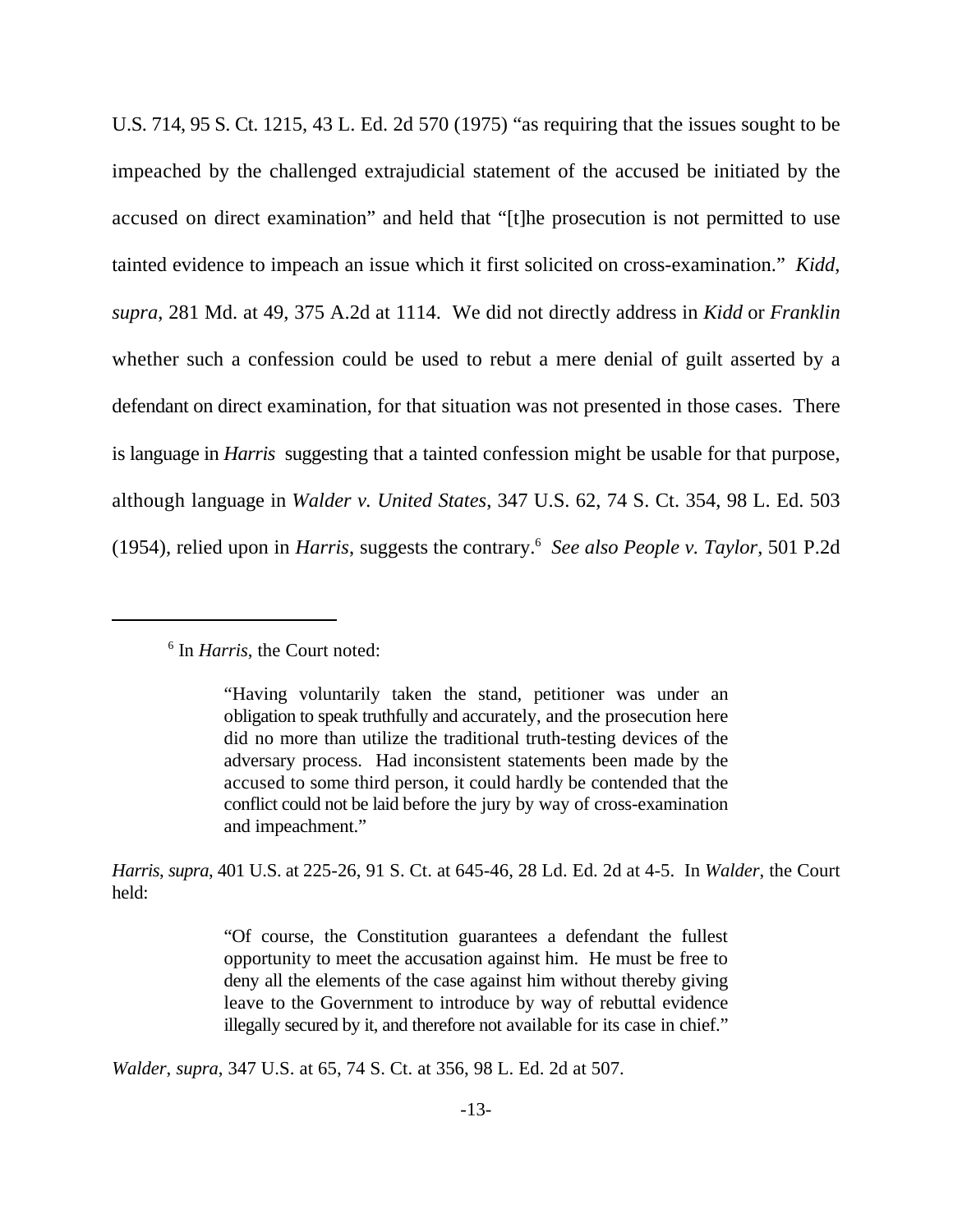918 (Cal. 1972) and *United States v. Trejo*, 501 F.2d 138 (9th Cir. 1974), cited favorably by us in *State v. Kidd*, following the view suggested in *Walder.*

The *Harris/Kidd* line of cases is mentioned principally for the sake of contrast, for they present a quite different situation. The stark contrast, of course, is that, in those situations, the State has a confession that it *cannot* use in its case-in-chief. The concern expressed in *Harris* was that *Miranda* not "be perverted into a license to use perjury by way of a defense, free from the risk of confrontation with prior inconsistent utterances." *Harris v. New York, supra*, 401 U.S. at 226, 91 S. Ct. at 645, 28 L. Ed. 2d at 5. The Court reached a pragmatic balance between two competing public policies — the exclusionary rule precluding the use of confessions obtained in violation of *Miranda*, on the one hand, and not giving defendants a free ride to commit perjury, on the other — and concluded that the deterrent value of the exclusionary rule was sufficiently achieved by making the confession unusable in the prosecution's case-in-chief.

The competing interests here are quite different and nowhere near as equivalent. Precisely because the confession *was* admissible in the State's case-in-chief, there was no prospect of the defendant getting a free ride to commit perjury. Had Hurt testified in the State's case-in-chief, Wright could have been confronted and vigorously cross-examined with respect to that testimony. The State would have had the advantage of Hurt's testimony as both substantive evidence and a prior inconsistent statement by Wright, but Wright would have had the advantage, in presenting his own case, of contradicting and denying Hurt's account. The advantage to the State in withholding the admissible confession for rebuttal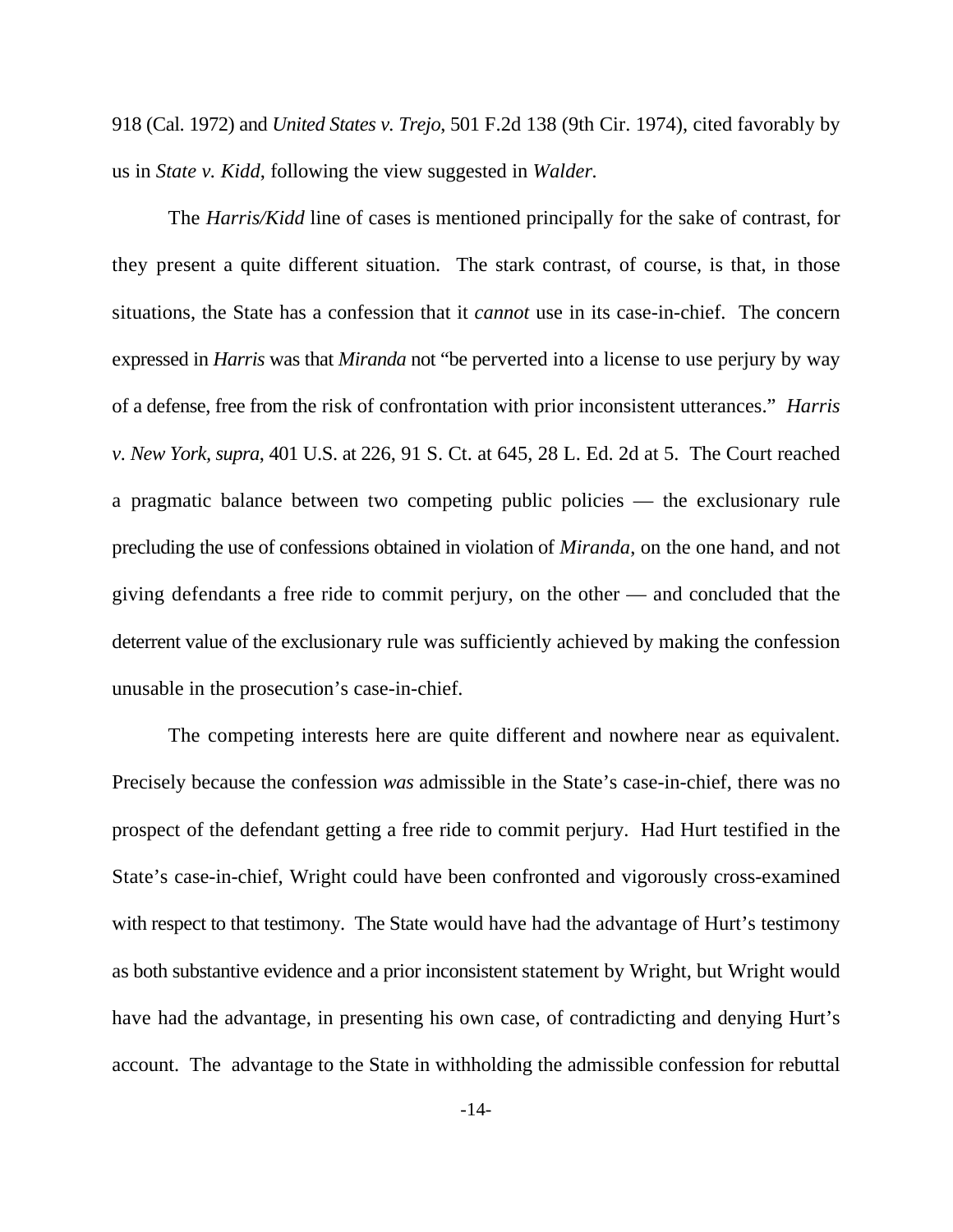was purely a tactical one designed for maximum prejudicial effect: either (1) to discourage the defendant from testifying, even to deny the guilt that the State is obliged to prove beyond a reasonable doubt, or (2), if, as occurred here, the defendant chose to testify, to have the confession dramatically admitted afterward — just prior to jury deliberation.<sup>7</sup>

Unlike the *Harris/Kidd* situation, that constitutes an offensive, not a defensive use of the confession, but it is an offensive use that is fundamentally unfair and rests, for its purported validity, on a transparent fiction. It simply defies logic to suggest that, when it really has a choice, the State would prefer to use a confession to impeach a defendant's credibility on what is essentially a collateral point — whether he or she, in fact, made such a statement — than to use it as substantive evidence of guilt. The State's true goal in this case was *not* to suggest to the jury that Wright was not telling the truth when he denied making the confession to Hurt, but rather to sandwich its case around that of the defense and put its most damaging piece of evidence after the defense has concluded its presentation.

That kind of offensive use is wholly inconsistent with the long-standing rule in Maryland that the State put on its case first. It is also inconsistent with our long-standing definition of rebuttal evidence. It is unnecessary, and it is unfair. Although some courts, without much analysis, have allowed the practice, many have not, for the very reasons we

 $\frac{1}{2}$  Judge Chasanow states in his dissent that "[i]t was only after Wright's attorney brought out on redirect examination of Wright that Wright did not and would not have made any incriminating statements to Hurt, that the prosecutor *had to call Hurt in rebuttal*." (Emphasis added.) That is simply not so. The prosecutor made clear what he intended to do during his cross-examination of Wright. The decision to hold back Hurt — who was listed as a State's witness — until the end was a deliberate one made prior to the close of the State's case-in-chief.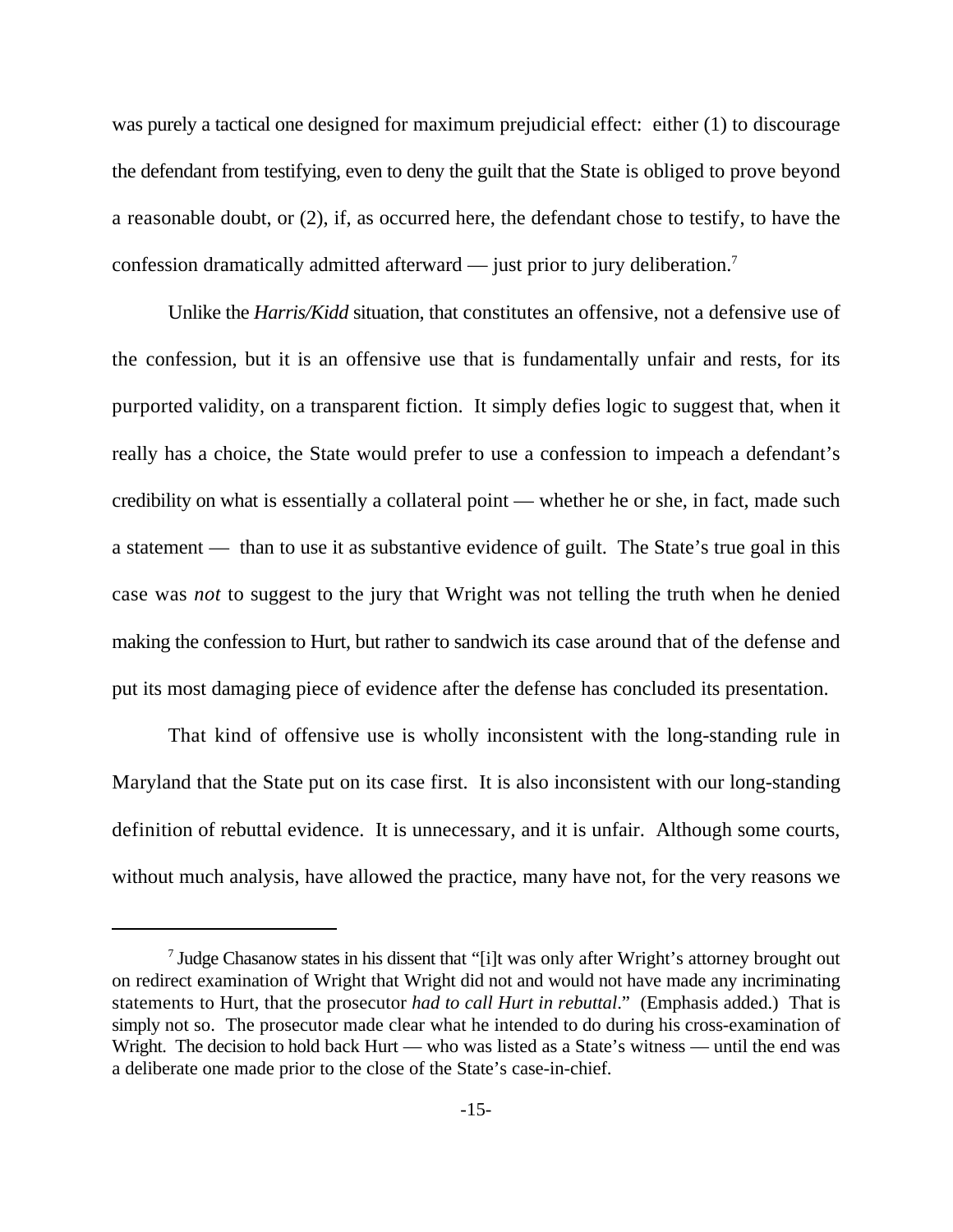find persuasive. In *People v. Bennet*, 224 N.W.2d 840 (Mich. 1975), the defendant was charged with murder. His defense was alibi, and he took the stand and denied the shooting. On cross-examination, he was asked whether he had ever told a fellow inmate at the detention center that when he got out, "there was going to be some more murders," and he denied having made such a statement. After the defense rested, the prosecutor called the other inmate who, over objection, testified that the defendant had made the statement. Reversing, the Supreme Court of Michigan held that the State's ploy "misconceives the office of rebuttal," that "[r]ebuttal is limited to the refutation of relevant and material evidence — hence evidence bearing on an issue properly raised in a case," that "where the prosecutor did not offer this evidence in his case in chief, which he would have had to do if this were to be regarded as an admission or part of a scheme, it did not bear on an issue raised by the People," and that "*[t]he device of eliciting a denial of some statement not properly in the case at the time of denial will not serve to inject an issue*." (Emphasis added.) *Id.* at 842. *See also People v. McGee*, 243 N.W.2d 663 (Mich. App. 1976); *People v. Bean*, 280 N.W.2d 614 (Mich. App. 1979).

The Arkansas Supreme Court took the same position in *Birchett v. State*, 708 S.W.2d 625 (Ark. 1986). The defendant was charged with robbery, and the State's case consisted essentially of eye-witness identifications by the two victims. The defendant testified in his defense and, on cross-examination, was asked whether he had discussed the robbery with his girlfriend and had shown her some jewelry taken in the robbery. He denied having done so. Over objection, the State then produced the girlfriend in rebuttal to testify that the defendant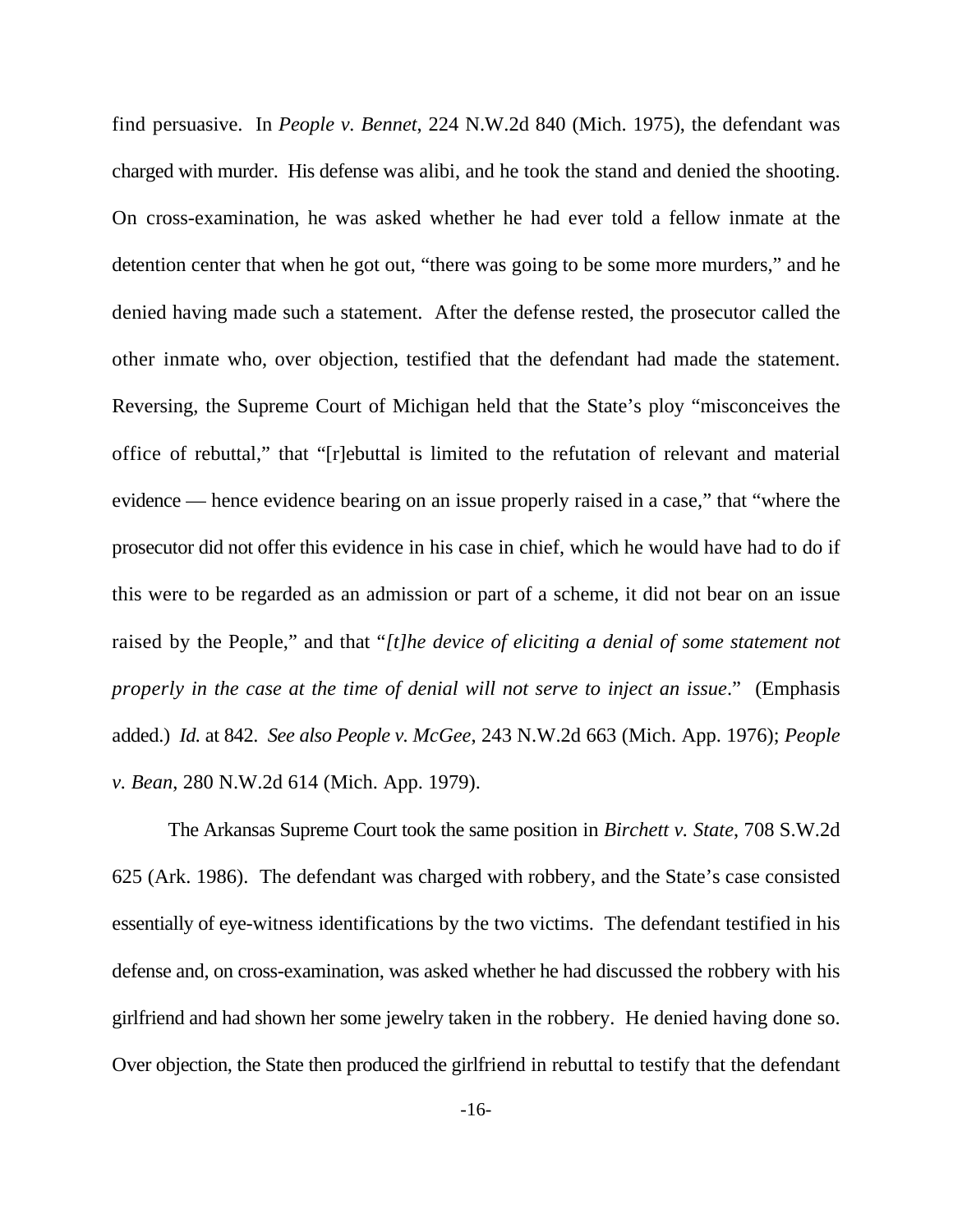had discussed the robbery with her and had shown her some of the jewelry. The issue on appeal was whether the girlfriend was a proper rebuttal witness, as her name had not been disclosed in discovery. Reversing, the Arkansas court held, at 626-27:

> "It is evident [that the girlfriend] was not a true rebuttal witness. Her testimony was not merely in response to evidence presented by the defense. . . . Rather, this appears to be an instance of a witness who could have been presented in the state's case in chief being withheld until rebuttal. Her testimony impeached responses drawn from the appellant during his crossexamination. The questions asked of appellant during cross seem clearly designed to manufacture a rebuttal situation for a presentation of the state's evidence that belonged in its case in chief — evidence that was not genuinely in response to anything presented by appellant in his defense. Under these circumstances, the witness should not have been granted rebuttal status."

A similar result was reached in *Lucas v. Commonwealth*, 195 S.W.2d 90 (Ky. 1946).

The defendant, charged with murder, denied having robbed and killed the victim. On crossexamination, he was asked whether he had made certain inculpatory statements, amounting to a confession, to two people while confined in the county jail, and he denied making those statements. The State then called the two people in rebuttal to testify as to the statements. Reversing, the court held that the introduction of the confession in rebuttal was "prejudicially erroneous." *Id*. at 92. The confession, it held, "was not introduced for the purpose of [a]ffecting appellant's credibility as a witness, but was substantive evidence and should have been introduced in chief." *Id*. Noting the discretion generally allowed a trial court to permit rebuttal evidence, the court nonetheless concluded that "the Commonwealth should not be permitted to take undue advantage of the defendant and withhold important evidence until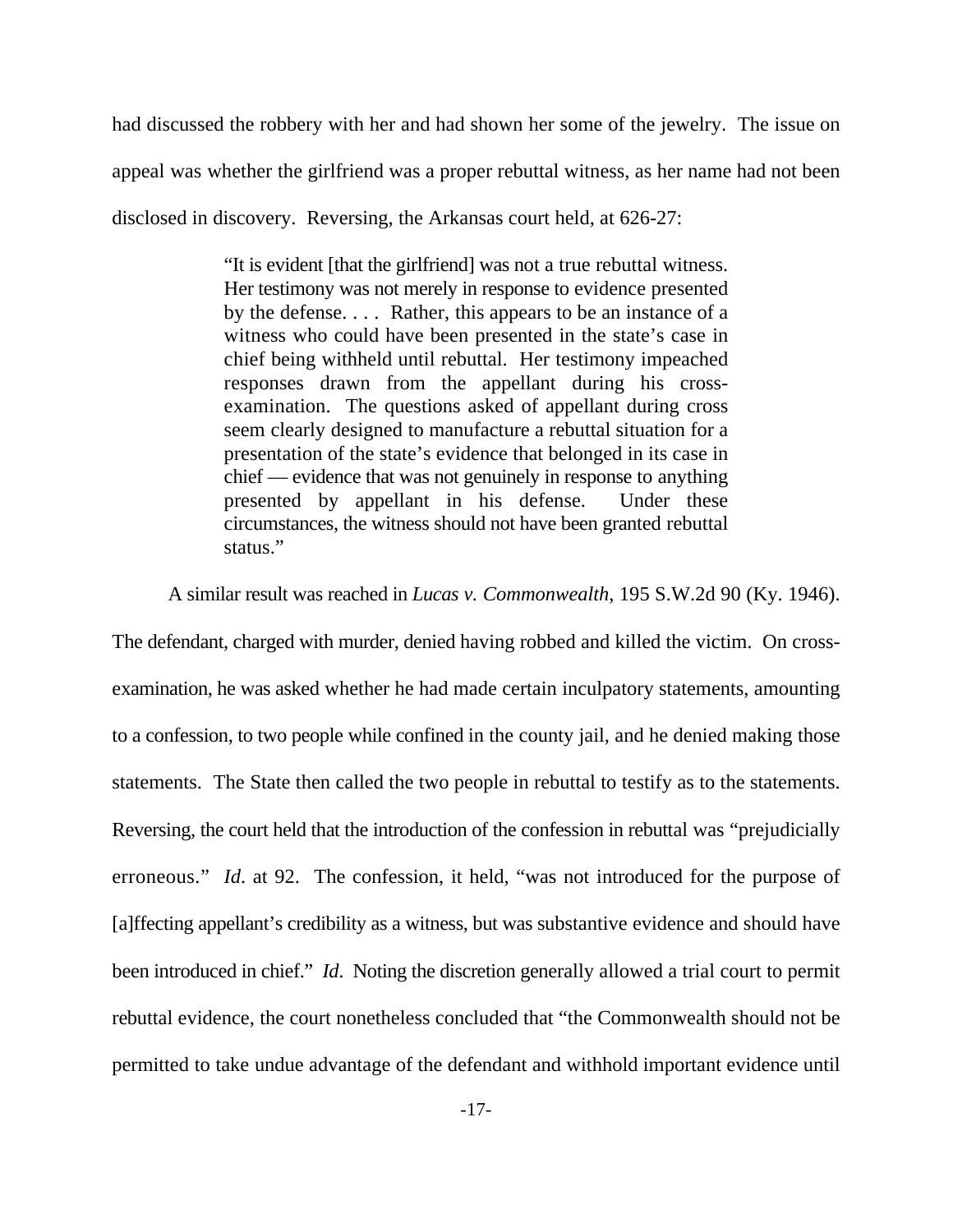near the close of trial, and then introduce it *in the guise of rebuttal evidence." Id.* (emphasis added). The *Lucas* court further noted:

> "In the case before us, it is obvious that the Commonwealth deliberately held the witness back in order to get an advantage. The evidence introduced in rebuttal was purely substantive in nature, and should have been introduced in chief. It was the most damaging evidence offered by the Commonwealth, and *its introduction during the final stages of the trial was, under the circumstances, prejudicial to appellant's rights."*

*Id*. at 93 (emphasis added). *See also Robinson v. Commonwealth*, 459 S.W.2d 147 (Ky. 1970).

For other expositions of this approach, *see Hosford v. State*, 525 So. 2d 789, 791 (Miss. 1988) ("Manifestly, no party should be permitted as a deliberate trial tactic to decide in advance of trial to withhold a part of his case in chief, but instead attempt to suggest such evidence in cross-examination of the witnesses for the opposing side, and then offer the evidence in rebuttal"); *State v. Manus*, 597 P.2d 280, 288 (N.M. 1979) (declaring that "[t]his type of gamesmanship in the conduct of a criminal trial is not to be commended"); *State v. Turner*, 337 So. 2d 455 (La. 1976); *State v. Smith*, 45 So. 415 (La. 1908). In *People v. Rodriguez*, 136 P.2d 626 (Cal. App. 1943), the court, though reversing a judgment on other grounds, commented as to this issue, at 628-29:

> "The People have no right to withhold a material part of their evidence which could as well be used in their case in chief, for the sole purpose of using it in rebuttal. . . . The alleged confession was offered to establish facts constituting guilt; the impeachment feature was incidental and comparatively unimportant. It was no more proper for the District Attorney to offer the evidence as rebuttal after defendant's denial of the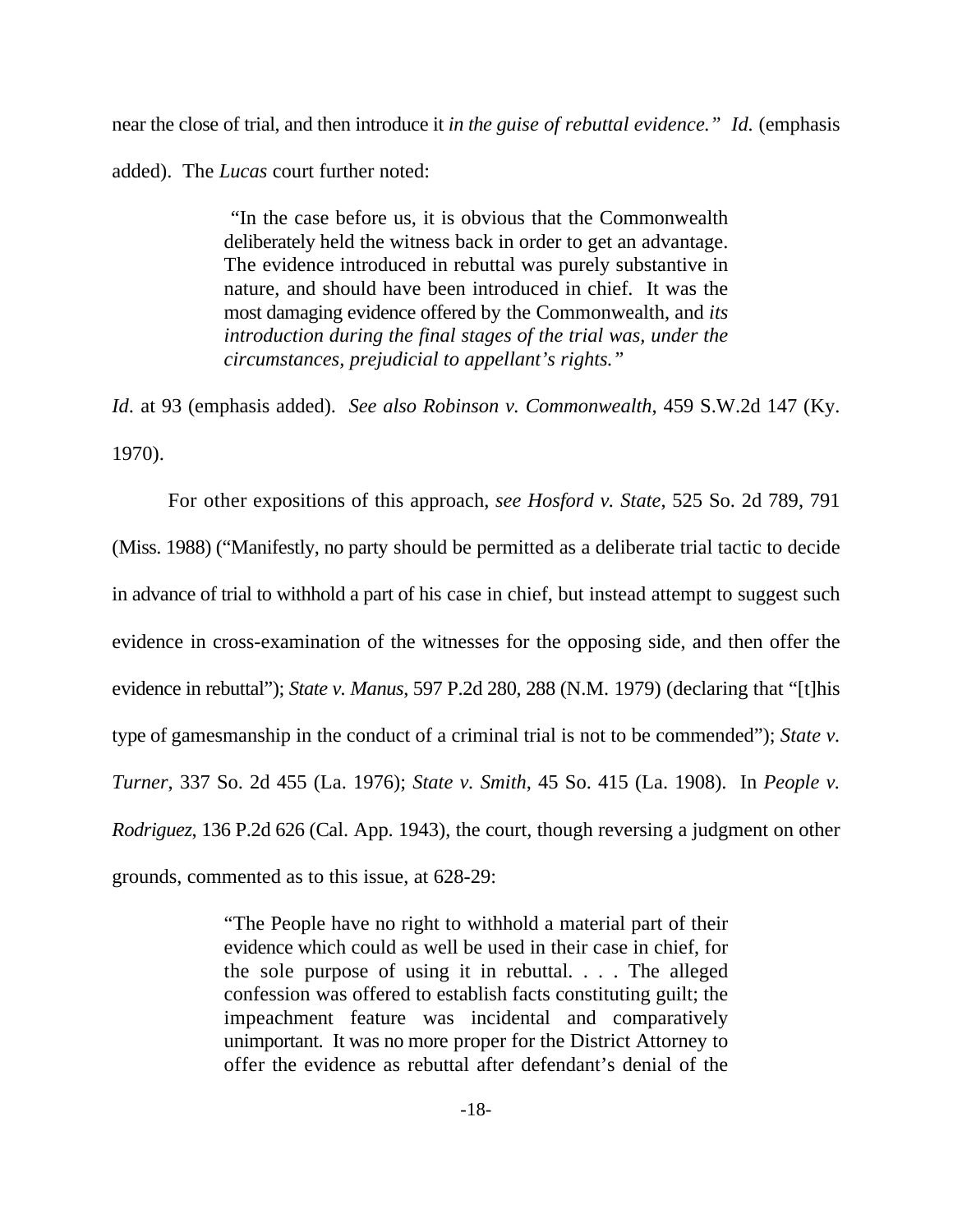alleged statements, under the pretense that it was offered to impeach the defendant, than it would have been to offer it in rebuttal if the defendant had not been questioned about it at all. It makes no difference here that the testimony as to the confession, aside from being evidence of the fact of guilt, also tended to impeach the defendant."

*Compare Wallace v. State*, 447 P.2d 30 (Nev. 1968); *Walker v. State*, 510 P.2d 1365 (Nev. 1973); *Cowart v. State*, 579 So. 2d 1 (Ala. App. 1990); and *Mitchem v. State*, 503 N.E.2d 889 (Ind. 1987).

The State contends that we reached a different conclusion in *Bruce v. State, supra*, 318 Md. 706, 569 A.2d 1254. The defendant there was charged with five counts of murder, arising from a massacre that occurred at an apartment in Landover. The State produced evidence that Bruce did, indeed, participate in the shootings, that, after the shootings, Bruce, two other men who also allegedly participated, and Bruce's girlfriend, Michelle Nelson, drove to Virginia together, that a week later they went to Florida where they split up, and that Bruce eventually went to New York, where he was arrested. Bruce testified in his own defense. He acknowledged being in the apartment but stated that he was not involved in the shootings and left the apartment as soon as the shooting began. He admitted that he and Ms. Nelson drove to Virginia and then flew to Florida but claimed that the trip to Florida had been pre-planned. He said that, after spending four days in Florida, he went to New York.

On cross-examination, Bruce admitted knowing one Kenneth Clee from New York, but he denied telling Clee that he was "on the run from the F.B.I." because of some killings in Maryland. After the defense rested, the State was allowed to call Clee as a rebuttal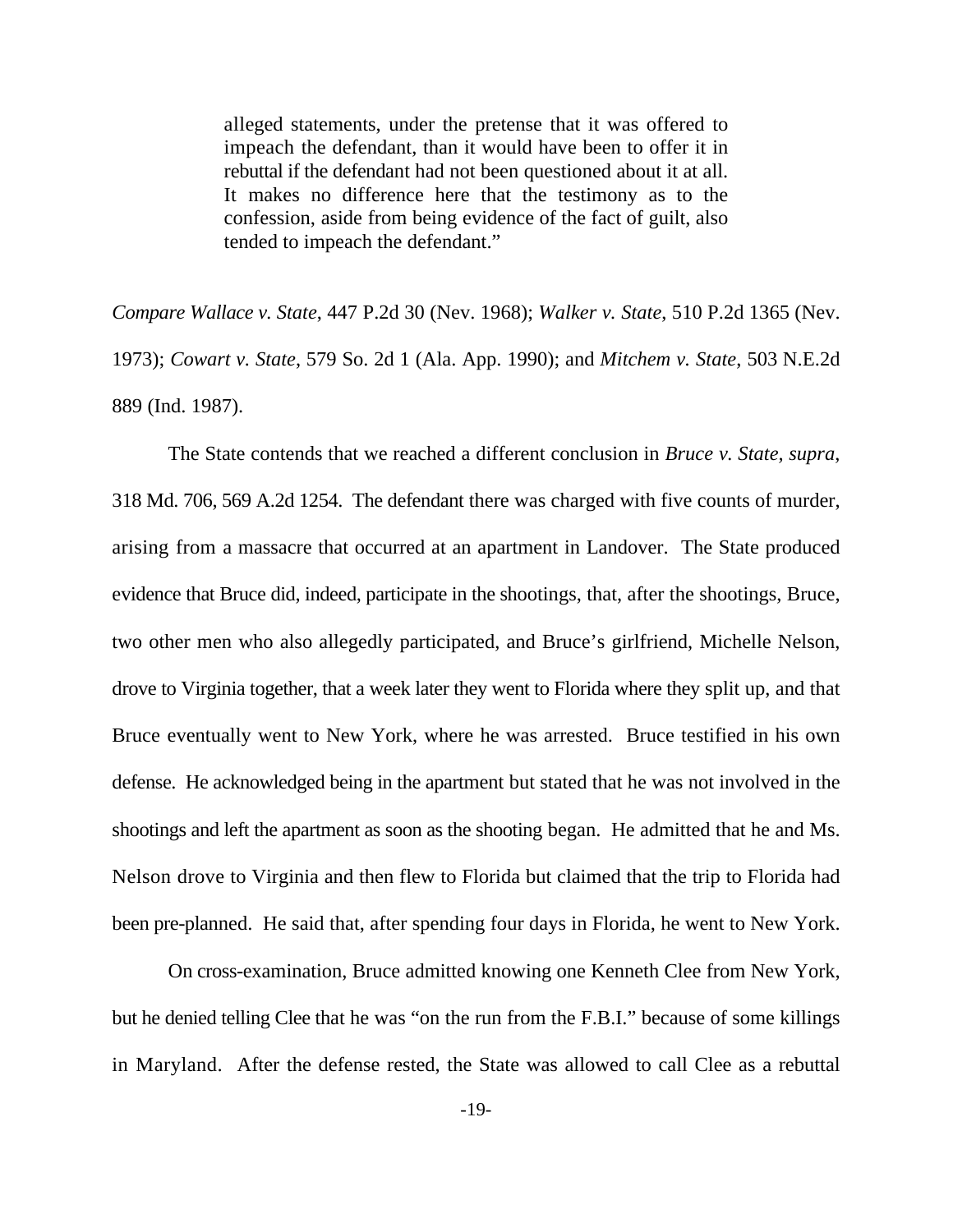witness to testify that Bruce had, indeed, made the statement denied by Bruce. In addressing

that issue, this Court stated:

"Appellant's admissions to Clee that he was fleeing from the F.B.I. and had killed a couple of people in Maryland could have been introduced as substantive evidence in the State's case in chief. They constitute admissions of flight and admissions of criminal agency. Instead of offering these statements as part of its case, the State waited, and when Appellant took the witness stand and denied participation in any killings and testified that the trip to Florida was pre-planned, the State attempted to impeach this testimony through the prior inconsistent statements made to Clee. When Appellant denied making the statements to Clee, the State quite properly, in rebuttal, offered the prior inconsistent statement through Clee. We note that Appellant's statement when offered in rebuttal was not admissible at that stage as an admission, but was admissible at that stage as a prior inconsistent statement."

The situation before us in *Bruce* was much more focused than what is before us here.

Bruce testified *on direct examination* that his trip to Florida was pre-planned, thereby implying that it did not constitute a consciousness of guilt through flight. He was asked on cross-examination whether he had made a statement inconsistent with that assertion and, when he denied doing so, rebuttal evidence on that limited point was legitimately allowed, to establish the prior inconsistent statement and to suggest to the jury that he was not telling the truth when he asserted that the trip was pre-planned. Admission of Clee's testimony as rebuttal in that setting did not raise the same kinds of issues that are presented when, as here, the State deliberately holds back a full and detailed confession to rebut not the defendant's substantive testimony on direct examination but a statement elicited by the State on crossexamination. To stretch the holding in *Bruce* beyond what was before us there is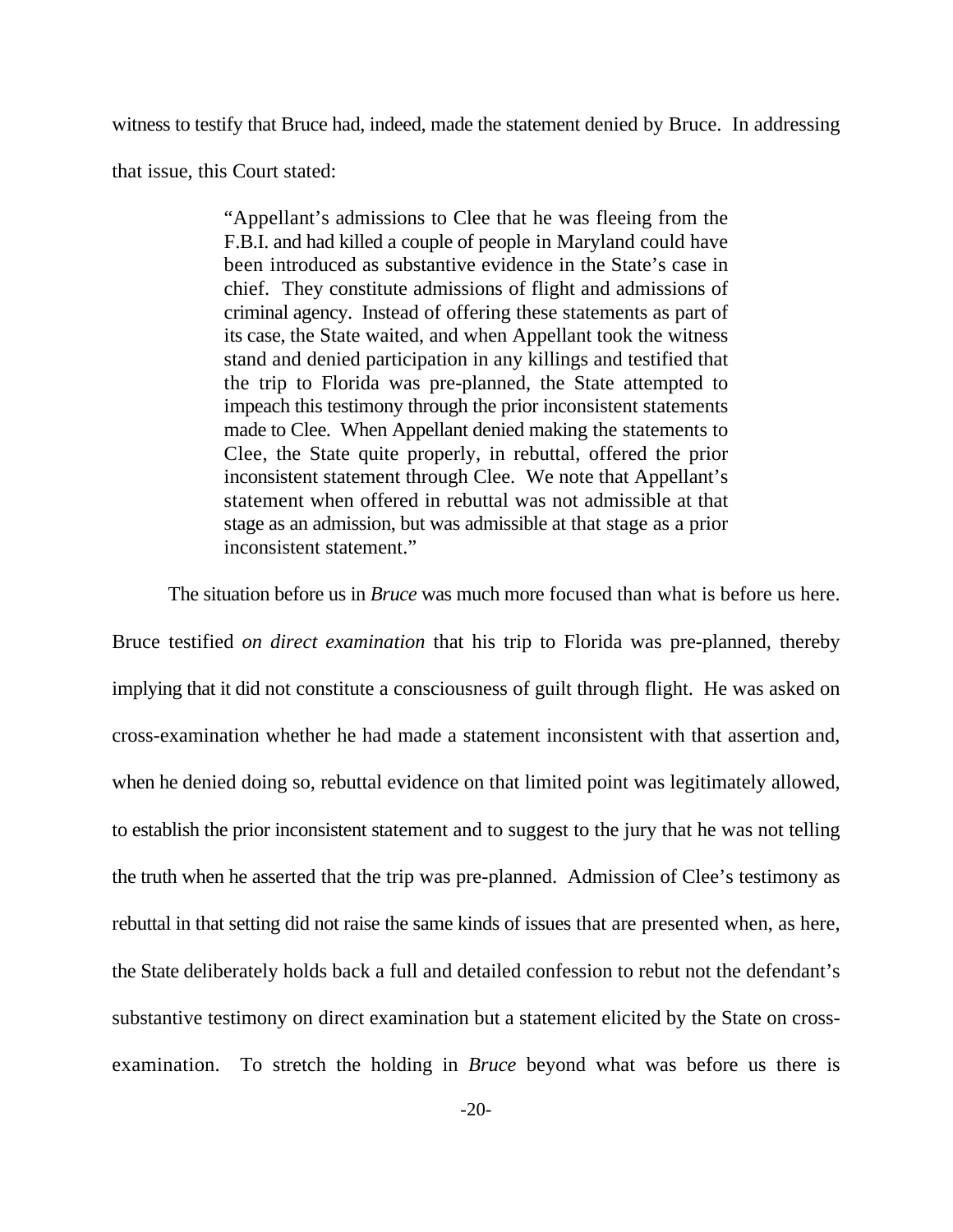unnecessary and inappropriate. Had we intended a broader scope, we would at least have cited some authority and discussed the concerns that are addressed here.

In conformance with the long-standing Maryland practice of requiring the plaintiff/State to put on its case first, and for the reasons enunciated in the out-of-State cases cited above, we conclude that the trial court abused its discretion in allowing Hurt's testimony as rebuttal evidence. It was predominantly substantive evidence of guilt that should have been presented by the State during its case-in-chief, and its admission as rebuttal, purportedly to impeach Wright's statement, elicited on cross-examination, that he never made the statement was manifestly wrong and substantially injurious.<sup>8</sup>

### **Household Member**

Count 3 of the indictment charged Wright with having violated Maryland Code, Article 27, § 35C which, in relevant part, makes it a felony for "[a] parent or other person who has permanent or temporary care or custody or responsibility for the supervision of a child or a household or family member" to cause abuse to the child. A "household member"

<sup>&</sup>lt;sup>8</sup> Judge Chasanow takes us to task for "totally ignor[ing]" Maryland Rule 5-613, which he regards as "directly on point." We have not ignored the Rule; it simply has no bearing on this case. With some modifications, the Rule essentially codifies the common law principle allowing a witness to be examined about and impeached with a prior statement made by the witness that is inconsistent with the witness's trial testimony and, if the conditions of the Rule are satisfied and the statement concerns a non-collateral matter, to offer evidence of the prior inconsistent statement. Rule 5-613 is a rule of *evidence*, not a rule of trial procedure. It is not a license for a plaintiff or the State to withhold critical substantive evidence that should be offered in its case-in-chief and present it, improperly, as rebuttal evidence, to rebut a matter that it has introduced into the case. Neither the Rule as codified nor its common law antecedent precluded the other courts whose opinions we have cited from reaching the same conclusion we reach here.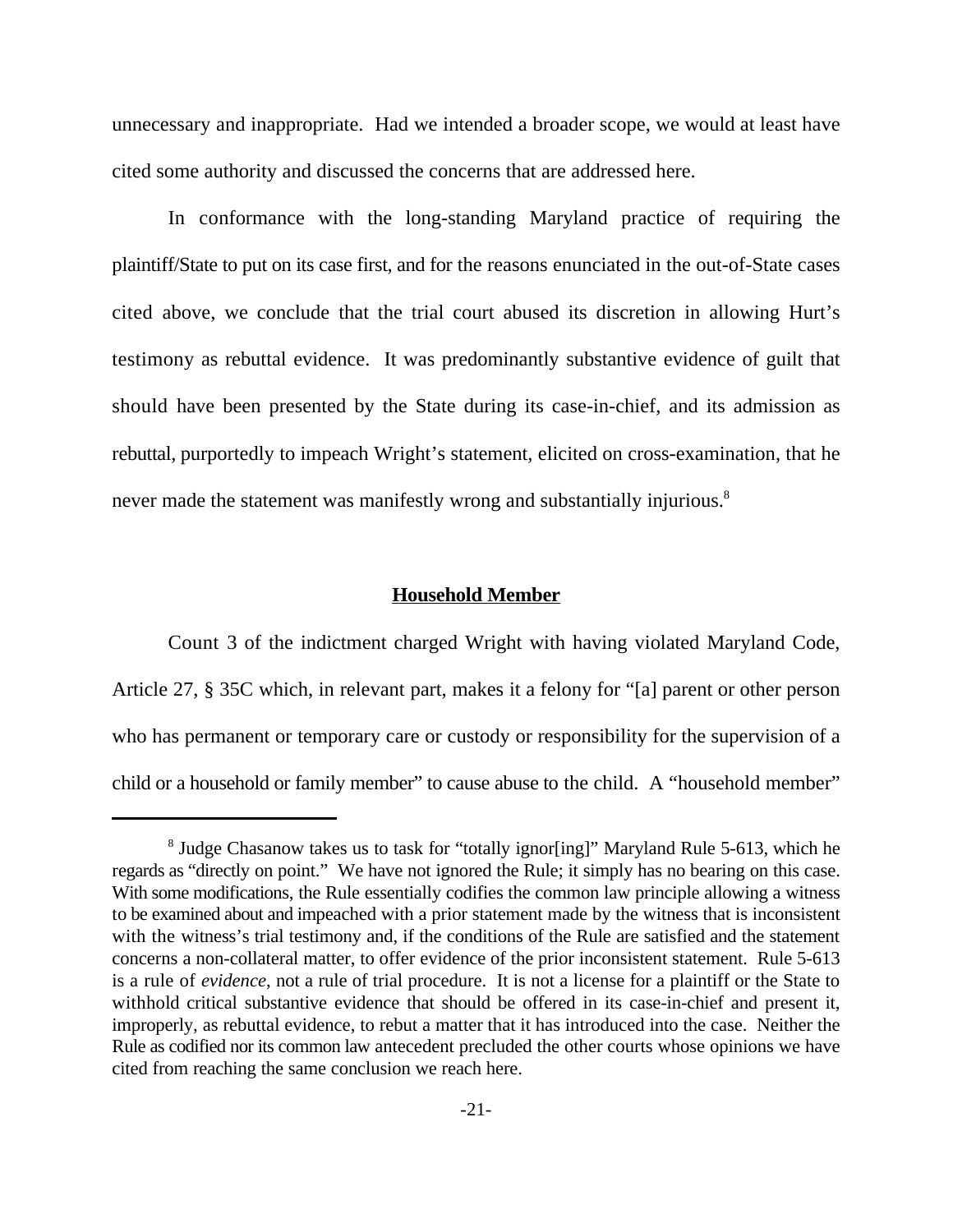is defined as "a person who lives with or is a regular presence in a home of a child at the time of the alleged abuse."

As worded, the statute subjects to liability for child abuse (1) the child's parent, (2) an "other person" who has permanent or temporary care or custody of the child, (3) an "other person" who has responsibility for the supervision of the child, (4) a household member, and (5) a family member. The State's position was that, under the circumstances, Wright was either a person having responsibility for Queen's care, custody, or supervision, or that he was a household member. At the conclusion of the State's case, the court, responding to a motion for judgment, found insufficient evidence of the former but, viewing the evidence in a light most favorable to the State, concluded that it sufficed to permit the jury to determine that Wright was a household member in Queen's temporary home. Wright acknowledges that he was a household member of *Shirley's* home but presses the point that Shirley's home was *not* Queen's home — that Queen lived with her mother in Indian Head and was only a temporary occupant in Shirley's abode. The statute, he urges, requires that the defendant be a household member in the child's home.

The issue is one of statutory construction, and we are thus required to ascertain and effectuate the legislative intent. As noted, the relevant statutory provision  $-\frac{8}{9}$  35C(a)(5) defines "household member" as a person who lives with or is a regular presence in "*a* home of a child at the time of the alleged abuse." (Emphasis added.) Use of the indefinite article "a," as opposed to the definite article "the," itself indicates a legislative recognition that, for purposes of the child abuse statute, a child may have more than one home. Given the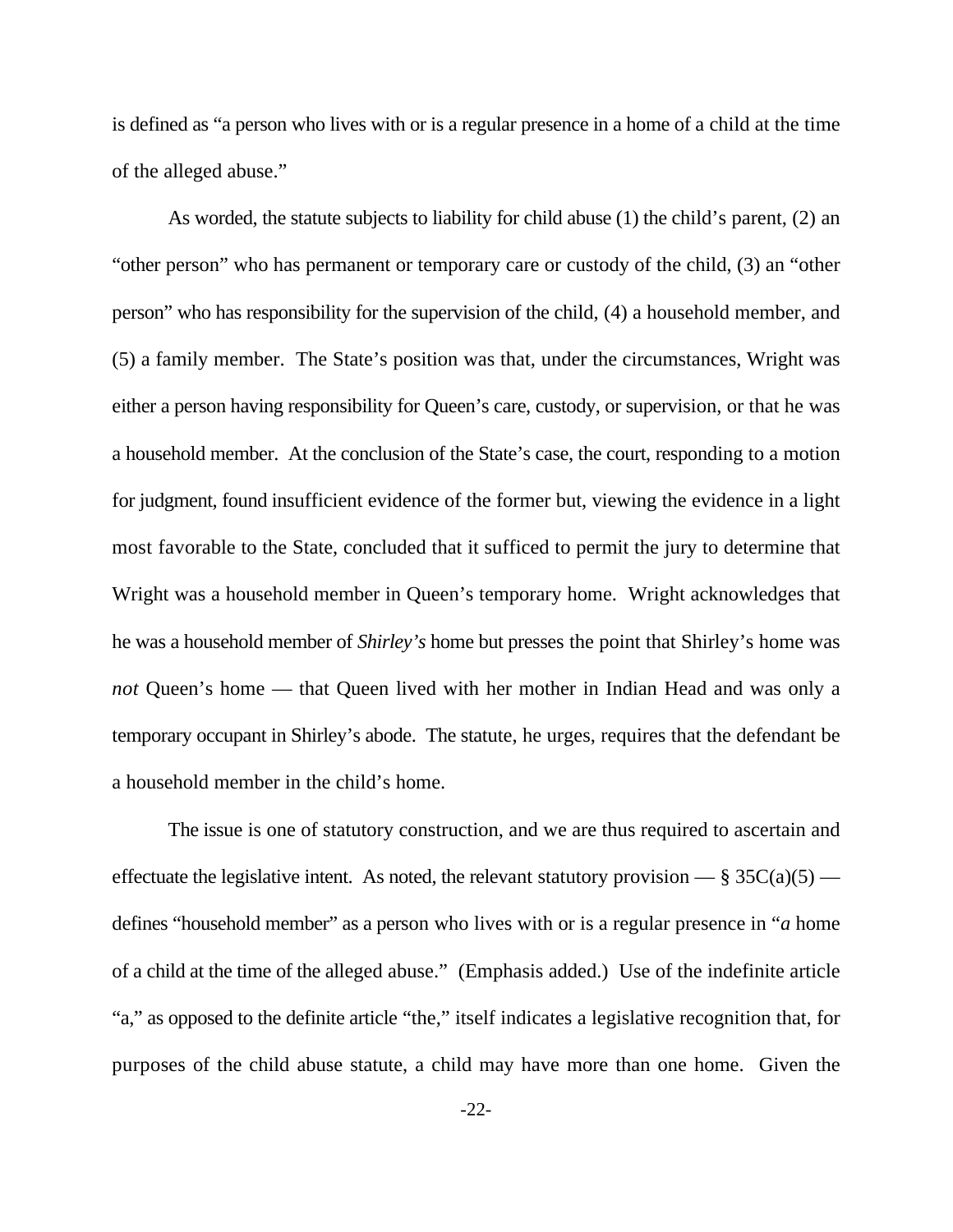context, that is not an unreasonable recognition.

Words like "home," "resident," and "household" are not capable of singular, absolute, generic definition in the law, because they are used in so many different ways and for so many different purposes. They may mean one thing to the census taker, another to an automobile insurer, one thing for voting purposes or for establishing venue in litigation, another for determining where to mail a letter. When the law uses such a word as a substitute for domicile, it may encompass only one, permanent, fixed abode, without regard to where the individual may be actually residing at a given moment. In other contexts, it may instead mean where the person is staying at the moment. The flexibility in these terms is especially important with respect to children, who are more frequently part of several homes and households. If their parents are separated or divorced, they likely will spend time and have clothes and belongings in the homes of both parents; they may visit grandparents or other relatives for varying periods of time; they may be off to camp during the summer. Where their "home" is at any given time may well depend on what is at stake in ascertaining where their home is.

The term "household member," and with it the term "home," was added to § 35C in 1991. The clear purpose of the addition was to extend the reach of the statute for the greater protection of children, to declare as criminal violations acts of abuse committed against children by a class of persons not then subject to the law. The Legislature obviously recognized that there were people other than parents, custodians, and persons directly charged with the care and supervision of a child who were in a position to commit abuse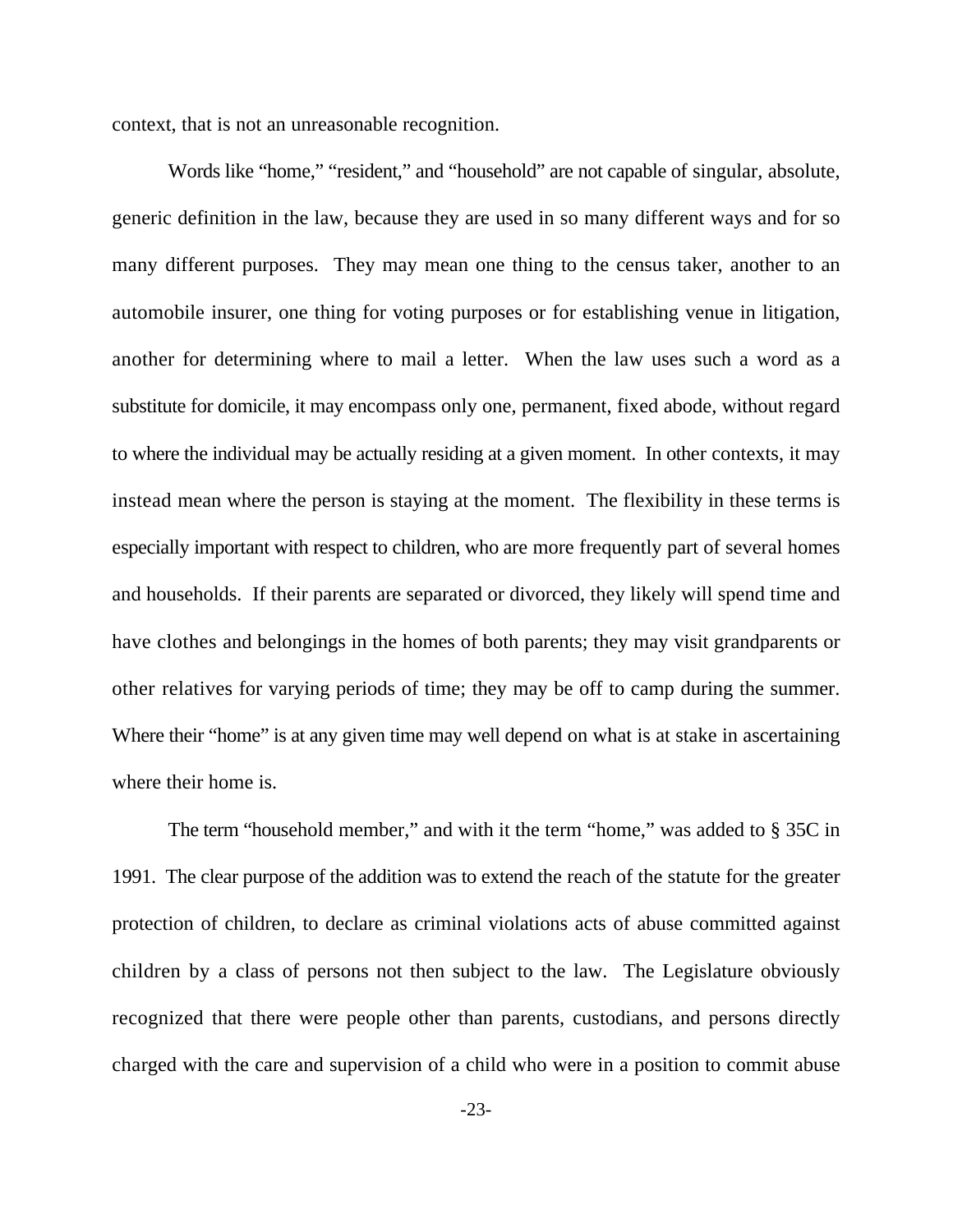within the child's home setting, where, because of the status of both the abuser and the child in that setting, the child might be helpless against the predation. We cannot subscribe to Wright's view that the Legislature intended to restrict that protection to only one residential setting, and thus to ignore the reality actually faced by children.

Queen's "permanent" home — her domicile — was with her mother. Through consensual arrangements among Queen, Shirley, and their mother, however, Queen was living with Shirley when the criminal activity occurred. Given that Queen, according to her testimony and that of her mother, had been at Shirley's house for about two weeks and was intending to stay another two weeks, it is a fair inference that at least some part of her clothes and other personal belongings were also at Shirley's house; that is where she slept, bathed, and ate; that is where her friend, Tomika, was staying with her. That was the place where, at the time, she formed part of Shirley's household, a household of which Wright was a member.

> JUDGMENT OF COURT OF SPECIAL APPEALS REVERSED; CASE REMANDED TO THAT COURT WITH INSTRUCTIONS TO REVERSE JUDGMENT OF CIRCUIT COURT FOR CHARLES COUNTY AND REMAND FOR NEW TRIAL; COSTS IN THIS COURT AND COURT OF SPECIAL APPEALS TO BE PAID BY CHARLES COUNTY.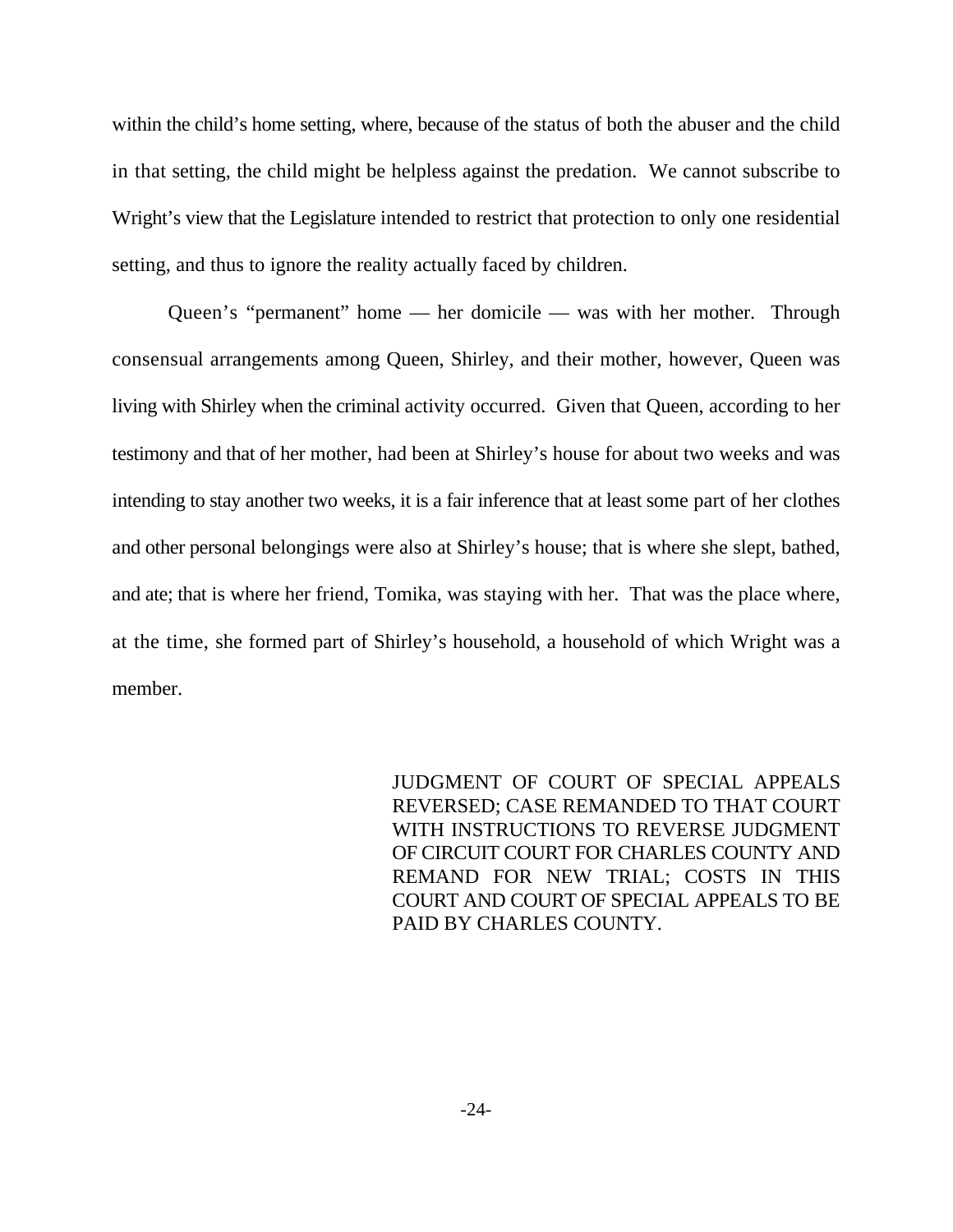Concurring and Dissenting Opinion by Chasanow, J.:

I concur with the portion of the majority opinion titled Household Member and the determination that the defendant, Rodney Wright, was a "household member" within the meaning of Maryland Code (1957, 1996 Repl. Vol.), Article 27, § 35C. I dissent from the reversal of Wright's conviction because the trial judge admitted Wright's prior inconsistent statement to his one-time cellmate Louis Hurt. In reversing Wright's rape and child abuse convictions, the majority reaches three illogical and unsupported conclusions. First, the rules for impeaching witnesses and parties by extrinsic evidence of their prior inconsistent statements do not apply to defendants. Second, impeaching evidence of a defendant's partial admission is admissible in rebuttal, but impeaching evidence of a defendant's full and complete confession is not. Third, a defendant's illegally obtained confession is admissible to impeach the defendant on rebuttal, but a defendant's valid confession is not.

## EVEN ASSUMING ERROR THERE IS NO REVERSIBLE ERROR

Before going into my reasons for believing there was no error in admitting Wright's confession as proper rebuttal, I should explain why, even if there was a timing error by the prosecutor in offering the confession on rebuttal, there was no prejudice that would require a new trial. Wright's confession was admissible even if it was admitted at the wrong stage of trial. A judge has wide latitude in permitting variations in the order of proof, and what admissible evidence may be used in rebuttal is addressed to the sound discretion of the trial judge. Recently in *State v. Booze*, 334 Md. 64, 637 A.2d 1214 (1994), we reiterated the test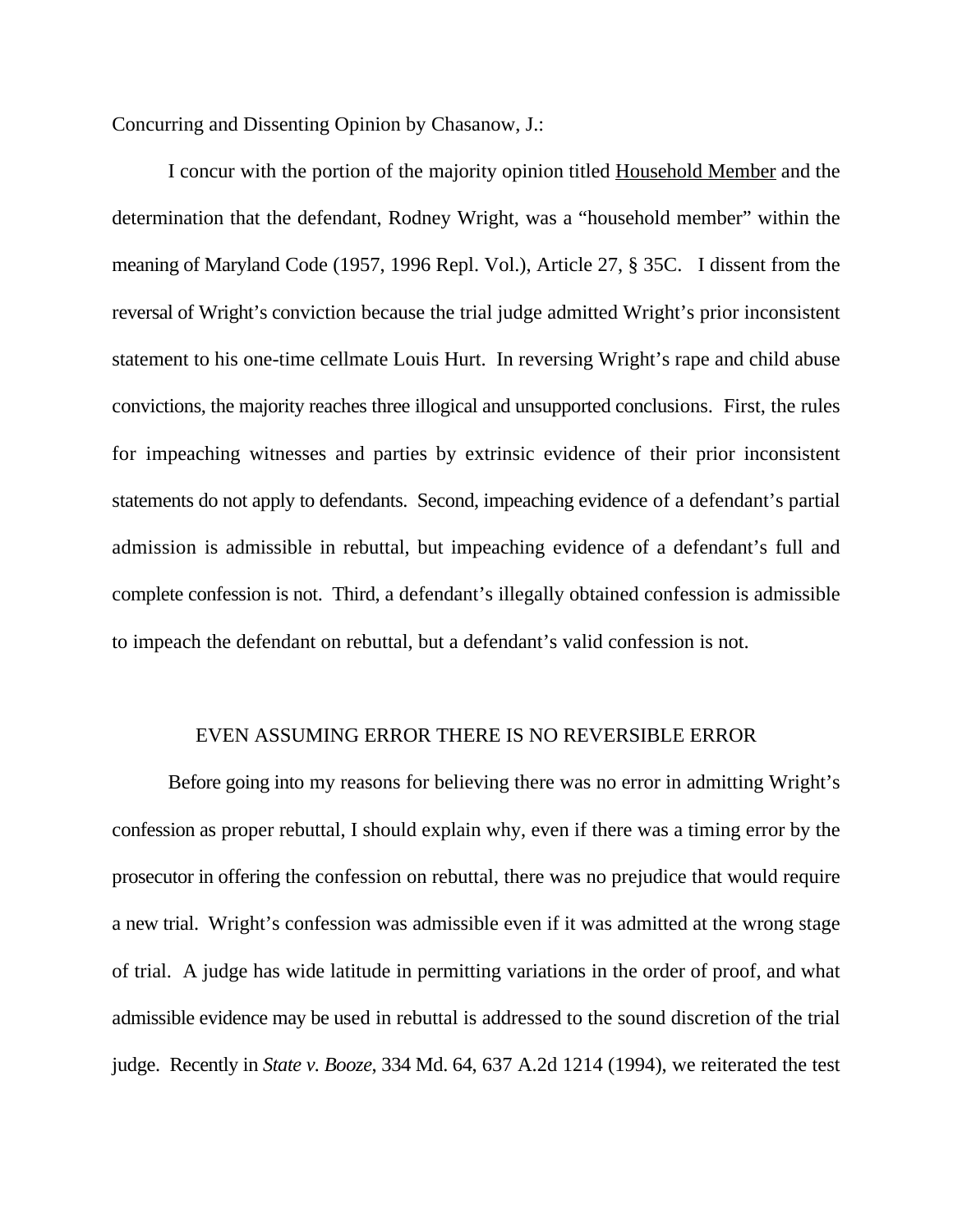for reversible error:

"In the usual case, what constitutes rebuttal testimony rests within the sound discretion of the trial court, whose ruling may be reversed only when it constitutes an abuse of discretion, *i.e.*, it has been shown to be both 'manifestly and substantially injurious.'" (Citations omitted).

334 Md. at 68, 637 A.2d at 1216 (quoting *Mayson v. State*, 238 Md. 283, 289, 208 A.2d 599, 602 (1965)). Since the defendant's confession is concededly admissible, any timing error in admitting it in rebuttal rather than in the case-in-chief was not "manifestly and substantially injurious." *Id.; see also Goldsby v. United States*, 160 U.S. 70, 74, 16 S.Ct. 216, 218, 40 L.Ed. 343, 345 (1895)("It was obviously rebuttal testimony. However, if it should have been more properly introduced in the opening, it was purely within the sound judicial discretion of the trial court to allow it, which discretion, in the absence of gross abuse, is not reviewable....").

The majority acknowledges there was no evidence improperly admitted in the instant case, but opines that, because the jury heard Hurt's testimony in the rebuttal phase of trial, the jury gave it special and undue impact. According to the majority, "[t]he State's true goal in this case was *not* to suggest to the jury that Wright was not telling the truth when he denied making the confession to Hurt, but rather to sandwich its case around that of the defense and put its most damaging piece of evidence after the defense has concluded its presentation."  $\underline{\hspace{1cm}}$  Md.  $\underline{\hspace{1cm}}$ ,  $\underline{\hspace{1cm}}$ ,  $\underline{\hspace{1cm}}$ , A.2d  $\underline{\hspace{1cm}}$ ,  $\underline{\hspace{1cm}}$ ,  $(1998)(\text{Majority Op. at 16})$ . This is unwarranted and inaccurate speculation. Hurt was not the last rebuttal witness and to say that the uncorroborated testimony of a jailhouse snitch who seeks sentencing concessions for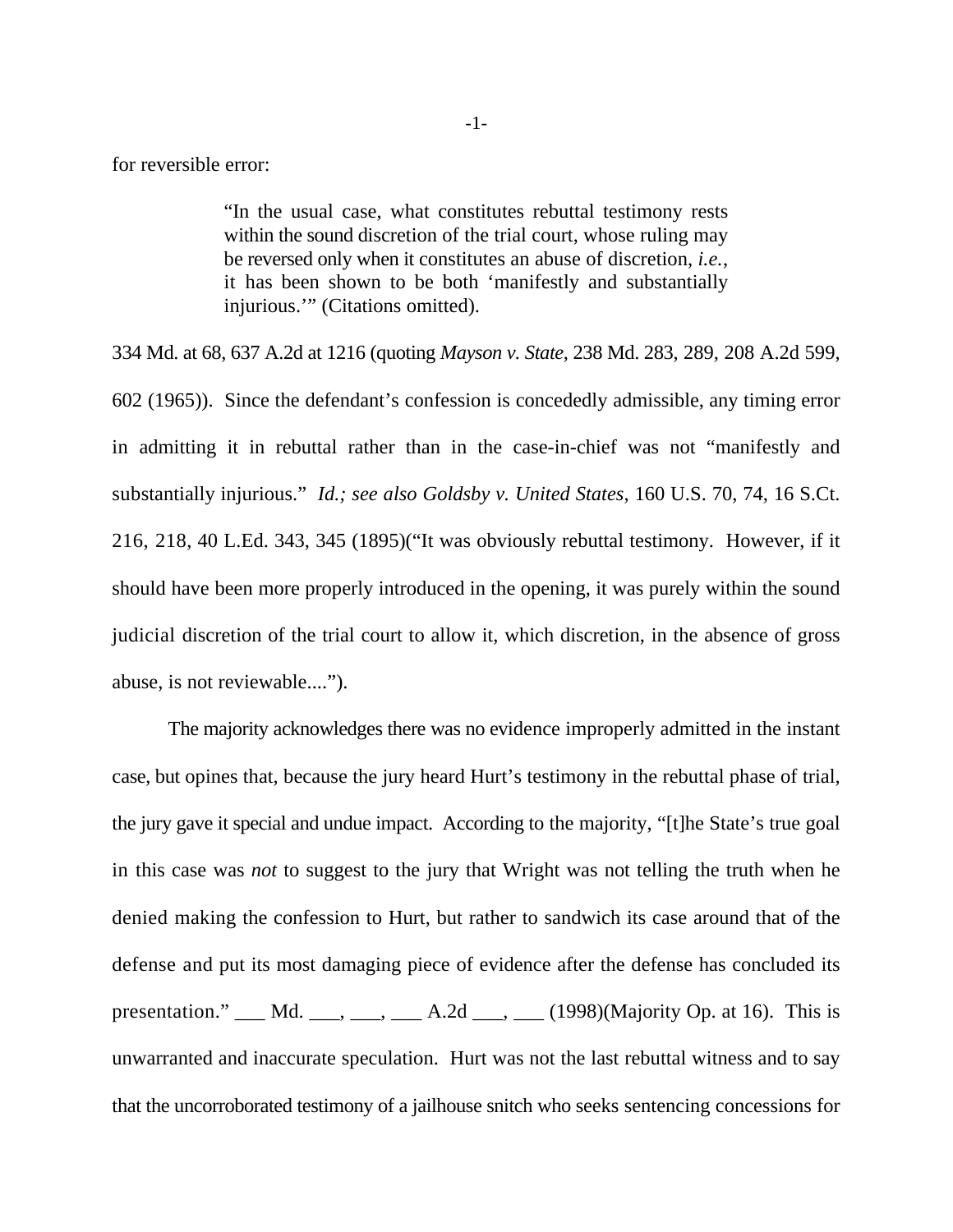testifying against a cellmate is more damaging than the corroborated testimony of the child rape victim borders on the absurd. Further, there is nothing in the facts that indicates the timing of the admission of the confession was manifestly and substantially injurious.

# ADDITIONAL FACTS

Medical evidence was presented in the State's case-in-chief that the victim had a tear to her hymen indicating only one penetration. Wright's evidence implied that the victim had intercourse with her boyfriend. By late afternoon of the first day of trial, both the State and the defense had concluded their cases, and the judge proposed recessing for the day. The State, however, implored the judge to allow Hurt to testify before recessing for the day. The judge complied and permitted Hurt to testify. The next morning the last rebuttal witness was called. He was the victim's boyfriend, and he testified that he and the victim had never had intercourse. The State obviously did not want Hurt as its last witness — the State did not even want Hurt's testimony on the last day of trial. In fact, there is some indication that the State did not want to call Hurt at all. In redirect examination of the defendant, the defense attorney may have been trying to goad the prosecutor into calling Hurt by repeatedly having Wright testify he would not have made any incriminating statements to Hurt. Redirect examination of Wright included the following:

> "[Defense Counsel:] Now, Mr. Hurt — I am sorry, Mr. Wright, while you were being held at the detention center, you spoke with Mr. Hurt. Correct?

[Defendant:] Correct.

-2-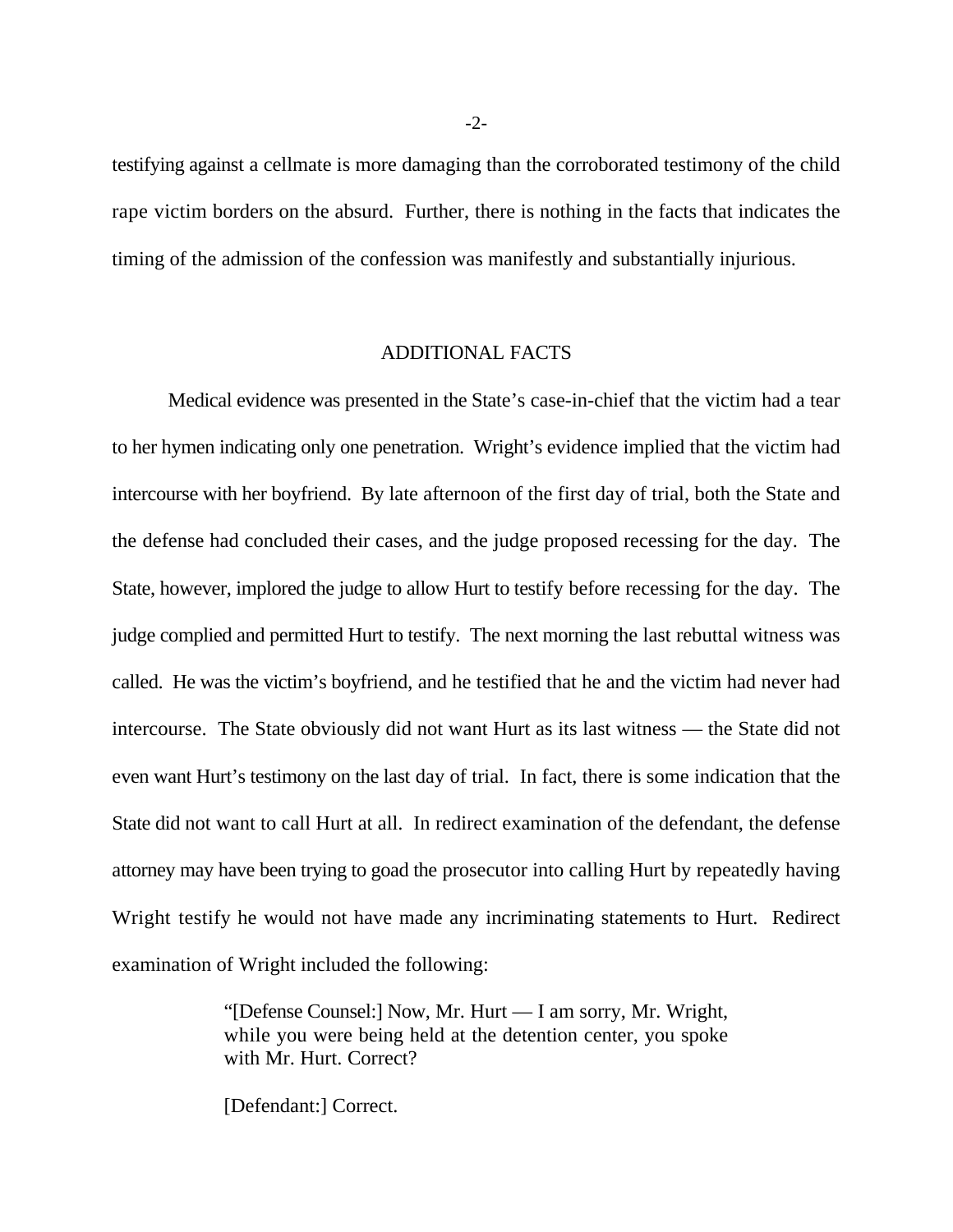[Defense Counsel:] And was Mr. Hurt your [cellmate]?

[Defendant:] Yes, he was.

[Defense Counsel:] And what was your relationship with Mr. Hurt while you were in the detention center?

[Defendant:] Enemy.

[Defense Counsel:] You and he did not get along?

[Defendant:] From the beginning.

[Defense Counsel:] Would you consider him a confidant, someone you tell stuff to?

[Defendant:] Not at all.

[Defense Counsel:] Did you know Mr. Hurt before you were in the detention center?

[Defendant:] Of him.

[Defense Counsel:] Did you know him, personally?

[Defendant:] I knew of him. Like, I know him, I seen him, but I didn't go near him, didn't fool with him or talk to him.

[Defense Counsel:] Mr. Wright, you are going to have to listen to my question. Did you know Mr. Hurt, personally, before you went to the detention center?

[Defendant:] Not really, not personally.

[Defense Counsel:] Had you met him before?

[Defendant:] I had.

[Defense Counsel:] Had you talked to him before?

[Defendant:] No.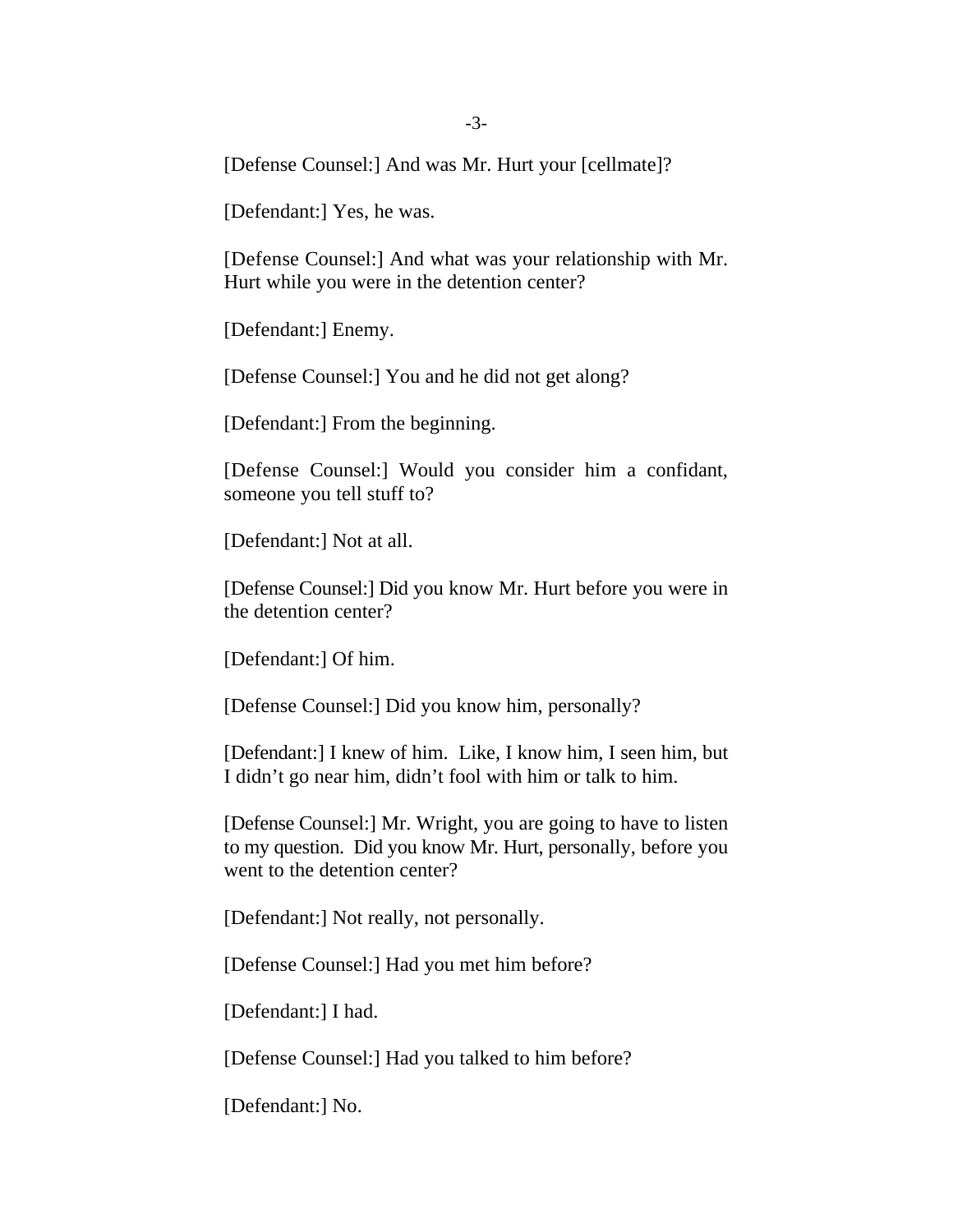[Defense Counsel:] How did you meet him?

[Defendant:] I saw him somewhere, I saw him at a store. That is the only way I knew him.

[Defense Counsel:] Did you know him by name?

[Defendant:] Yes.

[Defense Counsel:] Had you ever been introduced to him?

[Defendant:] No.

[Defense Counsel:] Now, you indicated when Mr. Jones asked you about the conversations with Mr. Hurt, that you told him the girl's mother didn't like you.

[Defendant:] Yes, I did.

[Defense Counsel:] Did you ever tell him what your side of what occurred was?

[Defendant:] No, I just told him to mind his business."

The defense attorney could have simply left the matter with Wright's statement on cross-examination that he made no incriminating admissions to Hurt. Instead, she dwelled on the issue in re-direct examination of Wright. This may have been done to goad the prosecutor into calling Hurt because in balance his testimony may have been more helpful to the defense than to the State. Hurt's credibility was at least suspect because he was incarcerated for carjacking and armed robberies and may have been hoping for a reconsideration of the eighteen-year sentence he received for those crimes. What made Hurt's testimony helpful to the defense was that on cross-examination by defense counsel Hurt acknowledged that he was a good friend of the victim's sister Shirley Thompson. Hurt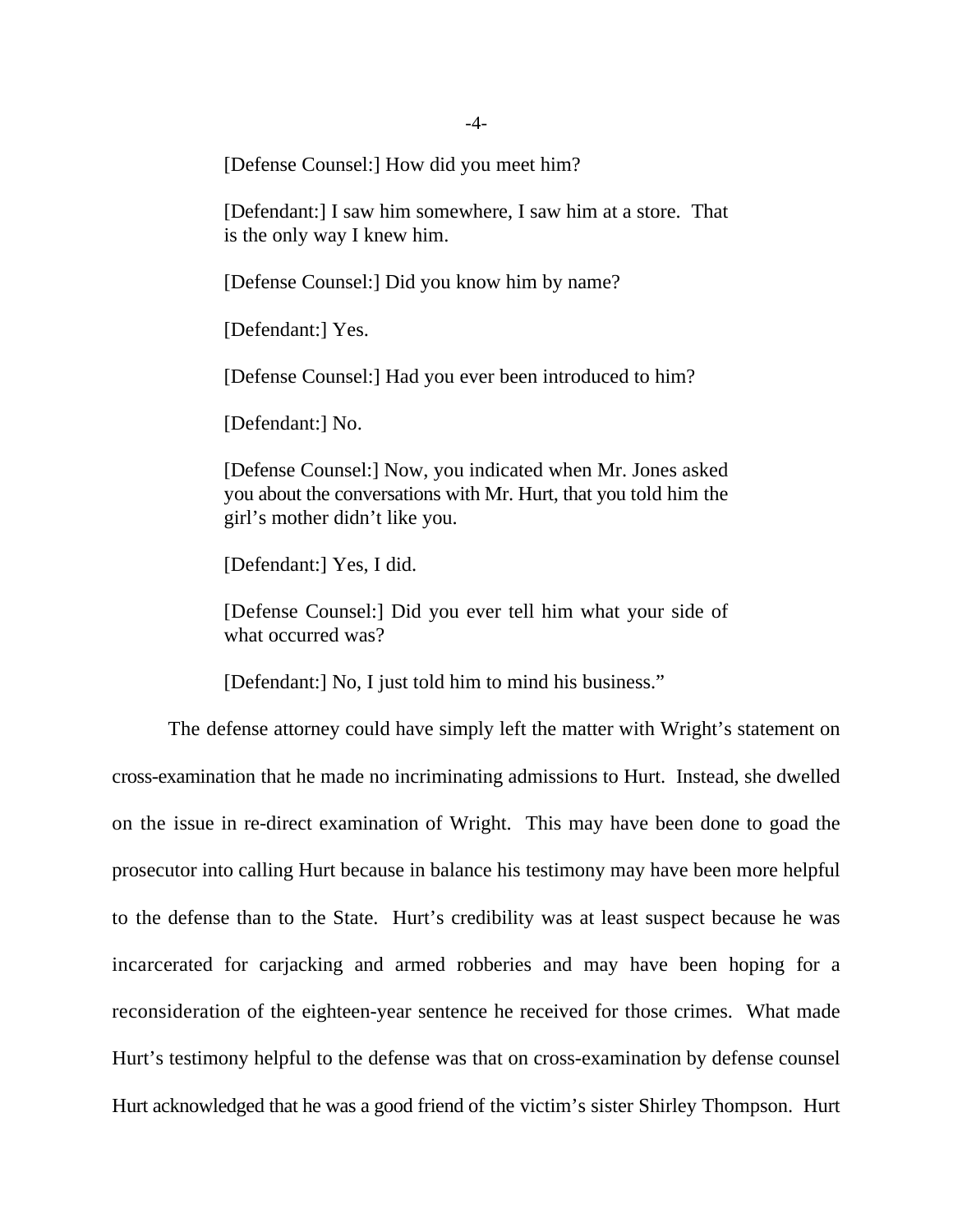had Ms. Thompson's phone number and spoke to her fairly frequently during the period she lived with the defendant. Ms. Thompson told Hurt that she was afraid of Wright. Thus, Hurt supplied a motive for Ms. Thompson to convince her young sister and Hurt to falsely incriminate Wright. This may also have been a reason why the prosecutor might have been reluctant to call Hurt unless goaded into doing so by the defense.

Offering Hurt's testimony in rebuttal, rather than in the State's case-in-chief, was clearly not manifestly and substantially injurious. The majority acknowledges that Hurt's testimony was admissible and that the only error was that the jury heard it as rebuttal in the afternoon rather than during the State's case-in-chief in the morning of the first day of a twoday trial. I do not see any justification for requiring the victim to again undergo the trauma of disclosing her rape and sexual ordeal to a courtroom of strangers in order to force the State to present the exact same witnesses and the exact same evidence, but in a slightly different order.

# THERE IS AN EVIDENTIARY DISTINCTION BETWEEN CONFESSIONS AS ADMISSIONS AND CONFESSIONS AS PRIOR INCONSISTENT STATEMENTS

The majority includes a very relevant quotation from WIGMORE:

"For matters *properly not evidential until the rebuttal*, the proponent has a *right* to put them in [at] that time, and they are therefore not subject to the discretionary exclusion of the trial court. Matters that should have been put in at first may by that discretion be refused later, because this is but the denial of a second opportunity. But matters of true rebuttal could not have been put in before, and to exclude them now would be to deny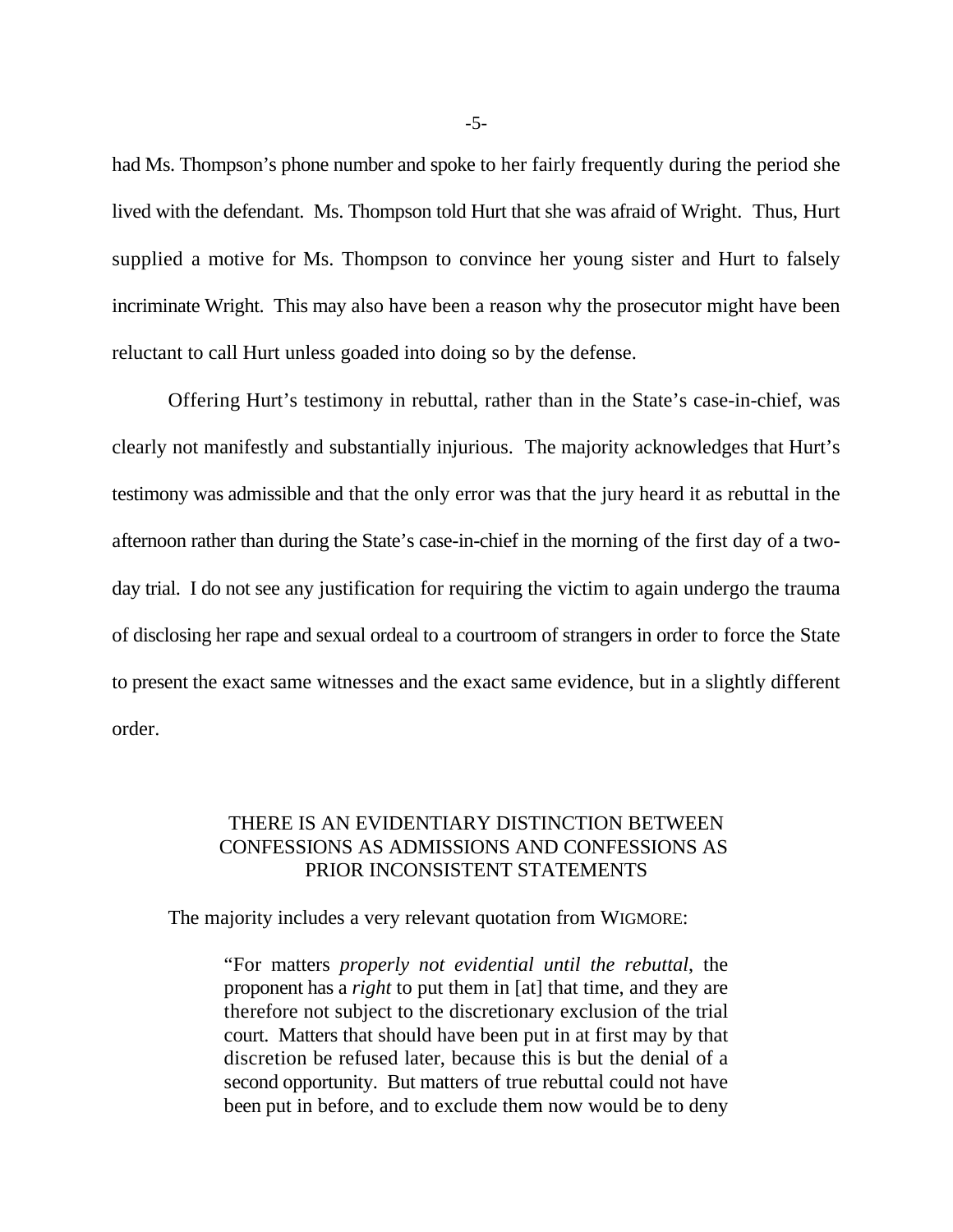them their sole opportunity for admission. Hence, while the trial court's determination of what is properly rebutting evidence should be respected, yet, if its nature as such is clear*,* the proponent does not need the trial court's express consent to admit it as involving a departure from the customary rule.

This will always be the case for evidence offered to *impeach the opponent's witnesses* by way of moral character, bias, self-contradiction, or the like." (Emphasis in original)(footnotes omitted).

6 J. WIGMORE, EVIDENCE IN TRIALS AT COMMON LAW § 1873, at 678-79 (Chadbourn ed. 1976). Unfortunately, after this quotation, the majority seems to lose sight of the meaning of the quotation and confuse two separate concepts: 1) rebuttal evidence offered in contradiction to evidence offered by the defense; and 2) rebuttal evidence offered to impeach defense witnesses. *See* majority opinion, \_\_\_ Md. at \_\_\_, \_\_\_ A.2d at \_\_\_ (Majority Op. at 11-13 and n.5). Rebuttal evidence offered to contradict the defense's evidence is restricted to new issues raised by the defense, and the State cannot contradict the defense's evidence or testimony to the effect that the defendant is innocent by offering in rebuttal additional evidence that the defendant is guilty and that could have been admitted in the State's case-inchief. Rebuttal by contradiction is limited to new matters brought out in the defense's casein-chief. But there is a separate and distinct rule pointed out by the WIGMORE quotation and that rule is that rebuttal evidence is always proper "*to impeach the opponent's witnesses* [including the defendant] by way of moral character, [which would include prior convictions for crimes affecting credibility, etc.], bias, self-contradiction, [which includes prior inconsistent statements], or the like." 6 J. WIGMORE, *supra*, at 678-79.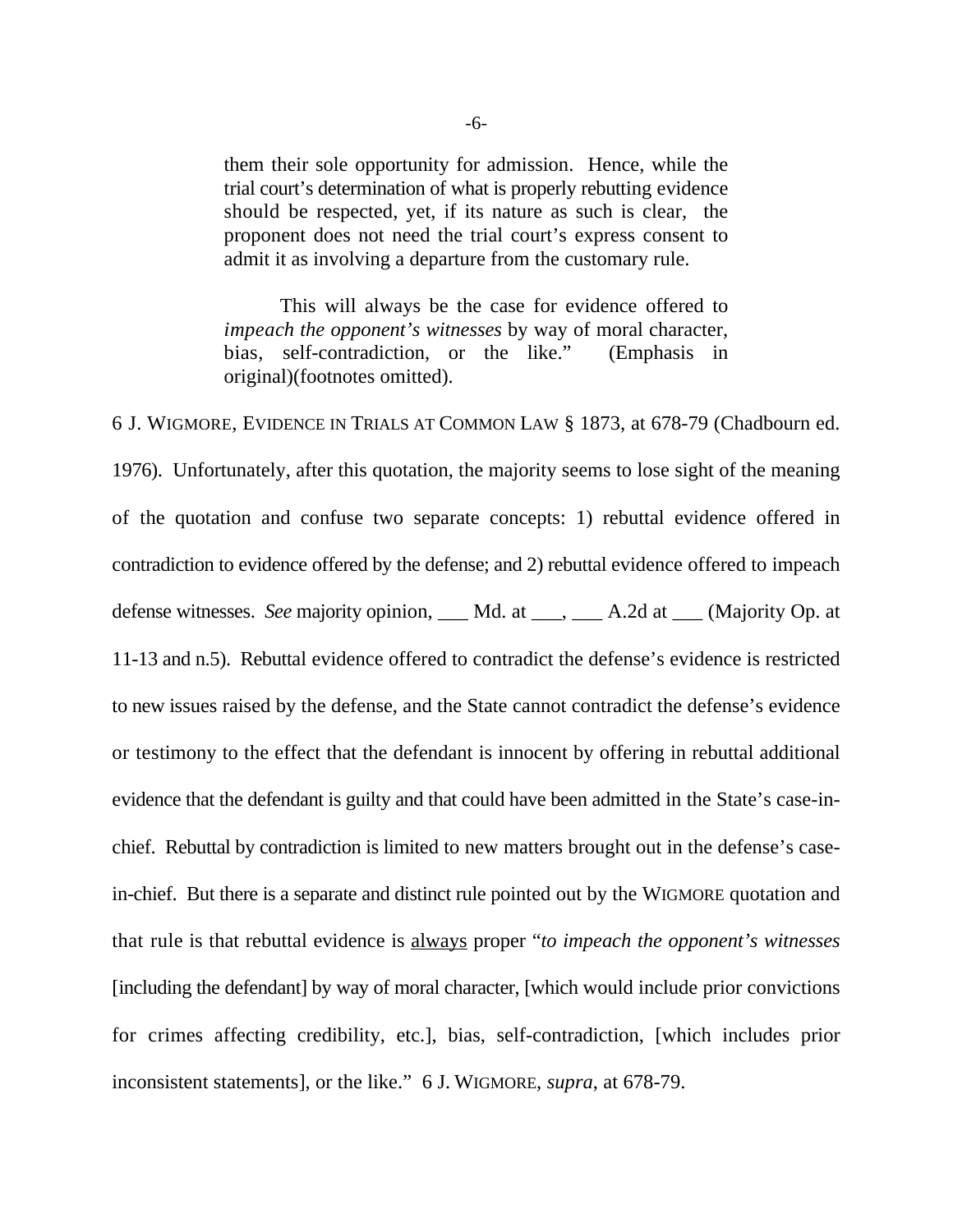I am in full agreement with the majority that, as a general rule, the State must put all of its substantive evidence in its case-in-chief and may not hold back substantive evidence for use as rebuttal. That general rule, however, was not violated in the instant case. What the majority fails to recognize is that a defendant's oral confession may be used in one of two ways. First, a confession is an admission by a party opponent which can be used by the State as substantive evidence in its case-in-chief. Second, if the defendant testifies in a manner inconsistent with the oral confession, the confession may be used as a prior inconsistent statement to impeach the defendant. If used in this manner, the oral confession is only admitted for impeachment and not as substantive evidence.

When a defendant is cross-examined about a confession and admits making the statement, the defendant may explain the inconsistencies. If, however, the defendant denies making the oral inconsistent statement or cannot remember the statement and if the statement is not collateral, then the State is permitted to put in extrinsic evidence of the confession, not as substantive evidence, but as impeachment of the defendant's testimony. *See Bruce v. State*, 318 Md. 706, 729, 569 A.2d 1254, 1266 (1990). The purpose of the rebuttal testimony is, as MCCORMICK states:

> "The theory of attack by prior inconsistent statements is not based on the assumption that the present testimony is false and the former statement true but rather upon the notion that talking one way on the stand and another way previously is blowing hot and cold, and raises a doubt as to the truthfulness of both statements." (Footnote omitted).

1 JOHN W. STRONG, MCCORMICK ON EVIDENCE  $\S$  34, at 114 (4<sup>th</sup> ed. 1992).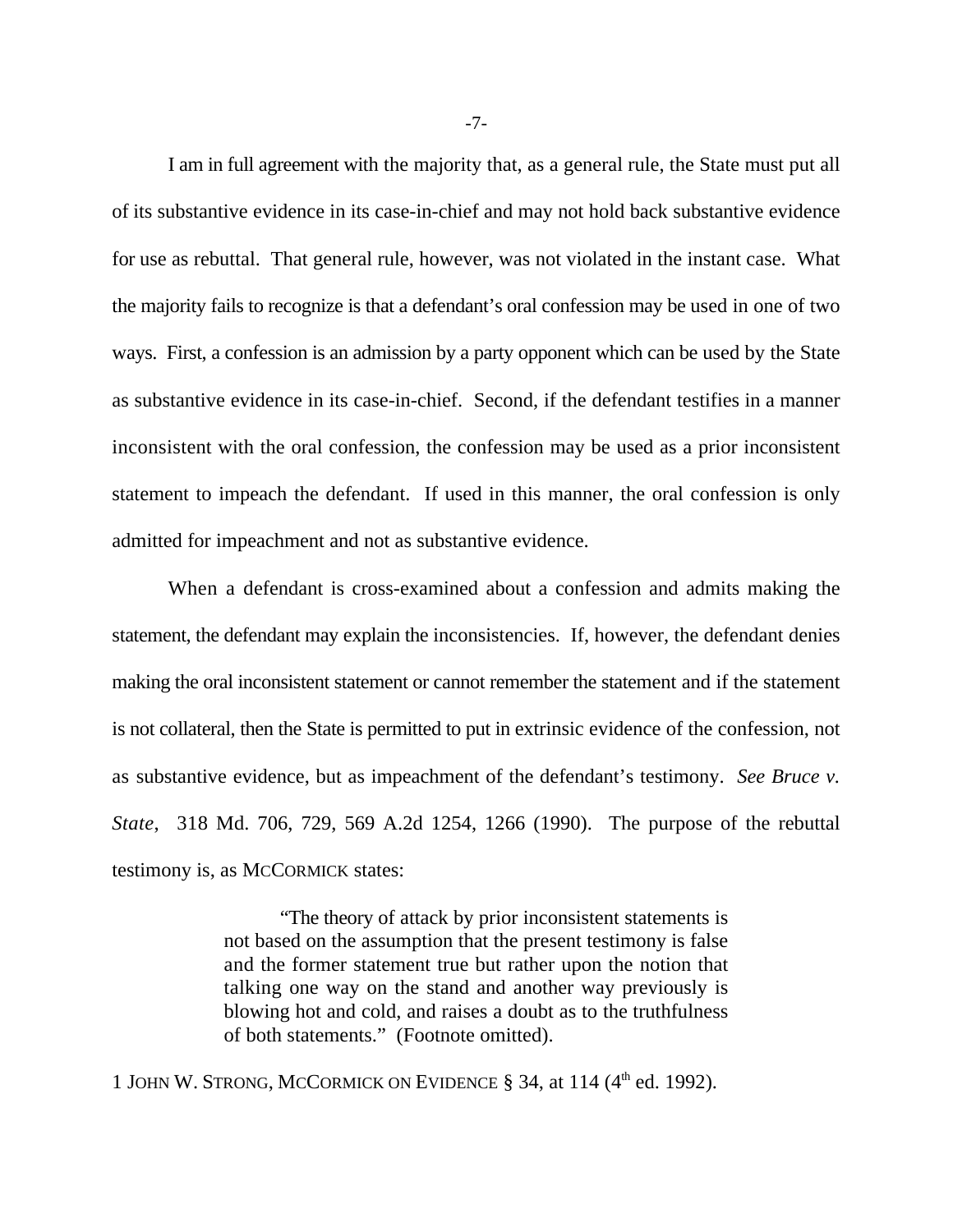### THE APPLICABILITY OF MARYLAND RULE 5-613

We have a court rule of evidence that is directly on point and specifically designed to be applicable to statements by parties but which the majority claims has no bearing on the

instant case. Maryland Rule 5-613 is headed "Prior statements of witnesses" and provides:

"(a) *Examining witness concerning prior statement*. A party examining a witness about a prior written or oral statement made by the witness need not show it to the witness or disclose its contents at that time, provided that before the end of the examination (1) the statement, if written, is disclosed to the witness and the parties, or if the statement is oral, the contents of the statement and the circumstances under which it was made, including the persons to whom it was made, are disclosed to the witness and (2) the witness is given an opportunity to explain or deny it.

(b) *Extrinsic evidence of prior inconsistent statement of witness*. Unless the interests of justice otherwise require, extrinsic evidence of a prior inconsistent statement by a witness is not admissible under this Rule (1) until the requirements of section (a) have been met and the witness has failed to admit having made the statement and (2) unless the statement concerns a non-collateral matter."

The Maryland rule differs from its federal counterpart Federal Rule of Evidence 613

as follows:

# "COMPARISON TO FEDERAL RULE

EXPLANATION: [Brackets] indicate matter deleted from the Federal Rule and Underlining indicates matter added to the Federal Rule.

Rule 5-613. PRIOR STATEMENTS OF WITNESSES

(a) Examining Witness Concerning Prior Statement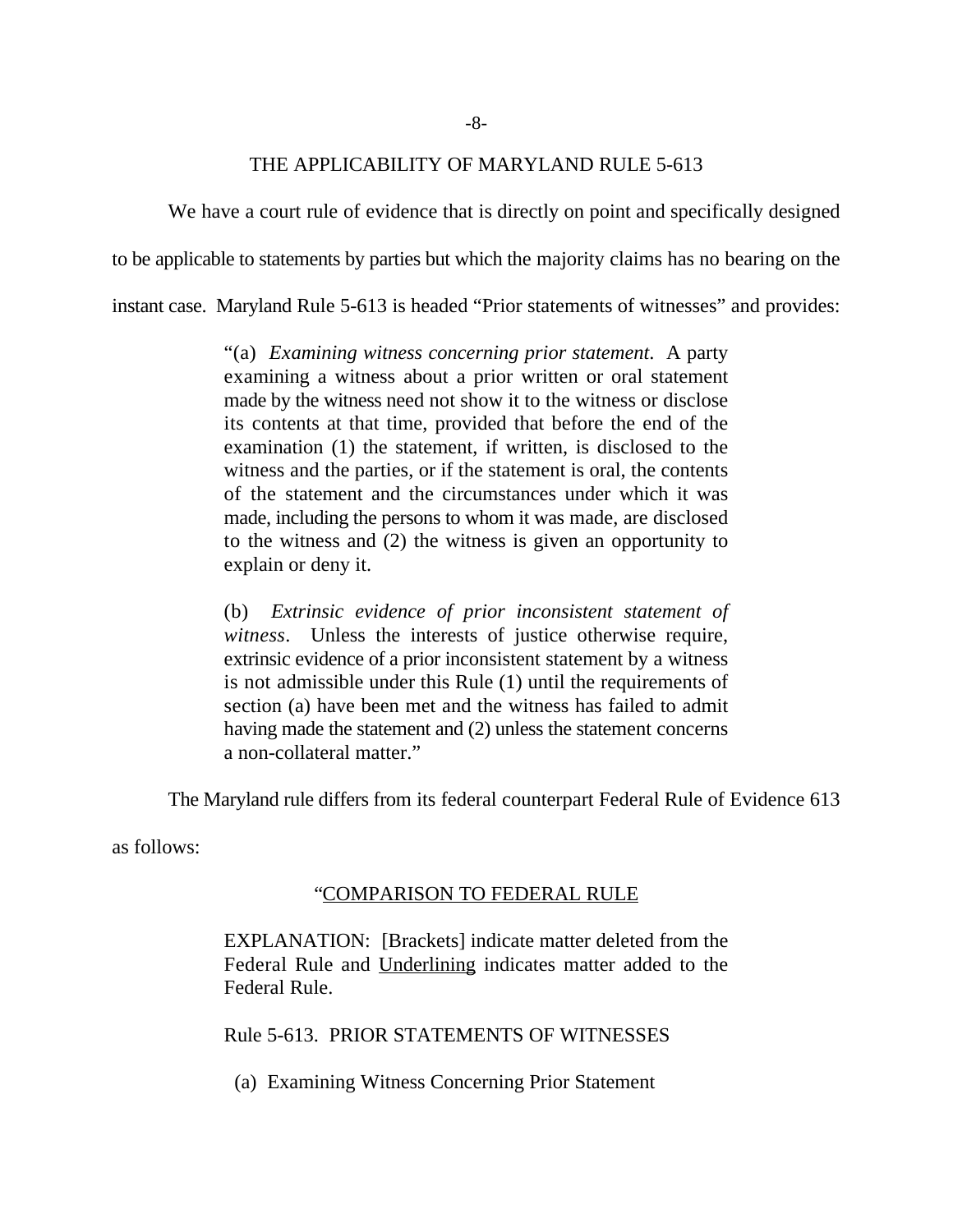**[**In examining a witness concerning a prior statement made by the witness, whether written or not, the statement need not be shown nor its contents disclosed to the witness at that time, but on request the same shall be shown or disclosed to opposing counsel**.]** A party examining a witness about a prior written or oral statement made by the witness need not show it to the witness or disclose its contents at that time, provided that before the end of the examination (1) the statement, if written, is disclosed to the witness and the parties, or if the statement is oral, the contents of the statement and the circumstances under which it was made, including the persons to whom it was made, are disclosed to the witness and (2) the witness is given an opportunity to explain or deny it.

 (b) Extrinsic Evidence of Prior Inconsistent Statement of **Witness** 

 Unless the interests of justice otherwise require, extrinsic evidence of a prior inconsistent statement by a witness is not admissible under this Rule (1) until the requirements of section (a) have been met and the witness has failed to admit having made the statement and (2) unless the statement concerns a non-collateral matter. **[**unless the witness is afforded an opportunity to explain or deny the same and the opposite party is afforded an opportunity to interrogate the witness thereon, or the interests of justice otherwise require. This provision does not apply to admissions of a party-opponent as defined in Rule 801(d)(2).**]**"

MARYLAND RULES OF EVIDENCE at 5-613-4 & 5 (Howard S. Chasanow ed. 1994).

Both the Maryland rule and the federal rule deal with impeaching a witness's testimony by a prior inconsistent written or oral statement of the witness. Both rules apply to prior inconsistent statements of all witnesses, including parties, and both apply in civil as well as criminal cases. Both rules permit extrinsic evidence of the witness's prior statement to be introduced in evidence to impeach the witness's testimony if certain conditions are met.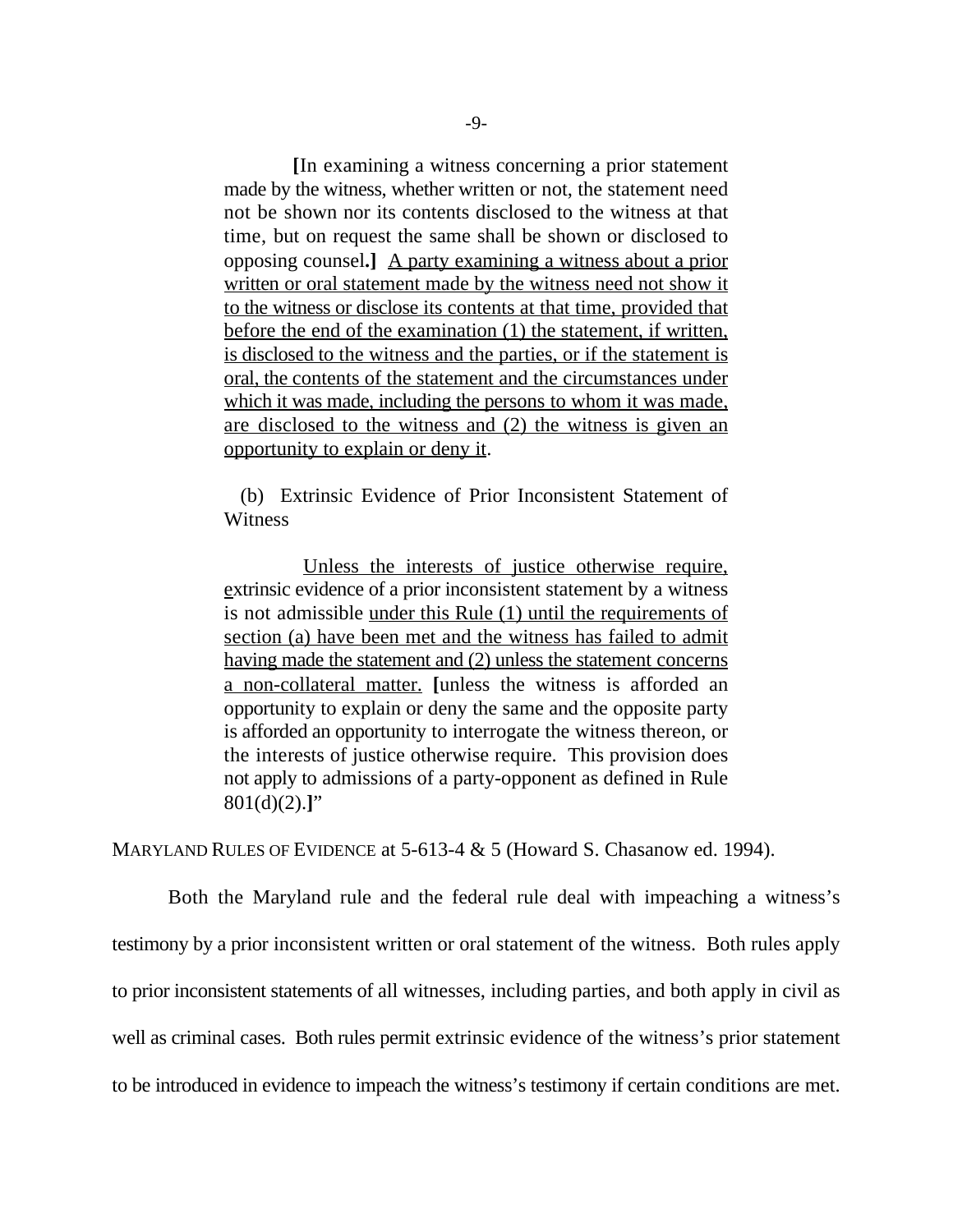Maryland Rule 5-613(b) expressly permits extrinsic evidence of a party's prior inconsistent statements, as well as a witness's prior inconsistent statements. In fact, Maryland modified the federal rule counterpart to give more protections to parties impeached by their prior inconsistent statements.

One of the primary differences between the two rules deals with the admissibility of extrinsic evidence of a party's prior inconsistent statement. Under the federal rule, after a party testifies, extrinsic evidence of the party's prior inconsistent statement is admissible and the party need not be afforded the opportunity to explain or deny the statement; under the Maryland rule a party must be afforded an opportunity to explain or deny a prior inconsistent statement before extrinsic evidence of the statement is admissible. In the instant case, the requirements of the Maryland rule were met. Professor Lynn McLain, who assisted in drafting the Maryland Rules of Evidence, explains the difference between the Maryland and the federal rules of evidence in the use of a party's prior inconsistent statements.

> "Section (b) of the Maryland Rule omits the federal rule's provision that the requirements of (1) giving the witness an opportunity to explain or deny his or her statement and (2) giving the opposing party an opportunity to question the witness about it, do not apply to admissions of a party opponent as defined in Fed. R. Evid.  $801(d)(2)$  [Md. Rule 5-803(a)]. If the opposing party's statement is offered as substantive evidence, Rule 5-803(a), not Rule 5-613, is clearly the applicable rule. Rule 5-613(b) addresses only evidence offered 'under this Rule.' If an opposing party is *impeached* under Rule 5-613, the same rules apply as to any other witness." (Emphasis in original).

LYNN MCLAIN, MARYLAND PRACTICE, MARYLAND RULES OF EVIDENCE § 2.613.3, at 169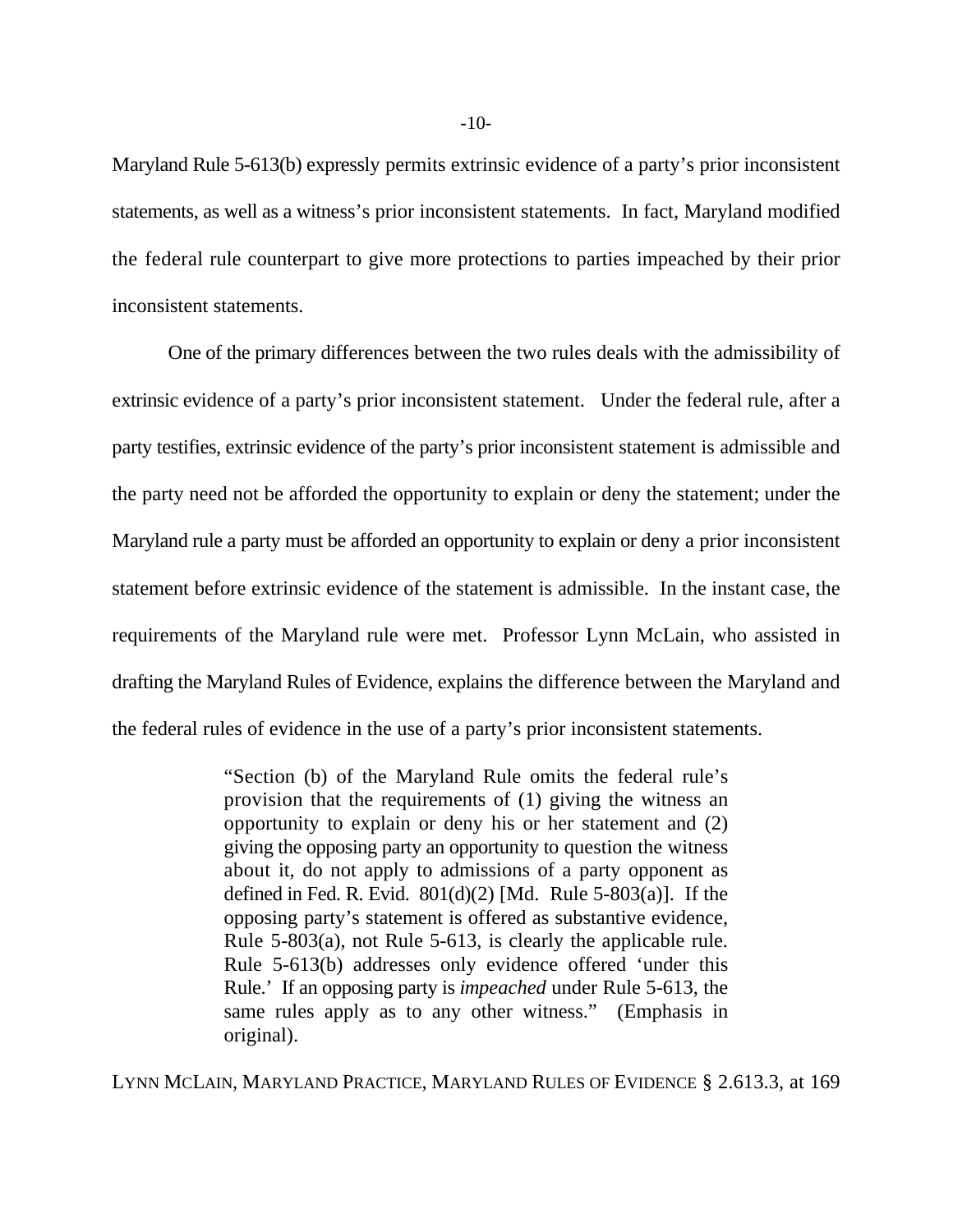(1994 ed.).

The majority states it is not ignoring Md. Rule 5-613, but that the rule "simply has no bearing on this case."  $\underline{\hspace{1cm}}$  Md. at  $\underline{\hspace{1cm}}$  n.8,  $\underline{\hspace{1cm}}$  A.2d at  $\underline{\hspace{1cm}}$  n.8 (Majority Op. at 22 n.8). The reason given is "Rule 5-613 is a rule of *evidence*, not a rule of trial procedure." *Id*. (emphasis in original). If on cross-examination a defendant is asked about and denies making a prior inconsistent statement, then Rule 5-613(b) expressly allows the prosecutor or plaintiff to prove the prior inconsistent statement to impeach the defendant's trial testimony. The prosecution or plaintiff cannot interrupt the defendant's case to offer extrinsic evidence of the defendant's prior inconsistent statement, but must wait for rebuttal to do so. No prior decision of this Court has ever even remotely suggested that introducing a prior inconsistent statement violates any rule of trial procedure, let alone the vague unidentified rule of trial procedure that supercedes our codified rules of evidence.

According to the majority, if a plaintiff or the State does not introduce all of a defendant's statements in the case-in-chief it forfeits the right to impeach a defendant by the self-contradiction of those prior inconsistent statements. The rebuttal evidence of Wright's confession met all of the requirements of Md. Rule 5-613(b) and was unquestionably admissible under that rule. Nothing in the "rules of trial procedure" justifies ignoring the rules of evidence and giving defendants immunity from impeachment under Rule 5-613(b). The rules of evidence are included in, not superceded by, the rules of trial procedure.

### *BRUCE v. STATE* IS CONTROLLING AND MADE NO DISTINCTION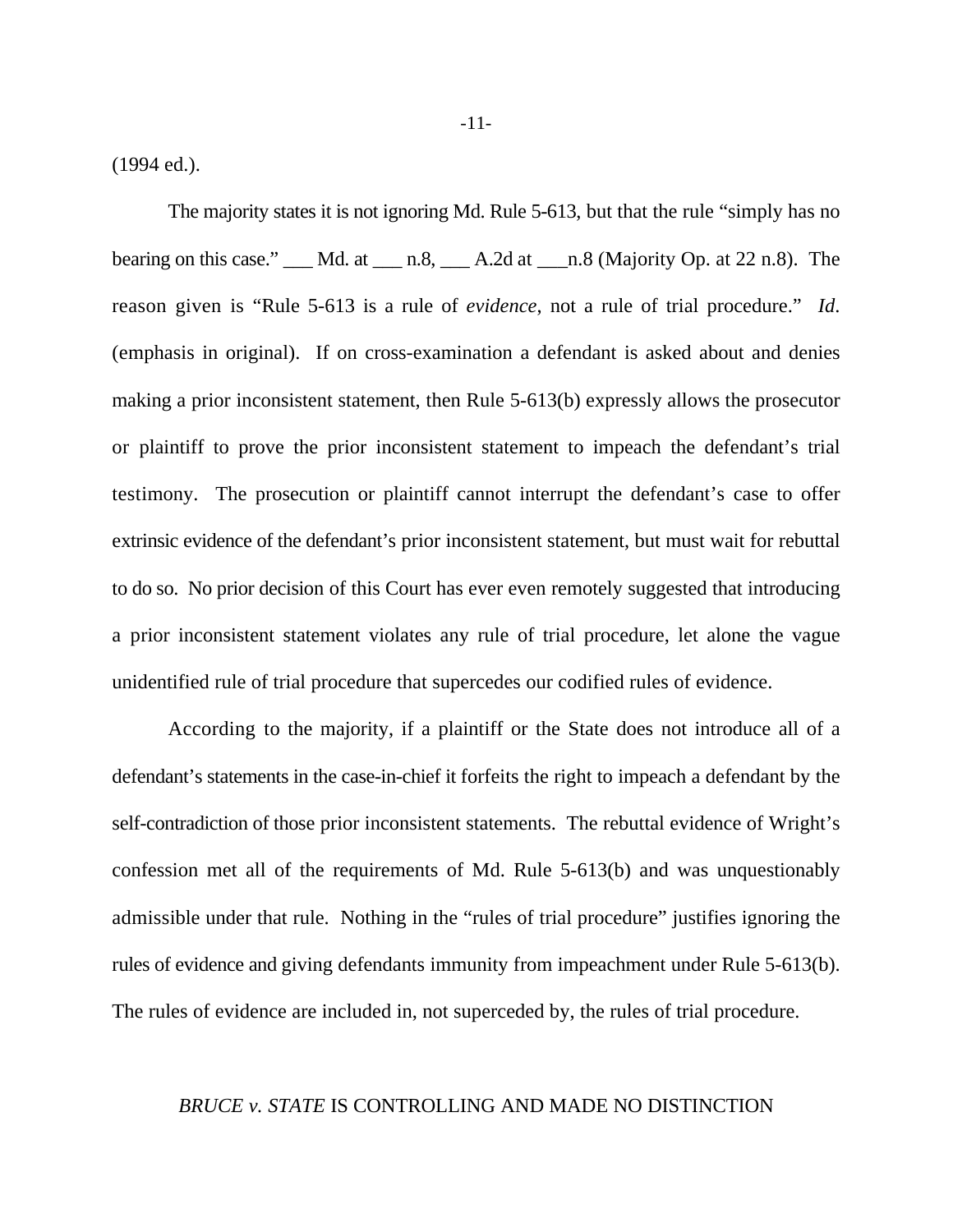#### BETWEEN FULL CONFESSIONS AND PARTIAL CONFESSIONS

*Bruce v. State, supra*, is a fairly recent case directly on point. In *Bruce*, the defendant

Kirk Bruce was convicted of five counts of first-degree murder and sentenced to death. One

of the issues in Bruce's appeal was the admissibility in the State's rebuttal of a confession

Bruce made to Kenneth Clee. A unanimous Court affirmed Bruce's conviction. In

describing the facts and our holding we said:

"After the defense rested its case, the prosecutor asked to call a rebuttal witness, Kenneth Clee. Over objection, Clee was permitted to testify that in March or April of 1988, he had a conversation with Appellant in New York, and during that conversation Appellant admitted that '*he had killed a couple of people in Maryland, and that he was wanted by the F.B.I.*'

Appellant claims that the trial judge erred in admitting Clee's testimony as rebuttal evidence. *Appellant's admissions to Clee that he was fleeing from the F.B.I. and had killed a couple of people in Maryland could have been introduced as substantive evidence in the State's case in chief. They constitute admissions of flight and admissions of criminal agency*. Instead of offering these statements as part of its case, the State waited, and when Appellant took the witness stand and denied participation in any killings and testified that the trip to Florida was pre-planned, the State attempted to impeach this testimony through the prior inconsistent statements made to Clee. *When Appellant denied making the statements to Clee, the State quite properly, in rebuttal, offered the prior inconsistent statement through Clee*. We note that Appellant's statement when offered in rebuttal was not admissible at that stage as an admission, but was admissible at that stage as a prior inconsistent statement to impeach Appellant's testimony. Appellant could have requested a limiting instruction that the prior inconsistent statement was admissible only to impeach Appellant's testimony, and not as substantive evidence, but he did not do so, and the trial judge ordinarily is not required to give a limiting instruction in the absence of a request. *See Mulcahy v. State*, 221 Md. 413, 158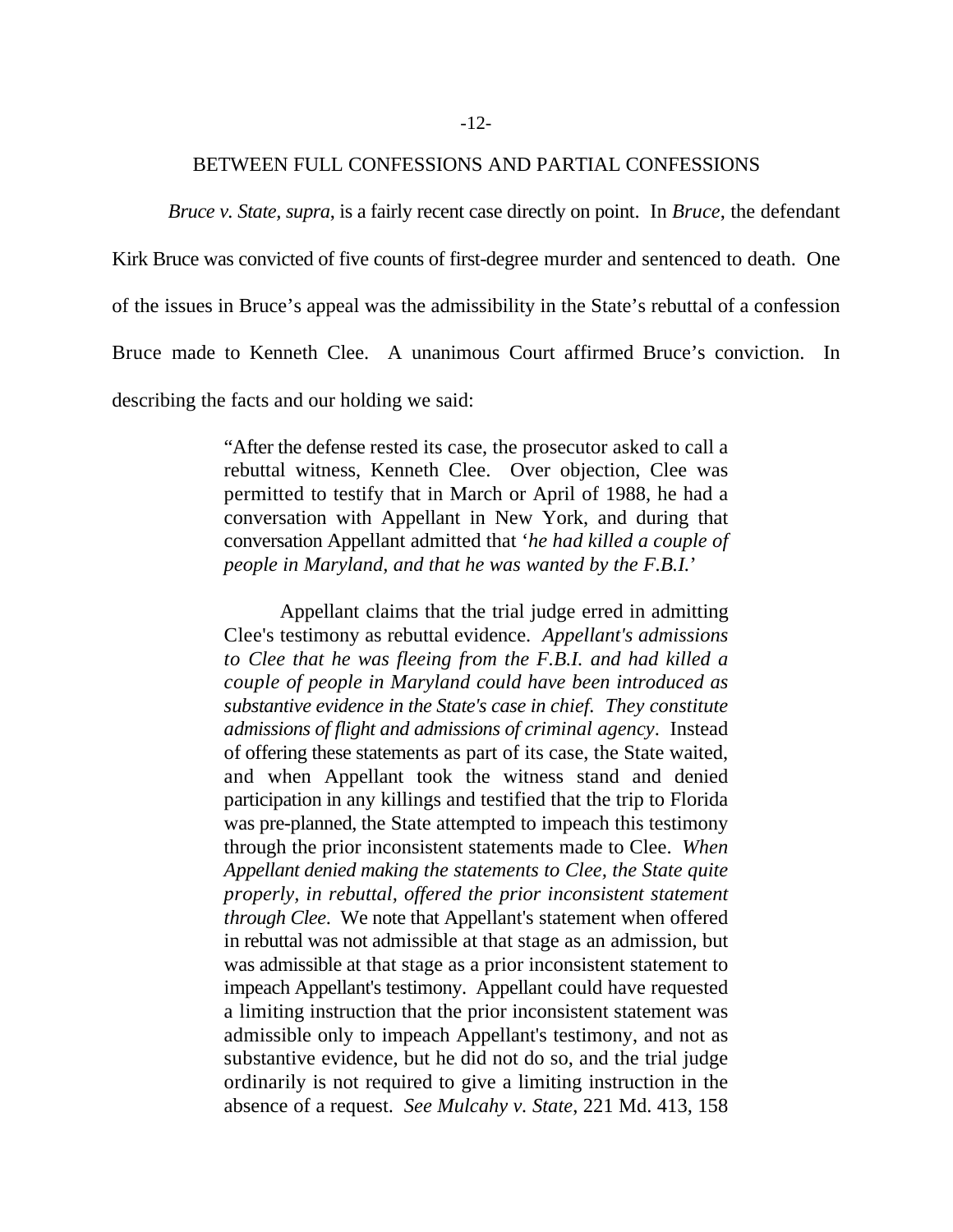A.2d 80 (1960). *See also Tinnen v. State*, 67 Md. App. 93, 100-01, 506 A.2d 656, 659-60 (1986)." (Emphasis added)(footnote omitted).

*Bruce*, 318 Md. at 728-29, 569 A.2d at 1265-66.

*Bruce* is indistinguishable from the instant case and should be controlling. Yet, instead of following *Bruce*, the majority attempts to draw distinctions that do not exist. As any evidence text will explain, the purpose of a prior inconsistent statement is to impeach the witness's trial testimony by showing that, on one or more previous occasions, the witness made statements that contradict the trial testimony and, therefore, the testimony is less worthy of belief. MCCORMICK states that impeachment by a prior inconsistent statement "is an attack by proof that the witness on a previous occasion has made statements inconsistent with his present testimony." 1 JOHN W. STRONG, MCCORMICK ON EVIDENCE § 33, at 112 (1992). The majority seems to suggest the purpose of a prior inconsistent statement is to impeach the witness by showing he or she told a lie when the witness denied making the statement. Somehow the majority totally misconstrues the purpose of the prior inconsistent statements when it attempts to distinguish *Bruce* and the instant case by saying:

> "Admission of Clee's testimony as rebuttal in that setting did not raise the same kinds of issues that are presented when, as here, the State deliberately holds back a full and detailed confession to rebut not the defendant's substantive testimony on direct examination but a statement elicited by the State on crossexamination."

 $\Box$  Md. at  $\Box$ ,  $\Box$  A.2d at  $\Box$  (Majority Op. at 21). The majority goes on to state the purpose of Hurt's rebuttal testimony was "to impeach Wright's statement, elicited on cross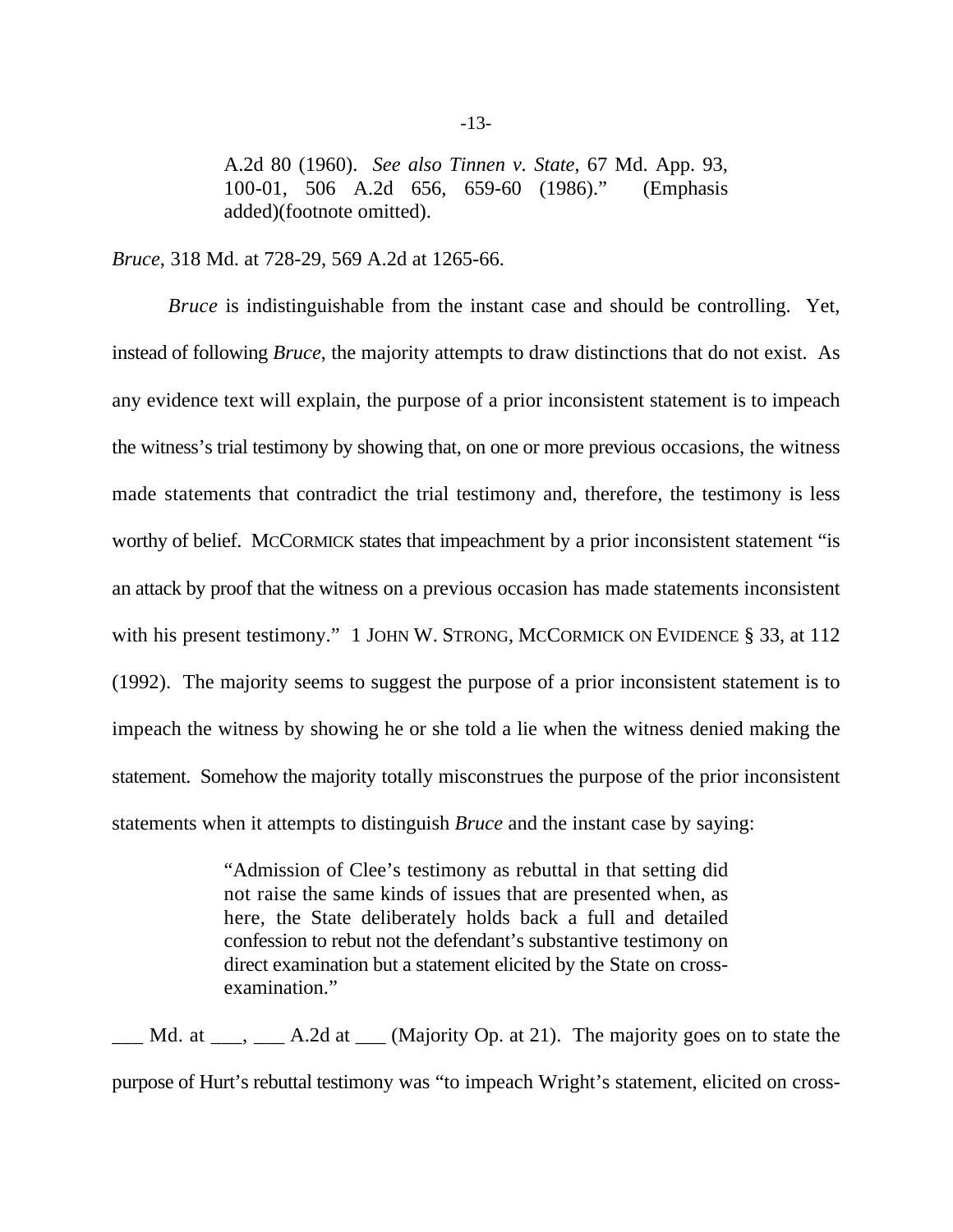examination, that he never made the statement." \_\_\_ Md. at \_\_\_, \_\_\_ A.2d at \_\_\_ (Majority Op. at 22). That was not the purpose for which the trial judge admitted the prior inconsistent statement in the instant case, not the purpose for which the inconsistent statement was admitted in *Bruce*, and is never the purpose for admitting a prior inconsistent statement. Hurt's testimony was not admitted to show Wright committed perjury when he denied making a statement to Hurt; it was admitted to show Wright's trial testimony was subject to doubt because it was inconsistent with prior statements made by him.

According to the majority, Bruce's oral confession to Clee was properly admitted in rebuttal to impeach Bruce's trial testimony but Wright's was not admissible because Wright's statement was a full and detailed confession while Bruce's was not. This is a distinction without a difference and careful comparison of the two statements shows they are equally inculpatory. In *Bruce,* what was admitted on rebuttal was Clee's testimony that Bruce confessed that he killed a couple of people in Maryland. What we said in *Bruce* is what we have said in several prior cases that, if a defendant takes the witness stand and denies committing the crime or some element of the crime, the defendant like any other witness may be impeached by his or her prior inconsistent statements. *See, e.g., State v. Kidd*, 281 Md. 32, 46-47 n.8, 375 A.2d 1105, 1114 n.8, *cert. denied*, 434 U.S. 1002, 98 S.Ct. 646, 54 L.Ed.2d 498 (1977). It does not matter whether those statements were full confessions or merely partially incriminating admissions that contradict the defendant's trial testimony. The State does pay a penalty for admitting an oral confession only as impeaching evidence in rebuttal, rather than admitting the confession in its case-in-chief. The penalty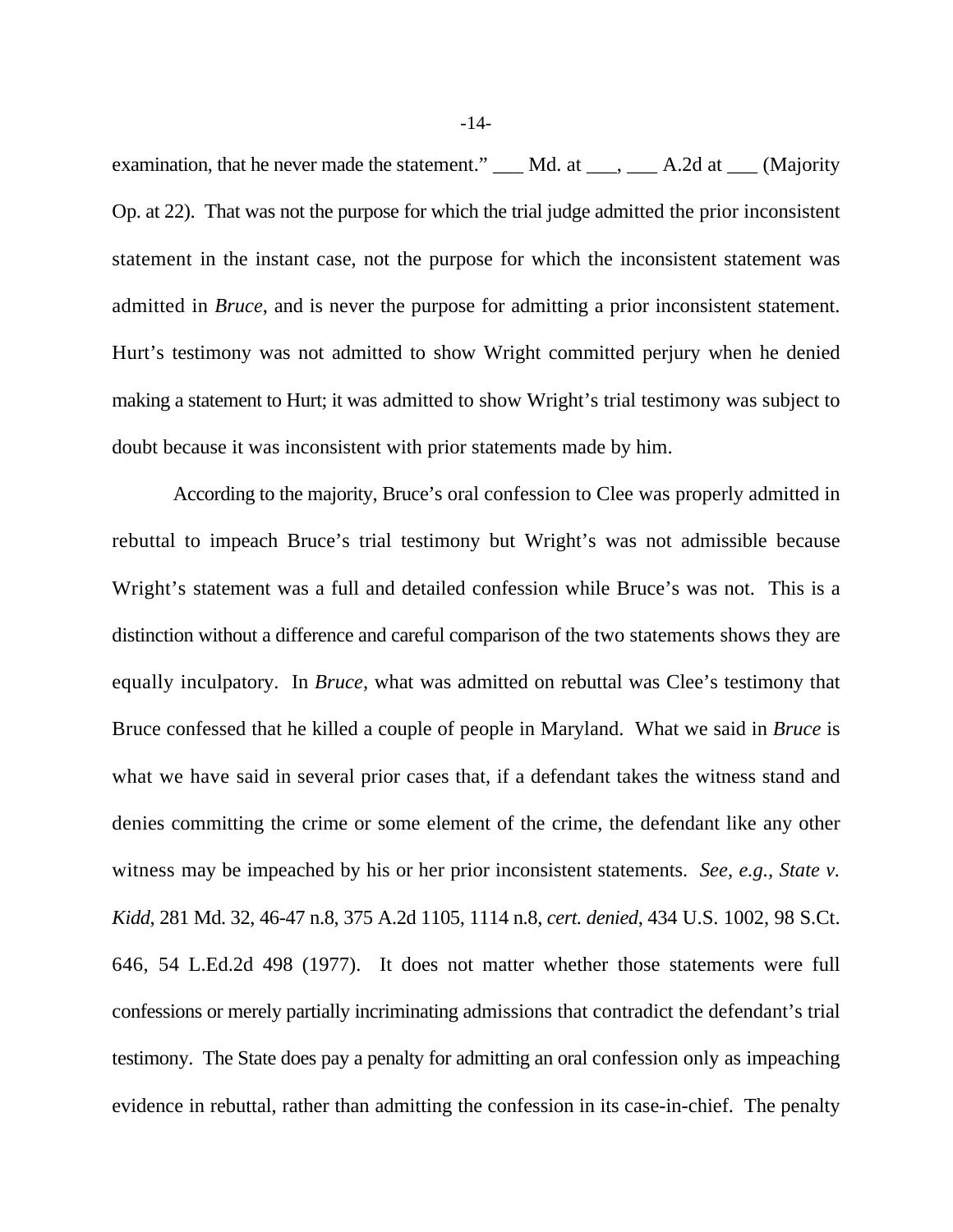is that the statement is only admissible as impeachment, not substantive evidence, and upon request, the defendant is entitled to a limiting instruction to the jury that the confession is not substantive evidence of guilt, but is only admissible for the purpose of assessing the defendant's credibility. *Bruce*, 318 Md. at 729, 569 A.2d at 1266.<sup>1</sup> The defendant is entitled to the same type of limiting instruction if, instead of using a prior inconsistent statement, the State uses a prior conviction or any other permissible method to impeach a defendant's credibility.

A careful comparison of *Bruce* and the instant case would indicate the two cases are indistinguishable and that Bruce's admissions at trial were at least as much a full and detailed confession as are Wright's statements in the instant case. Wright was charged with, and convicted of, second-degree rape and second-degree sexual offense based on age disparity and was also convicted of child abuse. His criminal acts were having vaginal intercourse as well as committing a sexual act on a child member of his household, who was under fourteen years of age when he was four or more years older than the victim. In his statement to Hurt, Wright never admitted that the victim was a child or that she was under fourteen, nor did he admit his own age. In addition, Wright was convicted of child abuse, and his statement to Hurt did not admit the vital element that Wright was a household member. By contrast, in

<sup>&</sup>lt;sup>1</sup>A witness's prior inconsistent signed written or recorded confessions are admissible not just to impeach but also as substantive evidence under Maryland Rule 5-802.1(a). Since, however, these are exhibits that can go into the jury room, I would doubt that the majority would hold that a defendant is "manifestly and substantially" injured because a recorded conversation that goes into the jury room was introduced into evidence at the end of, rather than at the beginning of, the trial.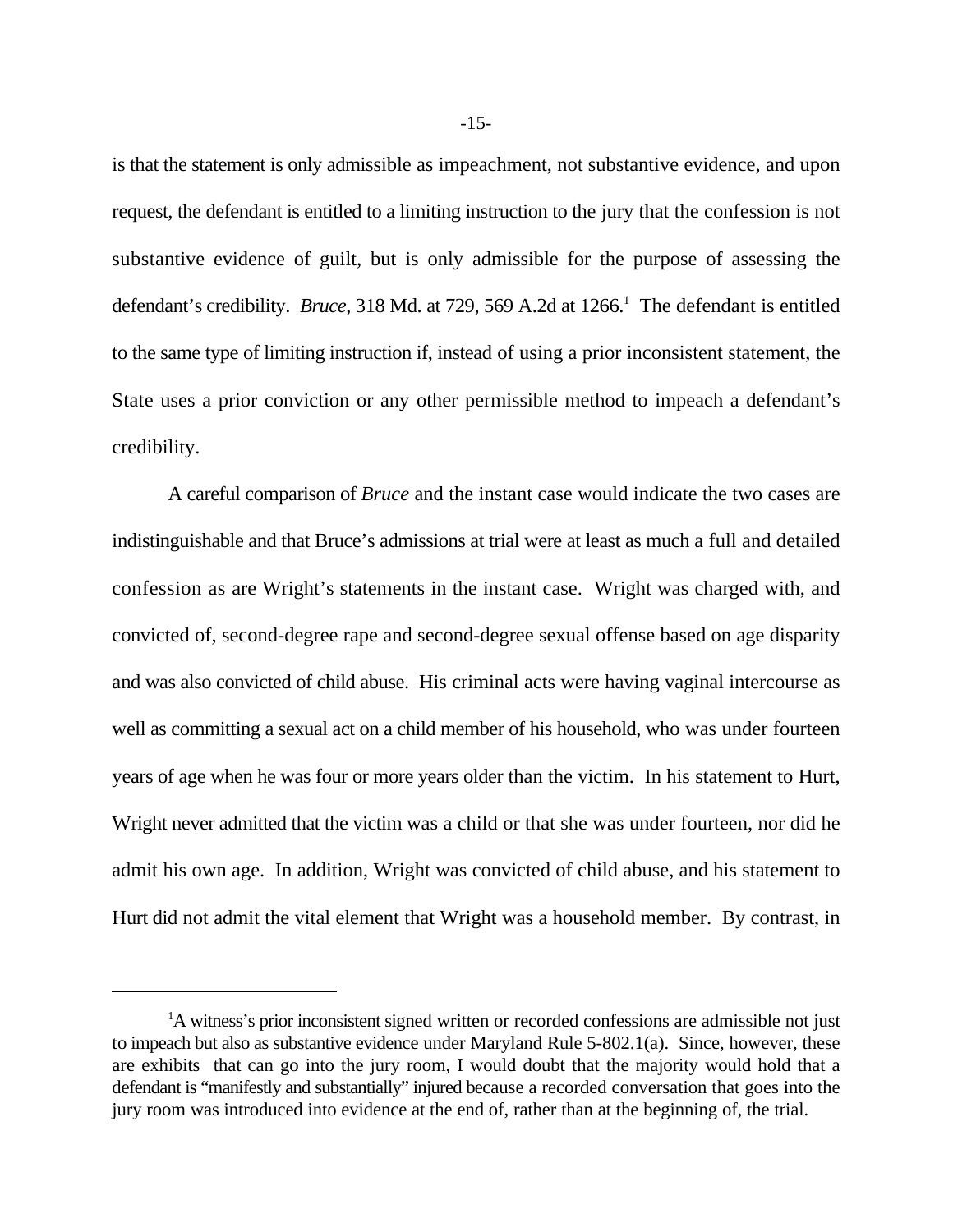*Bruce,* the defendant's statement admitted on rebuttal was that he "had killed a couple of people in Maryland." Bruce was on trial for multiple murders in Maryland. The confession by Bruce was more of a full confession than the confession in the instant case. I understand, however, why the majority would attempt to distinguish an indistinguishable case rather than overrule *Bruce* and hold that the same kind of impeaching rebuttal evidence that a unanimous Court recently held was admissible in a capital murder trial is inadmissible in the instant case.

# THE MAJORITY MISINTERPRETS PRIOR MARYLAND CASES

Two illustrative cases that preceded our holding in *Bruce* and clearly do not support the majority's position in the instant case are the "back to back" opinions in *State v. Kidd, supra*, and *State v Franklin*, 281 Md. 51, 375 A.2d 1116 (1977), *cert. denied*, 434 U.S. 1018, 98 S.Ct. 739, 54 L.Ed.2d 764 (1978). I believe the majority misreads these two cases and the line of cases they follow when the majority states:

> "The *Harris/Kidd* line of cases is mentioned principally for the sake of contrast, for they present a quite different situation. The stark contrast, of course, is that, in those situations, the State has a confession that it *cannot* use in its case-in-chief."

 $\underline{\hspace{1cm}}$  Md. at  $\underline{\hspace{1cm}}$ ,  $\underline{\hspace{1cm}}$  A.2d at  $\underline{\hspace{1cm}}$  (Majority Op. at 14).

In the *Kidd* line of cases referred to by the majority, we said a defendant's confessions may be admissible in rebuttal to impeach the defendant's testimony even if we assume the confessions were obtained in violation of the defendant's *Miranda* rights. We certainly did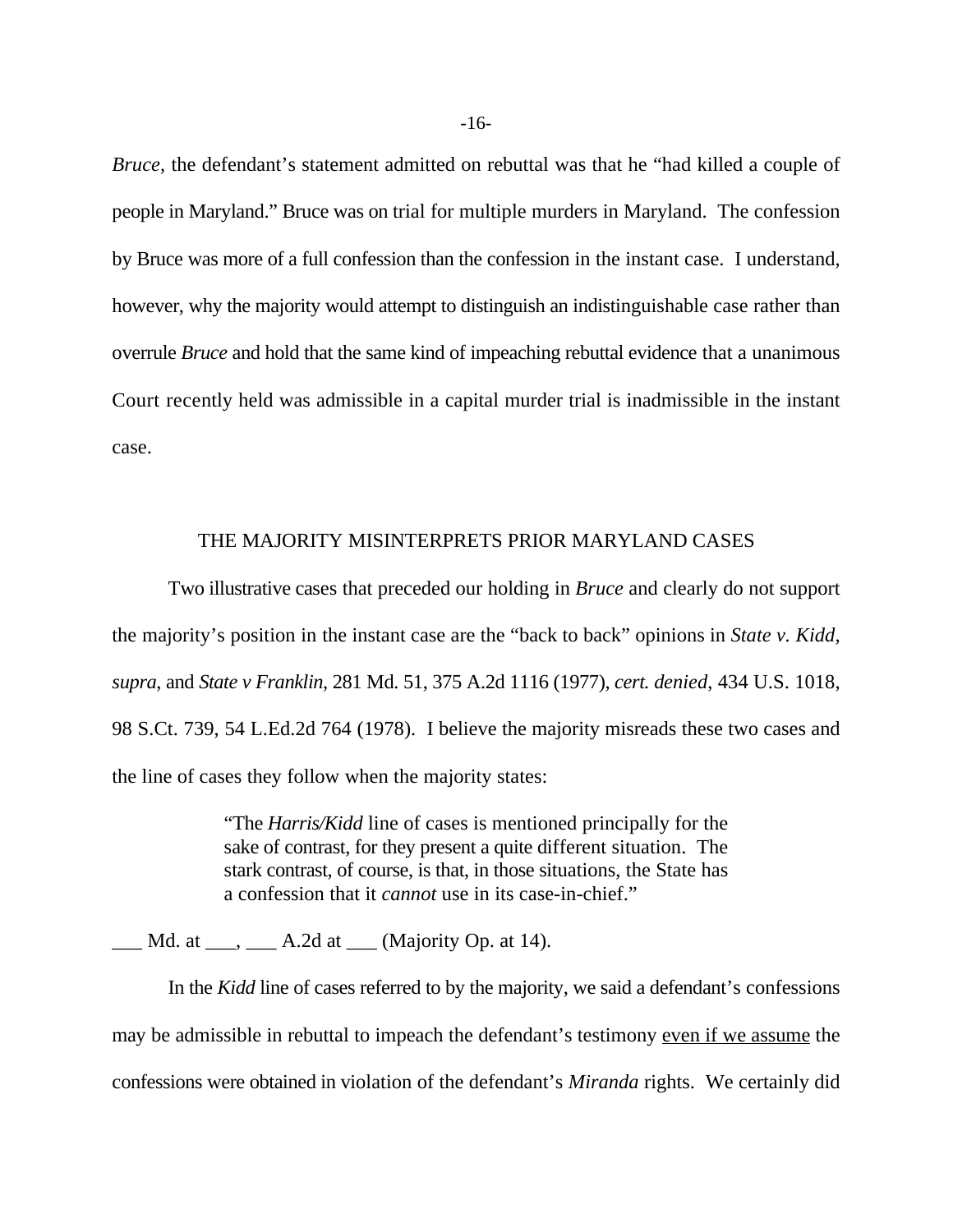not say confessions were admissible in rebuttal because they violated *Miranda* as the majority now seems to suggest. In *Kidd*, the defendant was charged with, and convicted of, the statutory offense of possessing heroin in sufficient quantity to indicate an intent to distribute. The State's case-in-chief showed Kidd was standing on a street corner and fled upon the arrival of police officers. Two officers who pursued Kidd testified that, during Kidd's flight, he discarded eighteen bags of heroin. In his defense, Kidd testified and denied having discarded the heroin. On cross-examination, the prosecutor asked Kidd "[d]id you ever tell Officer Winkler that you were a one bag habit man"? In response, Kidd denied the conversation. In rebuttal, the State called Officer Winkler who testified, over objection, that Kidd had admitted being a heroin user and having a one-bag-a-day habit. We reversed Kidd's conviction because the issue of whether Kidd was a user was irrelevant and prejudicial and could not be interjected by the State. We did, however, say a number of things involving the issue in the instant case because they were relevant to the companion case of *State v. Franklin*. In *Kidd*, we first noted:

> "Prior to *Miranda*, the opinions of this Court reflected *no distinction* as to the rules regarding admissibility between confessions or admissions of a defendant offered by the prosecution to prove its case in chief and those offered to impeach a defendant's testimony at trial." (Emphasis added).

*Kidd*, 281 Md. at 39, 375 A.2d at 1110. We further reiterated the general rules for impeaching the testimony of any witness and, by the context of the discussion, indicated what had always been the law of evidence that those rules were applicable to all witnesses including criminal defendants. We said: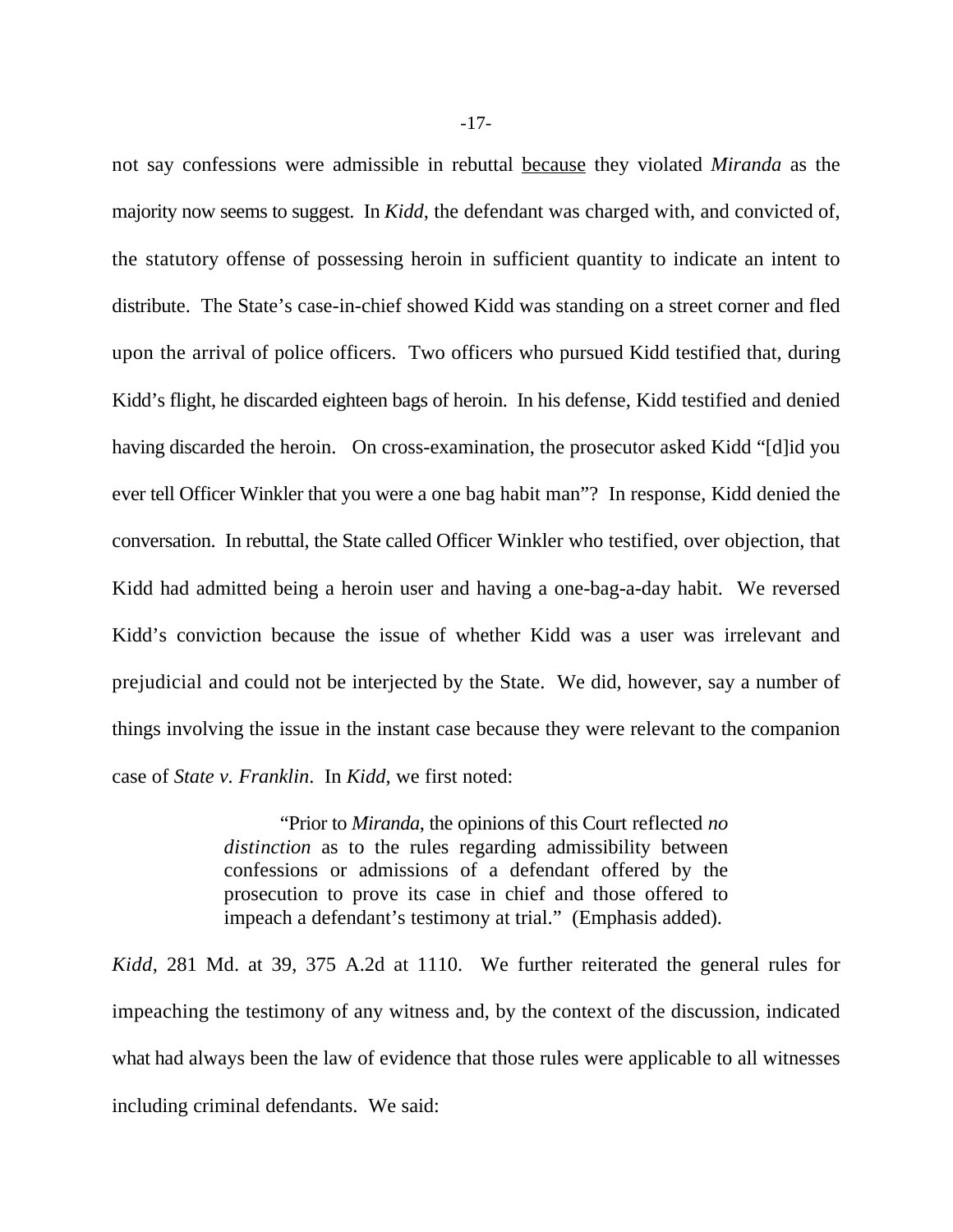"We observe that the general rule is that the credit to be given a witness may be impeached by showing that he has made statements which contradict his testimony in respect to material facts (but not in respect to facts which are collateral, irrelevant or immaterial), provided a proper foundation has been laid. The foundation is laid by interrogating the witness as to when, the place at which, and the person to whom such contradictory statements were made. This is but fair and just in order that the witness may be enabled to refresh his recollection in regard to such statements, and be afforded the opportunity of making such explanation as he may deem necessary and proper. *If the witness denies making the designated statement or asserts that he does not remember whether he made it, the foundation contemplated by the general rule for the introduction of the statement has been satisfied.*

No question was raised in the case *sub judice*, below or on appeal, regarding the laying of the foundation for the introduction of the impeaching statement." (Emphasis added)(citations omitted).

*Kidd*, 281 Md. at 46-47 n.8, 375 A.2d at 1114 n.8.

In the companion case of *State v. Franklin, supra*, the defendant Stephen Franklin was convicted of attempted robbery with a dangerous and deadly weapon. The alleged victim of the robbery was a cab driver who shot Franklin in the shoulder. Franklin went to a hospital emergency room for treatment of the gunshot wounds inflicted by the cab driver. When Officer Grimes responded to a call from the hospital emergency room, he interviewed Franklin who was dressed in hospital garb. At the defendant's trial, the officer was called as a witness in the State's case-in-chief and started to recount the defendant's "admissions"; there was an objection that the defendant was not given his *Miranda* warnings. Even though the defendant was apparently not in custody during the interview in the hospital emergency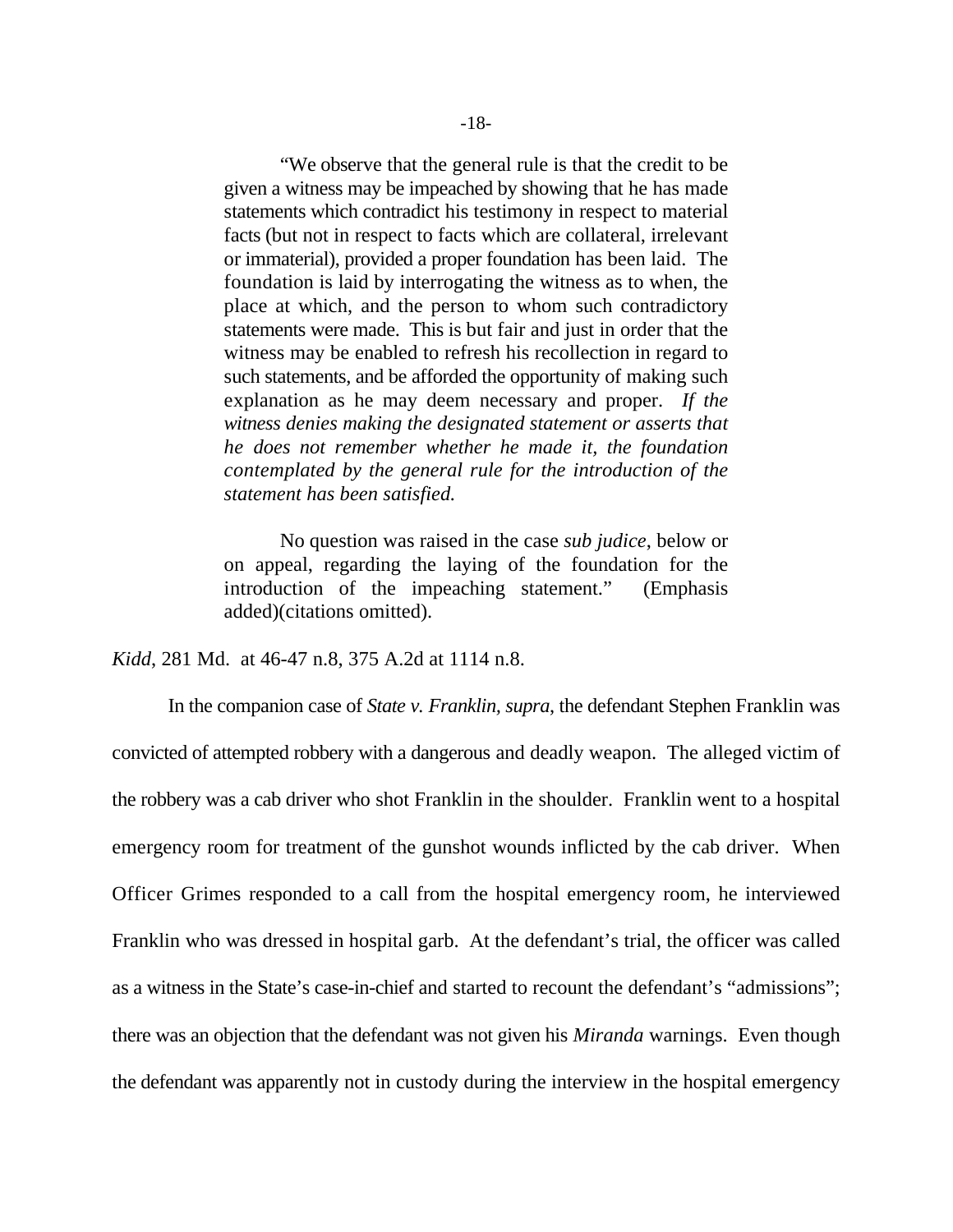room, the prosecutor "withdrew" his attempt to introduce the defendant's statements "to avoid the problem." There was no reason to believe that the defendant's "admissions" were inadmissible in the State's case-in-chief. Franklin testified in his own defense and denied that there was any attempted robbery; he also gave his own version of what he told the police. In rebuttal, the State called Officer Grimes who testified to the statements made by the defendant at the hospital. That testimony differed from the version given by the defendant.

We characterized the question before the Court as follows: "The issue for decision is the propriety of the admission of Franklin's extrajudicial statement[s] for the purpose of impeaching his credibility." 281 Md. at 57, 375 A.2d at 1119. We held that the defendant's statements to Officer Grimes were properly admitted on rebuttal. The majority somehow reads *Franklin* as permitting the rebuttal testimony of Officer Grimes only because the State had a confession that it could not use in its case-in-chief due to *Miranda* violations. This is incorrect. At the time the defendant made the admissions he was not under arrest, not taken into custody, and was in a hospital gown being treated at a hospital. The record reflects that there was no custodial interrogation and, thus, no *Miranda* violations; certainly there was no judicial finding that the confession was inadmissible in the State's case-in-chief. The State chose not to offer the confession in its case-in-chief to avoid any problem and waited to use it on rebuttal. What we said in *Franklin* was that, even if we assumed the facts in the light most favorable to Franklin, his statements were still admissible to impeach his credibility in rebuttal. We held that Franklin's admissions were admissible in rebuttal even if we assume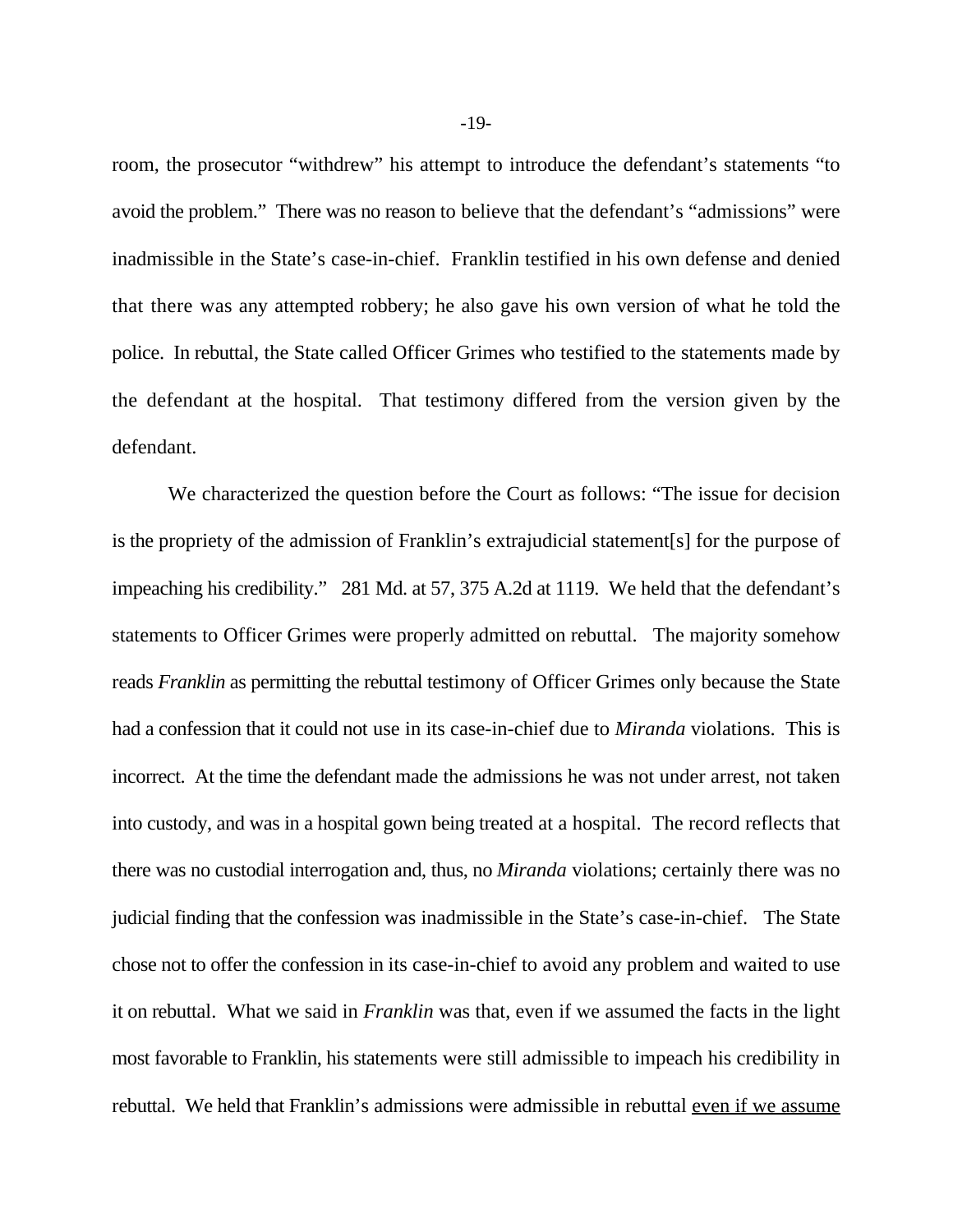there were *Miranda* violations; we did not hold that his admissions were admissible rebuttal

because we found that there were *Miranda* violations. We said:

"For the purpose of decision here we make two assumptions consistent with Franklin's initial objection to the admission of his statements. First, we assume that Franklin's extrajudicial statement was obtained during a custodial interrogation within the contemplation of *Miranda*. Second, we assume that there was no compliance with the *Miranda* dictates. With these assumptions, we apply to the case before us the *Harris-Hass* limitation of *Miranda* with respect to the impeachment exception. Franklin's extrajudicial statements were offered and received for the purpose of impeaching his credibility specifically. There was a direct contradiction as to the circumstances of the shooting between his testimony at trial and the impeaching statements. The issue was initiated by Franklin during his direct examination when he gave his version of those circumstances." (Citations omitted)(footnotes omitted).

*Franklin*, 281 Md. at 58-59, 375 A.2d at 1120.

To misread *Franklin*'s clear holding that a defendant's prior inconsistent statements are admissible to impeach even assuming there are *Miranda* violations as somehow meaning a defendant's statements are admissible in rebuttal to impeach only if there are *Miranda* violations is to grossly distort that holding. Surely the Court must recognize that something we are willing to assume when reaching a decision is generally a factor that is irrelevant to the decision.

What we held in *Franklin* is what we held in *Bruce*; that a defendant's prior inconsistent statement may be offered by the State in rebuttal, regardless of *Miranda* compliance or non-compliance, to impeach the defendant's credibility in the same manner that any other witness may be impeached by his or her prior inconsistent statements. We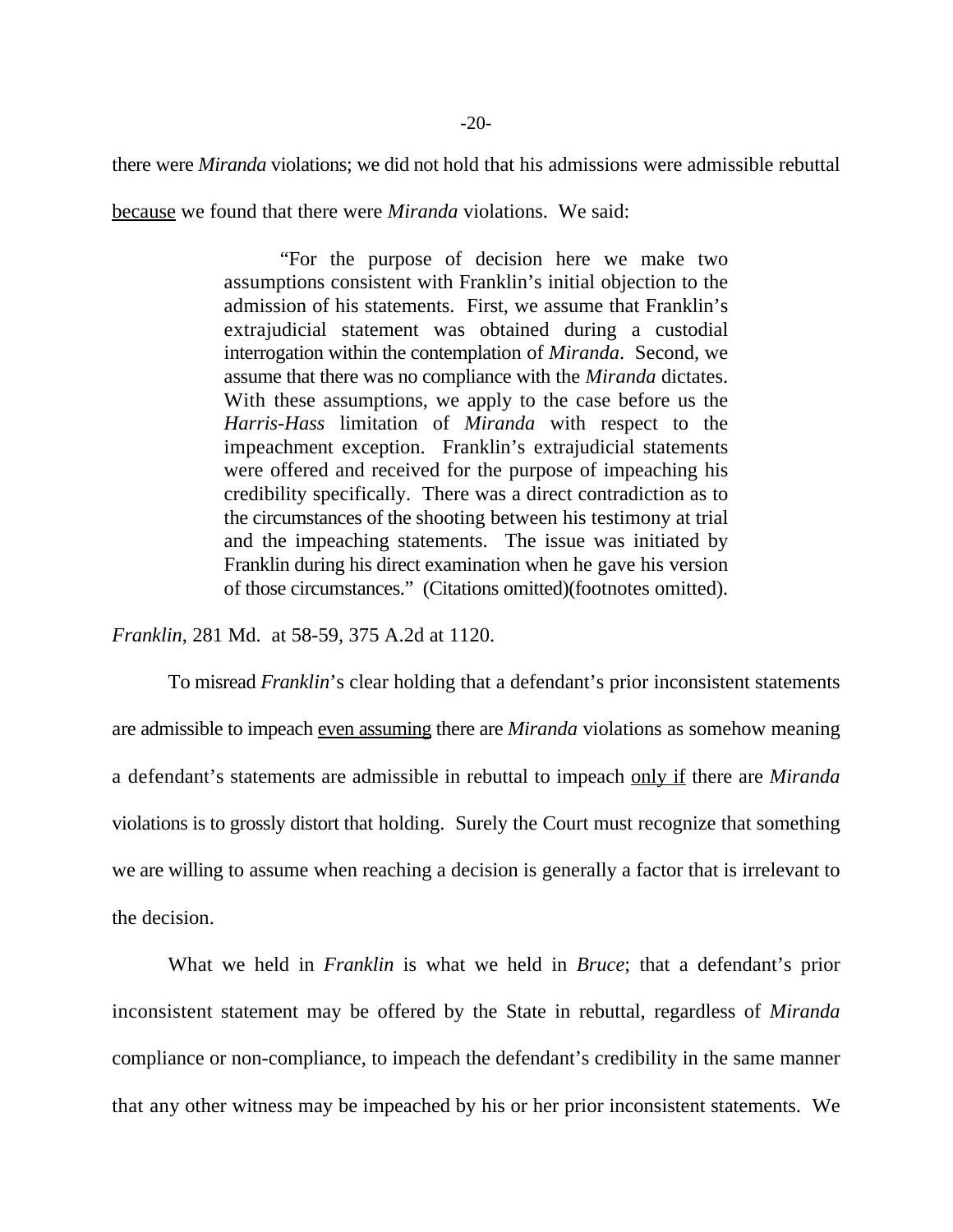also recognized that the State pays a price for not admitting an oral confession in its case-inchief because, if a defendant's confession is only offered in rebuttal to impeach the defendant's credibility, the confession is not admitted as substantive evidence and, upon the defendant's request, the jury should be so instructed. For over a century, this Court has consistently held that the evidentiary rules for impeachment of a defendant by extrinsic evidence of admissible prior inconsistent statements are the same as the rules regarding impeachment of any other witness or party by extrinsic evidence of admissible prior inconsistent statements. *See Garlitz v. State*, 71 Md. 293, 307, 18 A. 39, 43 (1889)(concluding that when the defendant testified "at variance with former admissions or statements by him, such former admissions or statements were clearly admissible in rebuttal for the purpose of contradiction and impeachment"). The Court of Special Appeals has reached the same conclusion. In *Reed v. State*, the Court of Special Appeals held that the defendant's statements to police after receiving *Miranda* warnings were proper to impeach an explanation subsequently offered by the defendant at trial. Writing for the Court of Special Appeals, Judge Karwacki stated:

> "It is well settled that the credibility of the trial testimony of a witness, whether or not a party litigant, may always be challenged by confronting him with prior extra judicial statements he has made which are inconsistent with his testimony on an issue relevant to the trial."

*Reed*, 68 Md. App. 320, 327, 511 A.2d 567, 570, *cert. denied*, 307 Md. 598, 516 A.2d 569 (1986), *cert. denied*, 481 U.S. 1005, 107 S.Ct. 1627, 95 L.Ed.2d 201 (1987). Not one Maryland case is cited by the majority that holds a defendant's prior inconsistent statement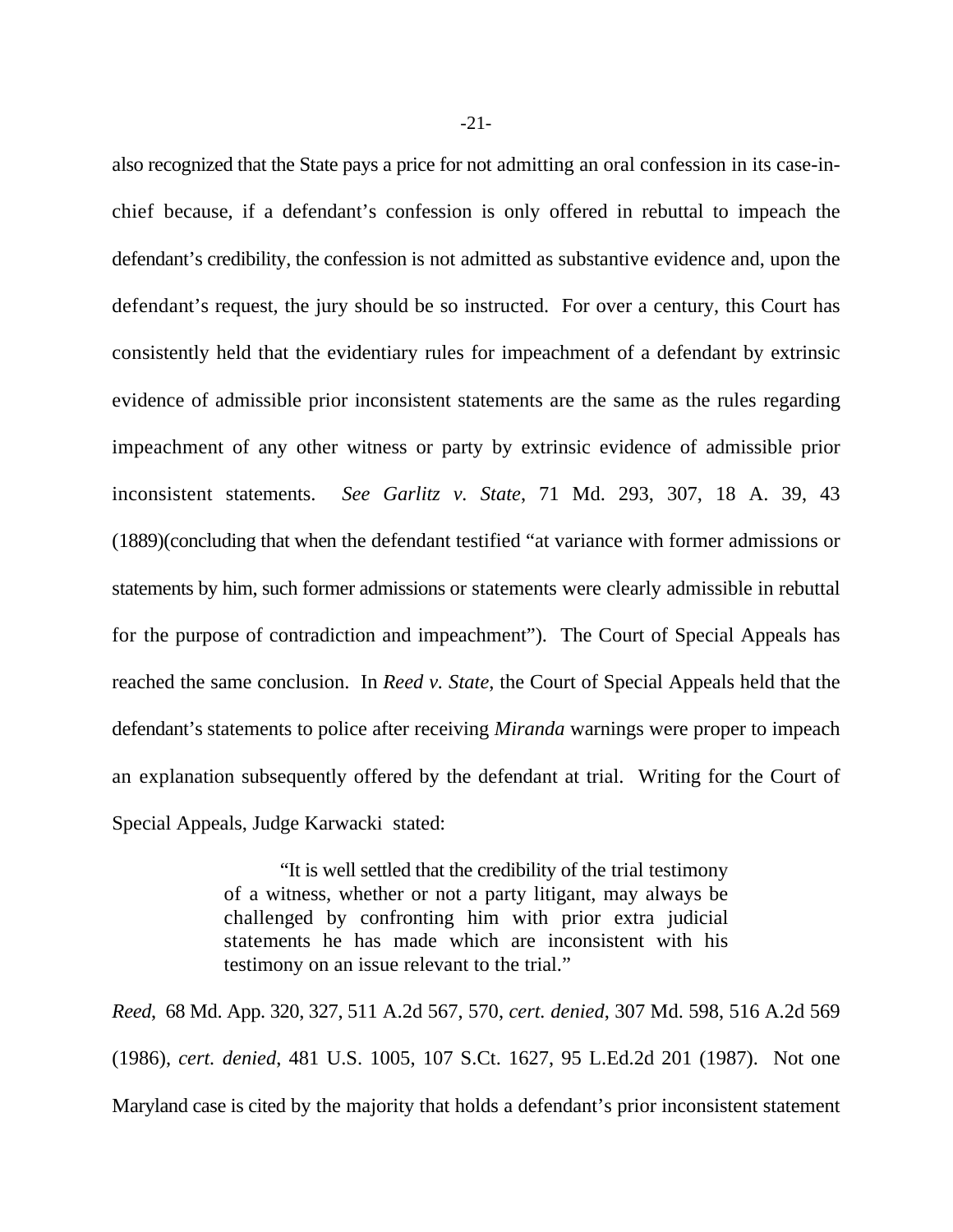cannot be used to impeach, and no Maryland case has held that if the defendant denies making a prior inconsistent statement, the prior inconsistent statement cannot be offered by the State on rebuttal.

# THE CASES CITED FROM OTHER JURISDICTIONS ARE NOT RELEVANT

Just as I believe the Maryland cases cited by the majority do not support its holding, I believe that the cases cited from other jurisdictions are distinguishable and do not support the majority's holding. Turning to the cases cited by the majority, I will start with the majority's lead case of *People v. Bennett*, 224 N.W.2d 840 (Mich. 1975). In that case the defendant was on trial for murder, and he took the stand and testified to an alibi. On rebuttal a fellow inmate, Matthew Williams, was called and testified that the defendant said to him that "he had another fellow to kill when he get[s] out." What the court held was that this was improper rebuttal because it was collateral, prejudicial, and not relevant to any issue in the case. The court stated:

> "While we hold that the testimony of Williams was not proper rebuttal, we do not wish to be understood as holding that such testimony would properly be admissible in the case in chief as an admission. We have doubts that such an equivocal statement as 'I have another fellow to kill when I get out' may be treated as an admission to the charge that he killed Jimerson.

> We hold, therefore, that it was reversible error to admit the testimony of Mathew Williams as rebuttal evidence."

### *Bennett*, 224 N.W.2d at 842.

Perhaps the best indication of *Bennett's* inapplicability is that, twenty years after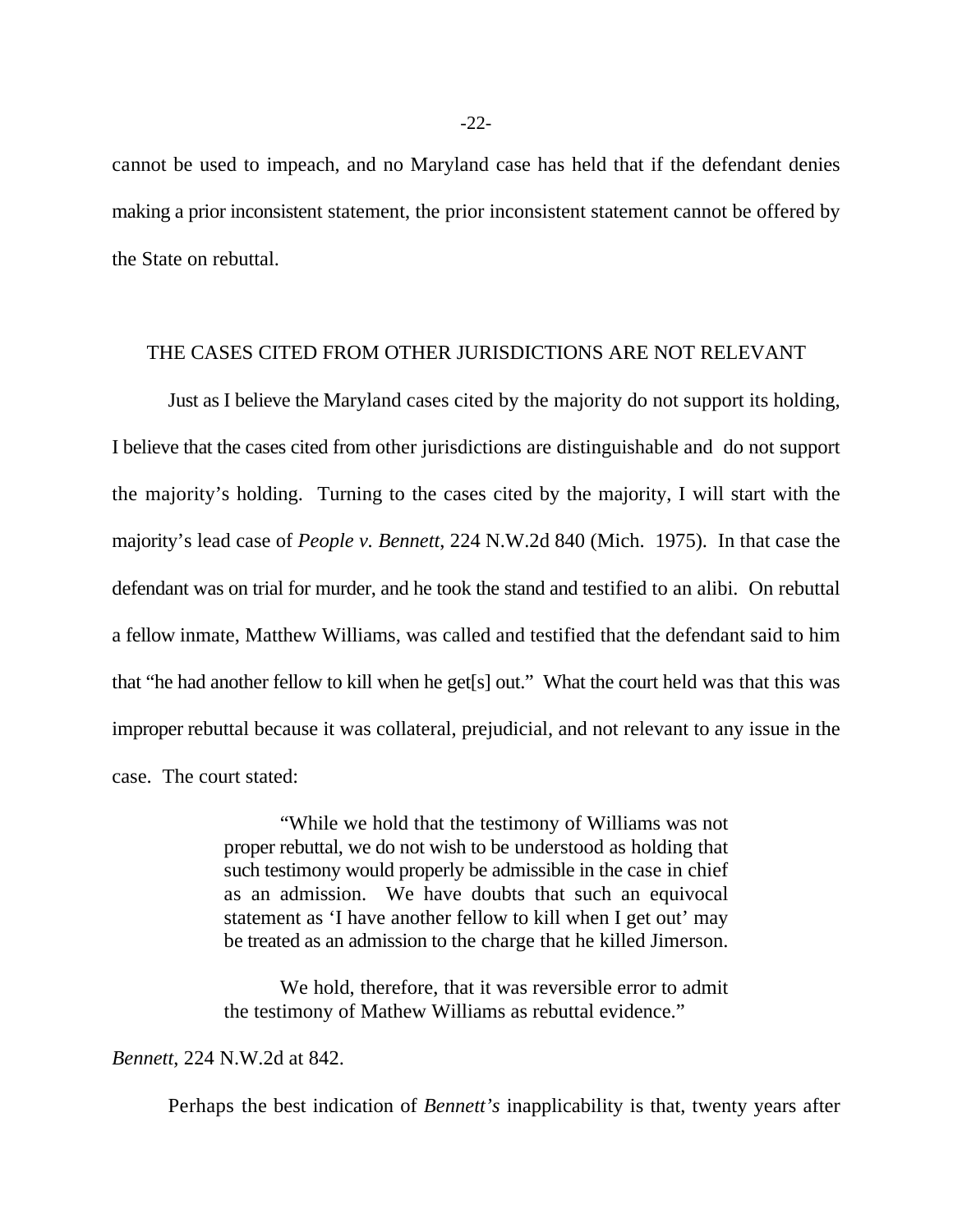*Bennett*, the Supreme Court of Michigan held *Bennett* was inapposite in a case more analogous to the case before this Court. In *People v. Figgures*, 547 N.W.2d 673 (Mich. 1996), the defendant was charged with the felonious breaking and entering of his ex-wife's residence. At issue was the defendant's intent and hostility toward his ex-wife. The court summed up the relevant facts, as well as indicated *Bennett'*s inapplicability, when they stated:

> "On direct examination, defendant specifically stated that he was in the process of reconciling with complainant. Consequently, whether he was reconciling with her or harassing her at this time was already a part of the case *before* crossexamination. This line of questioning by the prosecutor did not inject a new issue into the case, instead, it served as the basis for a thorough and proper exploration regarding the veracity of defendant's prior testimony. As a result, the dissent's citation of *Losey* and *Bennett* is inapposite." (Emphasis in original).

*Figgures*, 547 N.W.2d at 678. The court also indicated that even if the evidence could have

been offered by the State in its case-in-chief, that would not prevent its introduction on

rebuttal.

"The question whether rebuttal is proper depends on what proofs the defendant introduced and not on merely what the defendant testified about on cross-examination.

Contrary to the dissent's insinuation, the test of whether rebuttal evidence was properly admitted is not whether the evidence could have been offered in the prosecutor's case in chief, but, rather, whether the evidence is properly responsive to evidence introduced or a theory developed by the defendant."

*Figgures*, 547 N.W.2d at 677-78; *see also Hosford v. State*, 525 So.2d 789, 791 (Miss.

1988)("[Rebuttal evidence of defendant's admission to] physical abuse of his wife or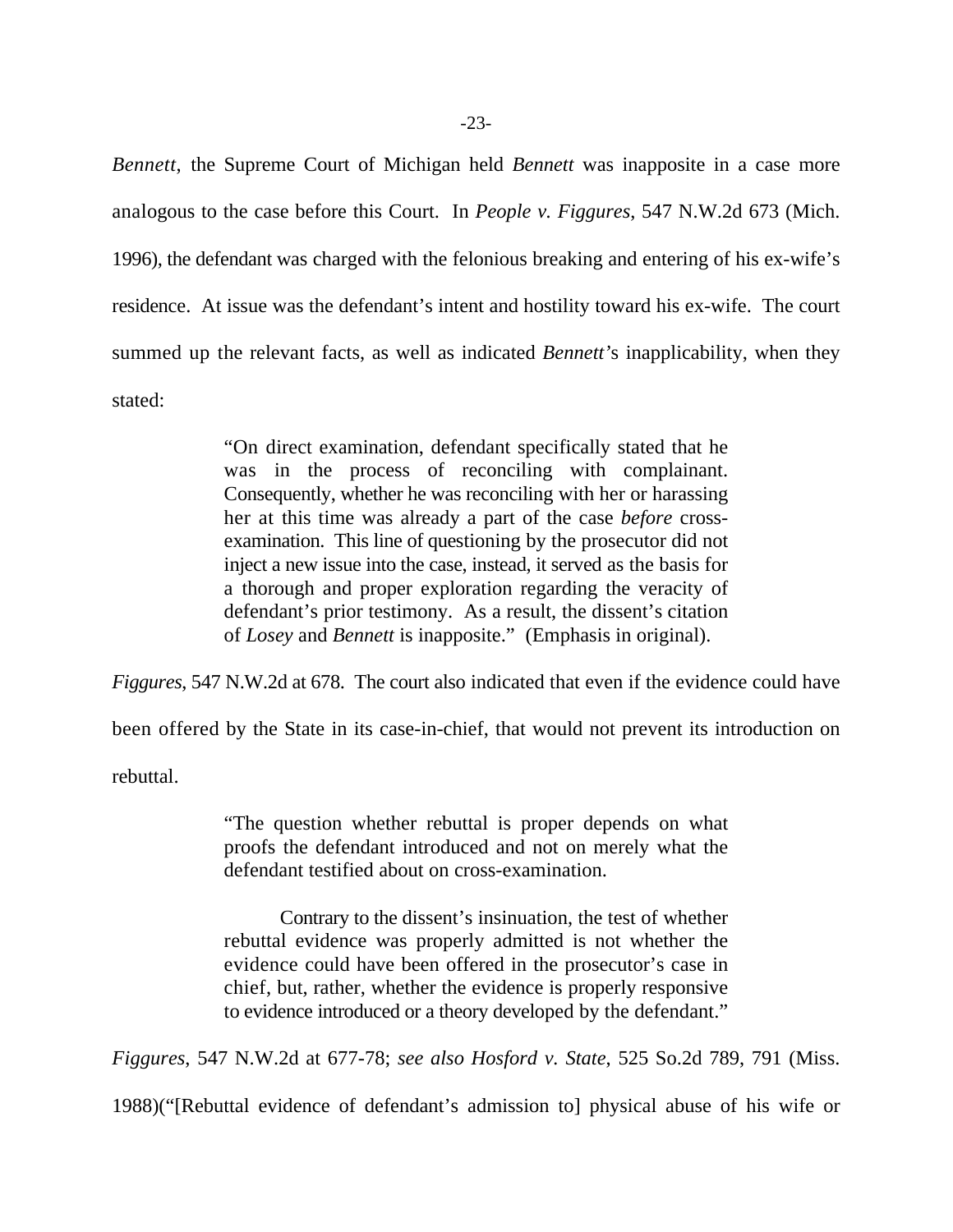stepchildren was not simply procedural error, but was also manifestly incompetent at any stage of the trial proceedings. It was evidence of other misconduct which had no probative value on the issue before the jury, and which was inflammatory and extremely prejudicial."). The holdings in *Bennett* and *Hosford* should be the same in Maryland since, under Maryland Rule 613(b), extrinsic evidence of prior inconsistent statements is not admissible unless the statement concerns a non-collateral matter. The statements in both cases were collateral and not proper rebuttal.

*People v. Bean*, 280 N.W.2d 614 (Mich. Ct. App. 1979), is similar to several other cases cited by the majority and concerns the improper use not the improper admission of the defendant's impeaching statements introduced on rebuttal. As I have previously indicated, our cases have held that, if the State does not introduce an oral confession in its case-in-chief and instead waits to use it on rebuttal, the confession can only be used to impeach the defendant's credibility and not as substantive evidence. *Bean* and several other cases cited by the majority actually support my dissent because they stress the importance to the State of using a confession as substantive evidence in the State's case-in-chief and not waiting to use a confession in rebuttal to impeach a defendant's trial testimony. Bean was charged with breaking and entering a dwelling. At trial the prosecution's eyewitnesses indicated they saw Bean break into the dwelling and remove a television set. Bean testified he did not break into the dwelling, but did help a friend move a television set from a different apartment. In rebuttal, the prosecution introduced Bean's confession to the effect that he did not break into the dwelling, but he was an accomplice to the breaking and entering. The case was a court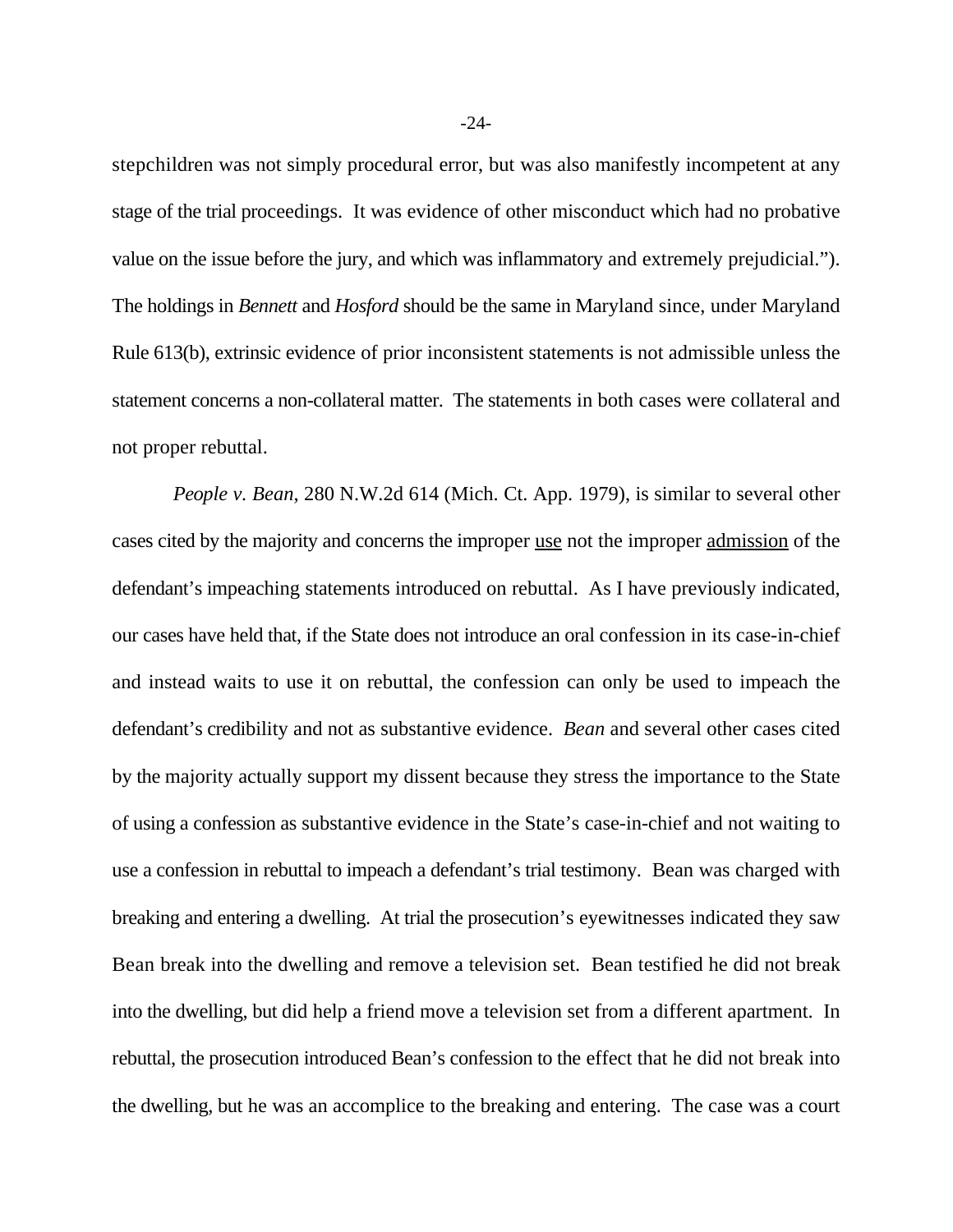trial, and the judge convicted Bean on the basis that his own confession was sufficient to establish that Bean was guilty by aiding and abetting the breaking and entering. The appellate court reversed stating:

> "This statement, which interjected an issue of aiding and abetting a breaking and entering, did not bear on an issue raised by the prosecution in its case in chief.

> > \* \* \*

[T]he prosecutor employed the exact device condemned in *Bennett, supra*, to establish the basis to admit defendant's statement as rebuttal. Furthermore, the trial court based its entire finding that the defendant aided and abetted the breaking and entering on the improperly admitted statement. Consequently, we conclude that the error in the instant case was prejudicial to the defendant and reverse."

*Bean*, 280 N.W.2d at 616.

Other cited cases reach similar results and reverse convictions because the "rebuttal" impeaching evidence is actually used as substantive evidence. *Lucas v. Commonwealth*, 195 S.W.2d 90, 92 (Ky. Ct. App. 1946)( "The only direct evidence of his guilt was the alleged confession. This was not introduced for the purpose of effecting appellant's credibility as a witness, but was substantive evidence and should have been introduced in chief."); *see also People v. McGee*, 243 N.W.2d 663 (Mich. Ct. App. 1976); *Robinson v. Commonwealth*, 459 S.W.2d 147 (Ky. Ct. App. 1970). I agree with the results in these cases and would note that, in Maryland, impeaching oral confessions cannot be used as substantive evidence and, upon request, the defendant is entitled to an instruction that statements admitted on rebuttal to impeach may not be considered as substantive evidence of guilt. Thus, in the cited cases, it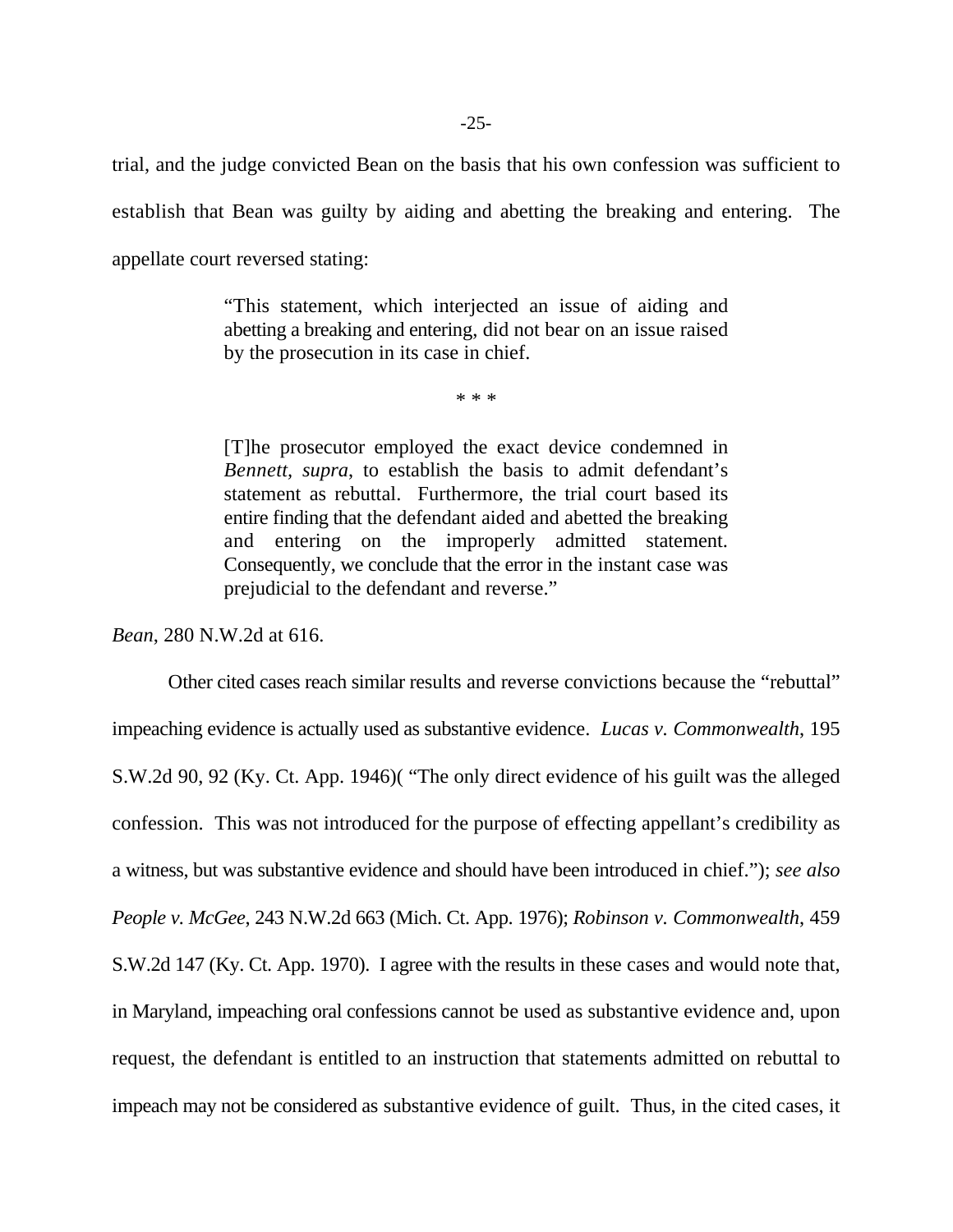was the use of impeaching prior inconsistent statements as substantive evidence that was the real prejudice to the defendants.

In *People v. Rodriguez*, 136 P.2d 626 (Cal. Dist. Ct. App. 1943), the defendant's confession was improper rebuttal because the trial judge assumed that a confession offered on rebuttal to impeach a defendant need not be voluntary and would not permit the defendant to prove on surrebuttal that he was beaten until he confessed. In addition, the trial judge used the impeaching confession as substantive evidence to convict. Similarly, in *State v. Smith*, 45 So. 415 (La. 1908), the defendant's confession was offered in rebuttal, however, because that state's rules of evidence did not allow surrebuttal testimony, the defendant could not challenge the rebuttal confession nor offer his own testimony nor the testimony of other witnesses about falsity of the rebuttal witness's testimony. The court made clear the basis for its holding when it said:

> "So long as the rule shall prevail in this state that a defendant cannot of right rebut rebuttal evidence, the prosecution will have to be confined strictly in rebuttal to rebuttal evidence proper. Otherwise, by an elastic appreciation of what is and is not rebuttal, an accused might be deprived of his constitutional right to be heard before being condemned." (Citations omitted).

*Smith*, 45 So. at 415; *see also State v. Turner*, 337 So.2d 455, 458 (La. 1976)("Since in Louisiana 'the defendant is without right to rebut the prosecutor's rebuttal,' La.R.S. 15:282, the defendant may be prejudiced by the denial to him of an opportunity to defend against new issues."). As previously noted, Maryland Rule 5-613(b) expressly gives the defendant a right to explain or deny any prior inconsistent statement, and we have no prohibition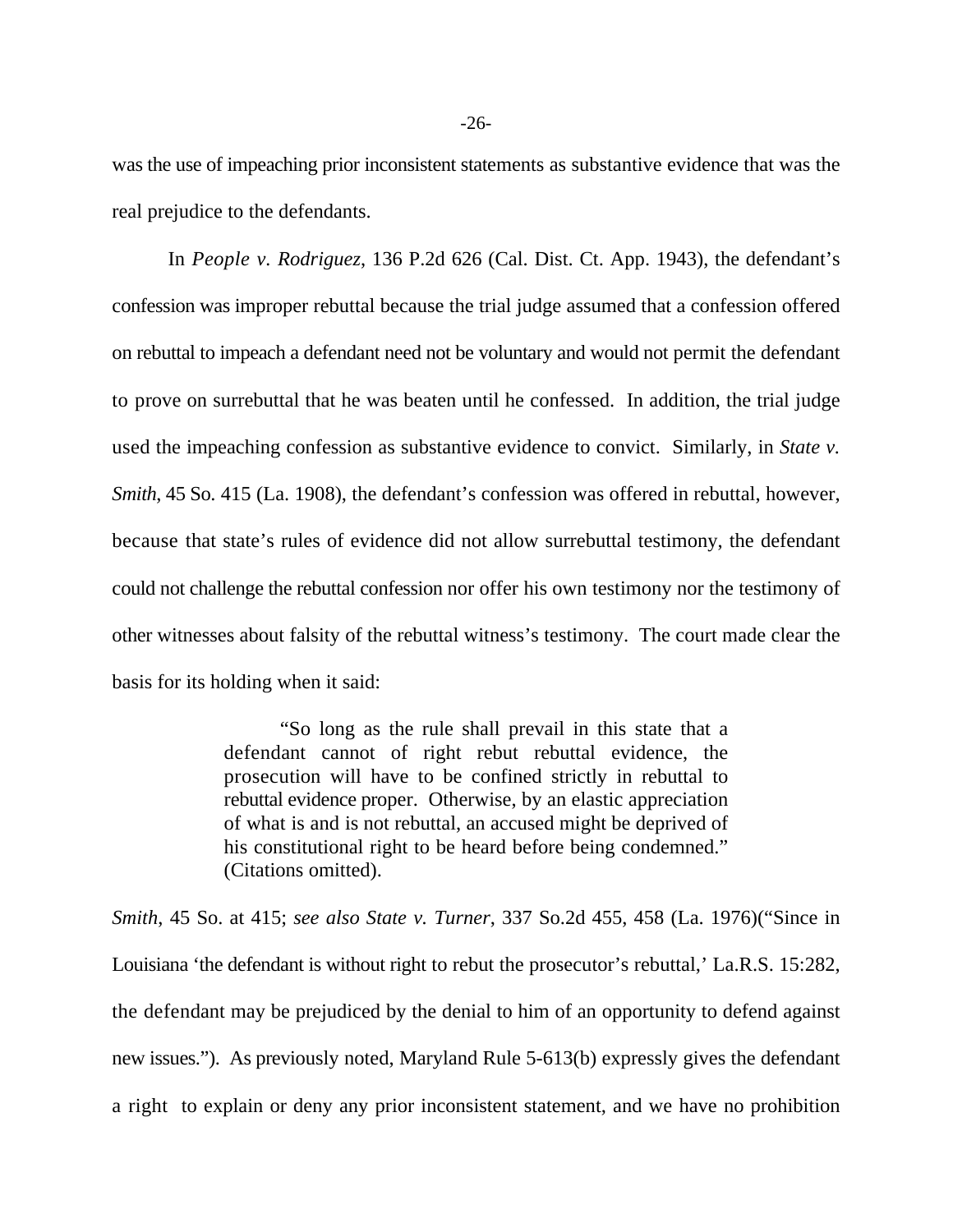against surrebuttal evidence.

In *Birchett v. State*, 708 S.W.2d 625 (Ark. 1986), the holding was based on the violation of an Arkansas rule of discovery. In Maryland, the State must, upon request, furnish the defendant with all written statements and the substance of any oral statements made by the defendant to a state agent, Md. Rules 4-462 and 4-463, and Hurt's statement in the instant case was disclosed to the defense attorney before trial. In Arkansas, the State must only furnish the defendant with statements made by the defendant that it intends to offer in its case-in-chief. In *Birchett*, after the defendant testified at his robbery trial the State called a witness, who had not been disclosed on discovery, to testify about a confession made by the defendant, as well as to testify that she saw the defendant with the watch and ring that were taken in the robbery. The court stated:

> "If a witness is proper for the state's case in chief, the prosecution is required to notify the defendant of the name and address of that witness upon timely request. [Arkansas Criminal Rules of Procedure] 17.1(a)(i). If a witness is a genuine rebuttal witness there is not such requirement.

> > \* \* \*

"If the witness is not a true rebuttal witness, the prosecution must comply with Rule 17.1 by notifying the defense that such witness will be called."

*Birchett*, 708 S.W.2d at 626.

The tactical advantage in *Birchett*, obtained by saving a defendant's confession and even more important by the testimony about his possession of the stolen property for use as rebuttal, is the unfair advantage obtained by the State's being able to withhold the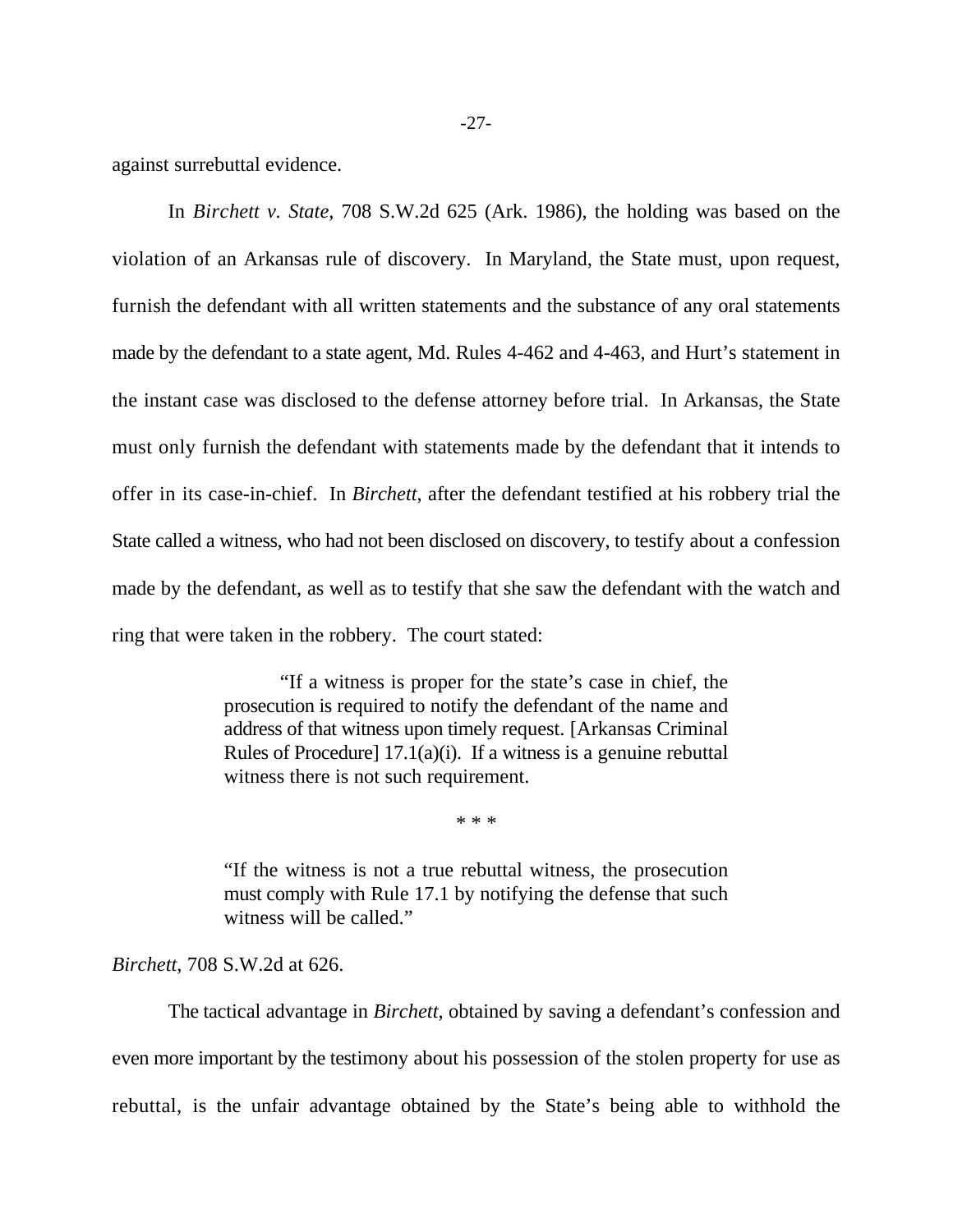defendant's statement as well as this vital substantive evidence of guilt from the defendant's discovery. The prejudice to the defendant was not any tactical advantage obtained by offering the statement two hours or so later in rebuttal rather than in the case-in-chief. *Cf. State v. Manus*, 597 P.2d 280, 289 (N.M. 1979)(holding that the defendant was not prejudiced by testimony of rebuttal witness who was not disclosed as a witness for the State because defense counsel was given an opportunity to depose the witness before his testimony), *overruled on other grounds, Sells v. State*, 653 P.2d 162 (N.M. 1982).

Thus, every out-of-state case cited by the majority is distinguishable because the prejudice to the defendant was the result of state evidentiary problems regarding rebuttal evidence that have been remedied in Maryland. In my opinion, none of the cited cases justifies the need for Maryland to adopt a rule treating the impeachment of a defendant by a prior inconsistent statement different from impeachment of any other witness or party. None of the cited cases justifies impliedly repealing Md. Rule 5-613(b) and precluding the prosecutor from using a defendant's prior inconsistent statement to impeach the defendant's testimony.

I will not go into the many cases that have reached a result contrary to the majority since the majority acknowledges the line of cases, but for example see *United States v. Porter*, 544 F.2d 936 (8<sup>th</sup> Cir. 1976):

> "That the statements could have been produced during the government's case in chief does not require a different result. 'The mere fact that testimony could have been admitted on direct does not preclude its admission on rebuttal.' *United States v. Calvert,* 523 F.2d 895, 911-912 (8<sup>th</sup> Cir. 1975), *cert.*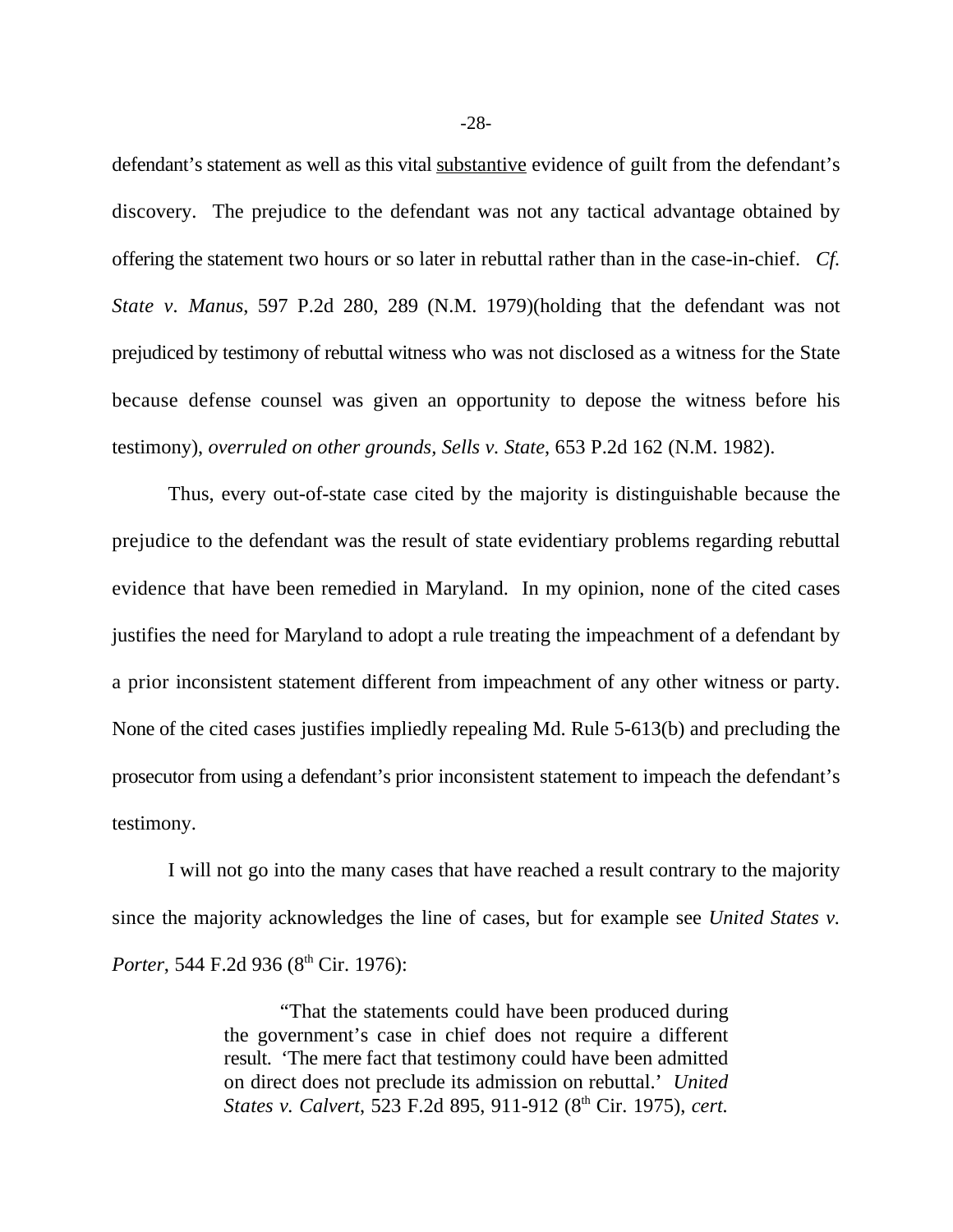*denied*, 424 U.S. 911, 96 S.Ct. 1106, 47 L.Ed.2d 314 (1975)(footnote omitted); *United States v. Plata*, 361 F.2d 958, 962 (7<sup>th</sup> Cir.), *cert. denied*, 385 U.S. 841, 87 S.Ct. 94, 17 L.Ed.2d 74 (1966). The scope of rebuttal is a matter in which the trial court has broad discretion. *United States v. Calvert, supra*, 523 F.2d at 911. After the defendant took the stand and denied involvement in the heroin sale, it was appropriate for the government to rebut that claim by putting Detective Olive on the stand to testify as to Porter's admissions." (Footnote omitted).

*Porter*, 544 F.2d at 939; *see also Wallace v. State*, 447 P.2d 30, 31 (1968)("The fact that the

oral confession was offered during rebuttal rather than during the State's case in chief is not

cause for complaint."). Other similar cases are cited throughout this opinion.

# *HARRIS v. NEW YORK* DOES NOT SUPPORT THE MAJORITY'S HOLDING THAT INADMISSIBLE CONFESSIONS ARE ADMISSIBLE REBUTTAL BUT ADMISSIBLE CONFESSIONS ARE INADMISSIBLE REBUTTAL

The basis for the majority's holding is that it is "manifestly and substantially injurious" for the State to "sandbag" a defendant by not using a defendant's confession in the case-in-chief and saving it for use in rebuttal. The majority explains why it believes this is so:

"The advantage to the State in withholding the admissible confession for rebuttal was purely a tactical one designed for maximum prejudicial effect: either (1) to discourage the defendant from testifying, even to deny the guilt that the State is obliged to prove beyond a reasonable doubt, or (2), if, as occurred here, the defendant chose to testify, to have the confession dramatically admitted afterward — just prior to jury deliberation."

\_\_\_ Md. at \_\_\_, \_\_\_ A.2d at \_\_\_ (Majority Op. at 15). The majority does not give juries or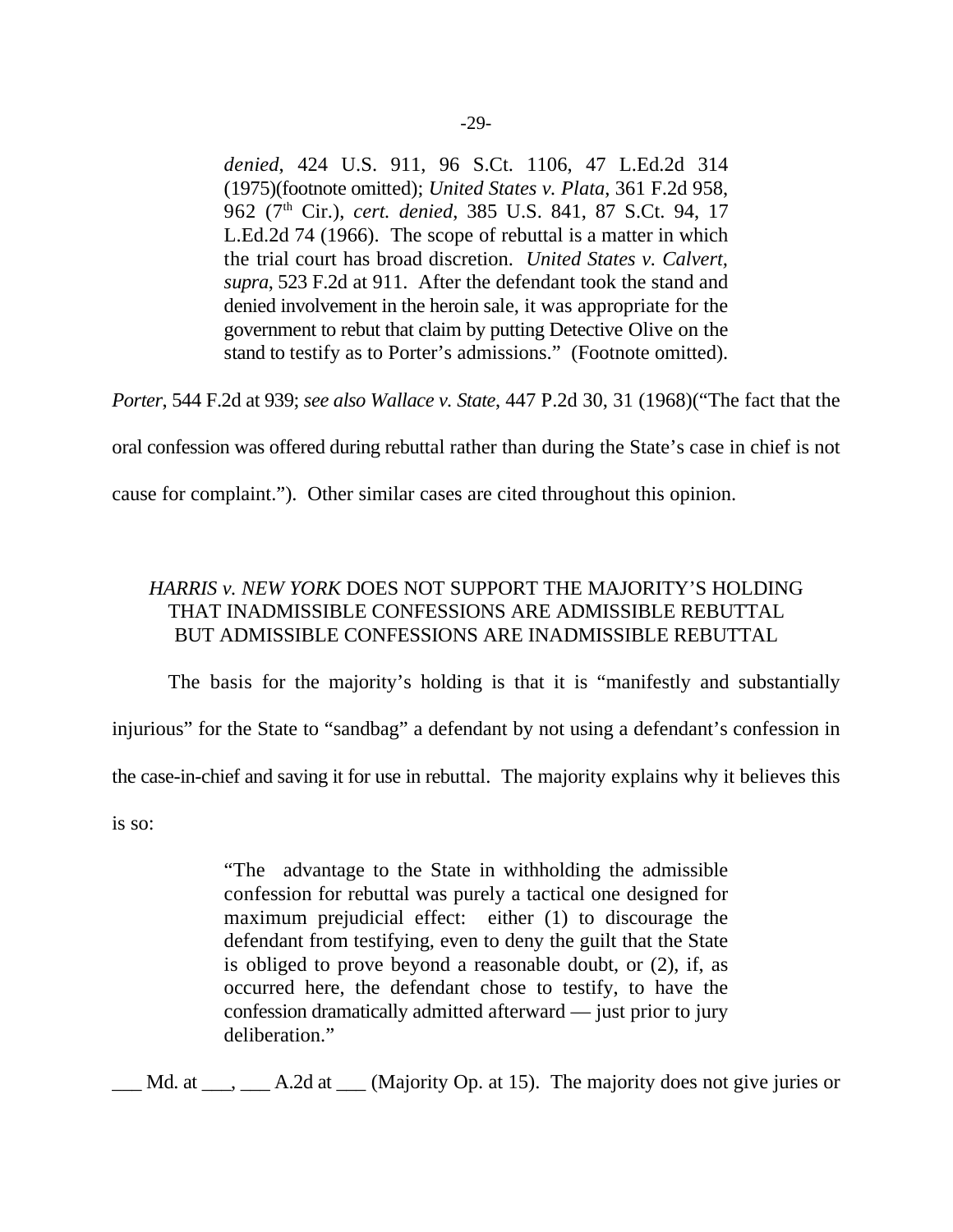judges credit for much intelligence if it really believes that it must grant a new trial when witnesses testify out of order because juries and judges are so unduly influenced by the last witnesses to testify. In addition, the majority believes that allowing the State to call, in rebuttal, a witness to whom the defendant has confessed, rather than restricting those witnesses to the case-in-chief, is such a great tactical advantage and so substantially injurious to defendants that we must grant a new trial when prosecutors use this tactical advantage.

The majority's belief that the prosecution gets a substantial tactical advantage that is injurious to defendants by holding back confessions from the State's case-in-chief for use in rebuttal is reduced to the absurd when we contrast properly and improperly obtained confessions. The Court will not give the prosecutor this tactical advantage of saving a confession for rebuttal where the police scrupulously preserved the defendant's constitutional rights, but the Court will give the State this prejudicial tactical advantage where the police have taken a confession in violation of the defendant's Fifth and Sixth Amendment rights.

If the majority really believes that it is much more tactically advantageous for the State, and substantially injurious to the defendant, for the prosecutor to withhold a confession in the State's case-in-chief and save it for use in rebuttal, then perhaps *Harris v. New York*, 401 U.S. 222, 91 S. Ct. 643, 28 L. Ed. 2d 1 (1971) is wrongly decided, and we should reward the State for securing valid confessions by permitting their use in rebuttal and deter the State from taking invalid confessions by forcing the State to introduce them only in the case-in-chief.

The majority does accept *Harris v. New York, supra*, and acknowledges that pursuant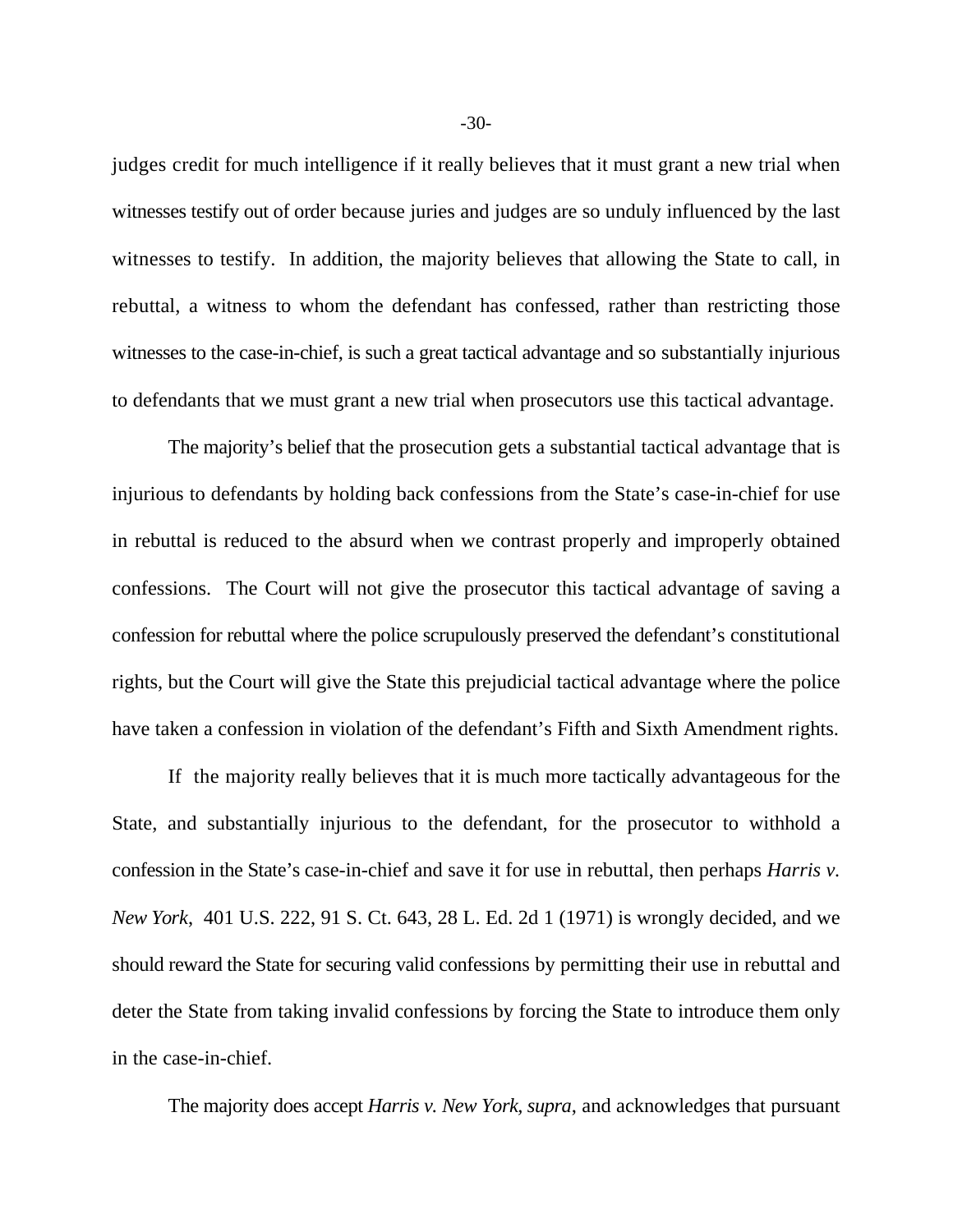to *Harris* if a defendant takes the witness stand and on cross-examination denies making a confession that was not admissible in the government's case-in-chief because of *Miranda* violations, the confession can be introduced in rebuttal. Apparently, the majority believes *Harris* created a new impeaching technique and new form of rebuttal evidence only available for confessions taken in violation of *Miranda*. Again, the majority misreads the case. What *Harris* held was that the traditional prosecution right to impeach a defendant's trial testimony by prior inconsistent statements is still available, even if the statement was taken in violation of the defendant's *Miranda* rights. The Court said:

> "Having voluntarily taken the stand, petitioner was under an obligation to speak truthfully and accurately, and the prosecution here did no more than utilize the traditional truthtesting devices of the adversary process. Had inconsistent statements been made by the accused to some third person, *it could hardly be contended that the conflict could not be laid before the jury by way of cross-examination and impeachment*." (Emphasis added)(footnote omitted).

*Harris*, 401 U.S. at 225-26, 91 S.Ct. at 645-46, 28 L.Ed.2d at 4-5. Unfortunately what the Supreme Court said "could hardly be contended" was not only contended by Wright, but was also adopted by this Court.

*Harris'*s application to the issue in the instant case has been interpreted opposite to the construction given *Harris* by the majority. In *Ameen v. State*, 186 N.W.2d 206 (Wis. 1971), the Supreme Court of Wisconsin addressed a situation similar to the instant case where the defendant made the same contentions as were made in the instant case. The court summarized the contentions and the relevance of the *Harris* holding as follows: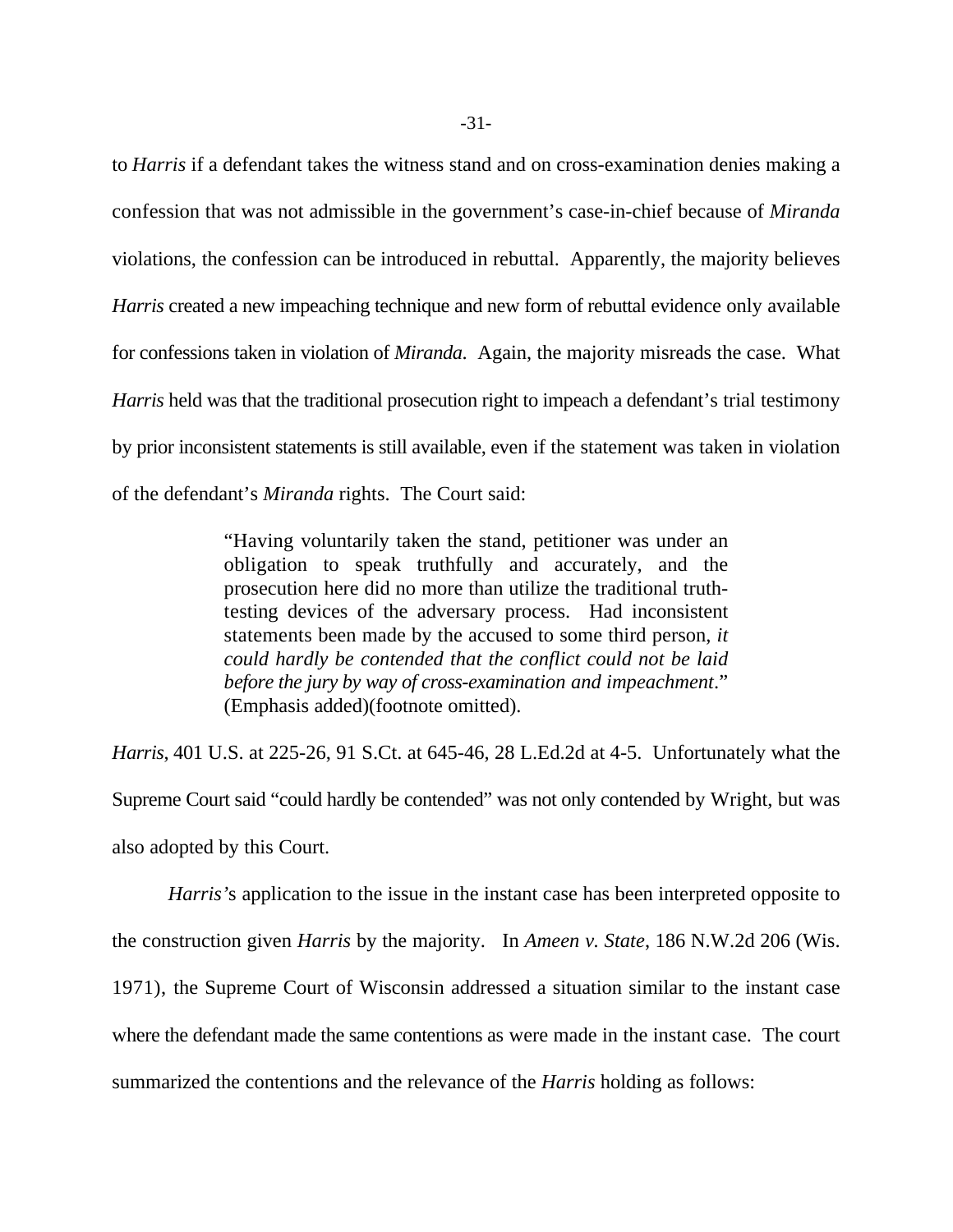"[C]ounsel argues that the presenting as rebuttal evidence of statements made by defendant, inconsistent with his witnessstand testimony, gives such statements a 'blockbuster' dimension. The contention appears to be that all statements made by the defendant must be introduced as part of the case in chief, and, if not so presented, may not be offered as rebuttal testimony. Quite aside from the considerable discretion given trial courts in controlling what evidence may be admitted in rebuttal, whatever merit there may have been in the argument made vanished with the recent United States Supreme Court decision in *Harris v. New York*.

\* \* \*

In *Harris*, the statements made by defendant to the police were not and could not have been used by the state as part of the case in chief. Here the statements made by the defendant to the police were not presented as part of the case in chief, but could have been. In both situations, as well as to the shades of grey in between where the state may not be sure as to admissibility of statements made, *Harris* controls and to use such statements in rebuttal only is to do '\* \* \* no more than utilize the traditional truth-testing devices of the adversary process. \* \* \*' The defendant here was entitled to take the stand in his own defense, or to refuse to do so, but, when he elected to testify, he cannot be insulated from '\* \* \* the risk of confrontation with prior inconsistent utterances. \* \* \*'" (Footnotes omitted).

*Ameen*, 186 N.W.2d at 209-10. As the Supreme Court of Wisconsin indicated, *Harris* should be applicable when the prosecutor knows there are *Miranda* violations, when the prosecutor is uncertain whether there are *Miranda* violations, when the prosecutor is doubtful whether there are *Miranda* violations, and when there are no *Miranda* violations.

It is distressing to me that, according to the majority, the State's failure to admit a valid confession in its case-in-chief is a far greater evil than taking a confession in violation of a defendant's *Miranda* rights. A confession in violation of *Miranda* may not "be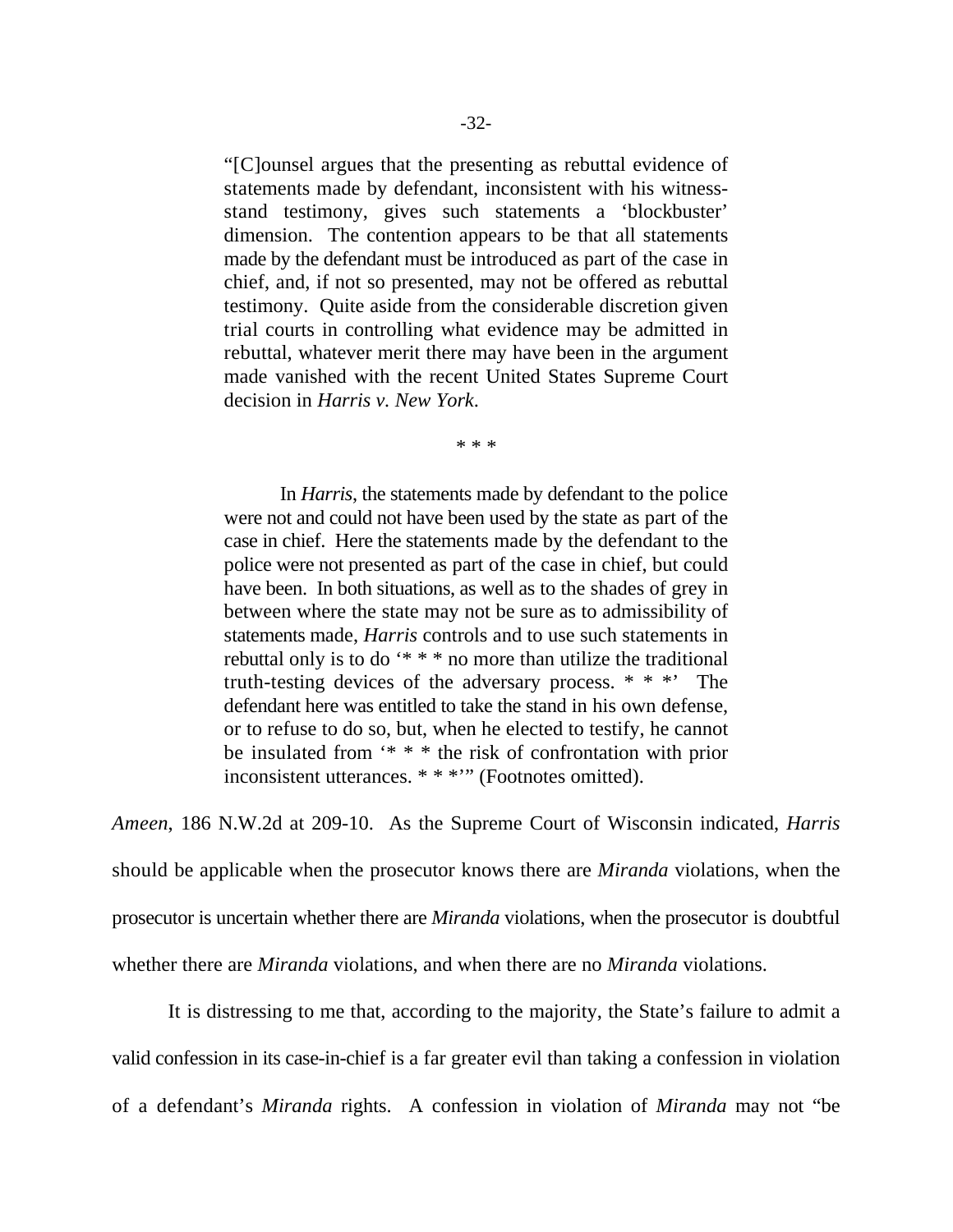perverted into a license to use perjury by way of a defense, free from the risk of confrontation with prior inconsistent utterances," *Harris v. New York, supra*, 401 U.S. at 226, 91 S. Ct. at 645, 28 L. Ed. 2d at 5, but if the State fails to use a defendant's confession in its case-in-chief, the defendant does have a license to use perjury free from the risk of confrontation by prior utterances. The majority also recognizes that, in *Harris*, the Supreme Court "reached a pragmatic balance between two compelling public policies — the exclusionary rule precluding the use of confessions obtained in violation of *Miranda*, on the one hand, and not giving defendants a free ride to commit perjury, on the other." \_\_\_ Md. at  $\_\_\_\_\_\_$  A.2d at  $\_\_\_\_$  (1998)(Majority Op. at 14-15). I fully agree with this analysis, but the harm done by the State not offering the defendant's confession in its case-in-chief does not outweigh the harm in giving defendants "a free ride to commit perjury."

The sole basis for the majority's distinction between the prosecutor's use of valid and invalid confessions in rebuttal is its assumption that prosecutors need to be deterred from holding back confessions for use in rebuttal that could be used in the case-in-chief. There is no basis for the majority's speculations. To the contrary, there is good reason to believe that prosecutors as a general rule would want to present the best case possible in their casein-chief. There is good reason to believe that prosecutors would want to use oral confessions as substantive evidence by putting them in their case-in-chief, rather than holding them for rebuttal as mere impeaching exhibits. This Court has never before precluded a prosecutor from admitting a defendant's confession in rebuttal, yet the most cursory survey of criminal cases would show that in the overwhelming majority of criminal cases confessions are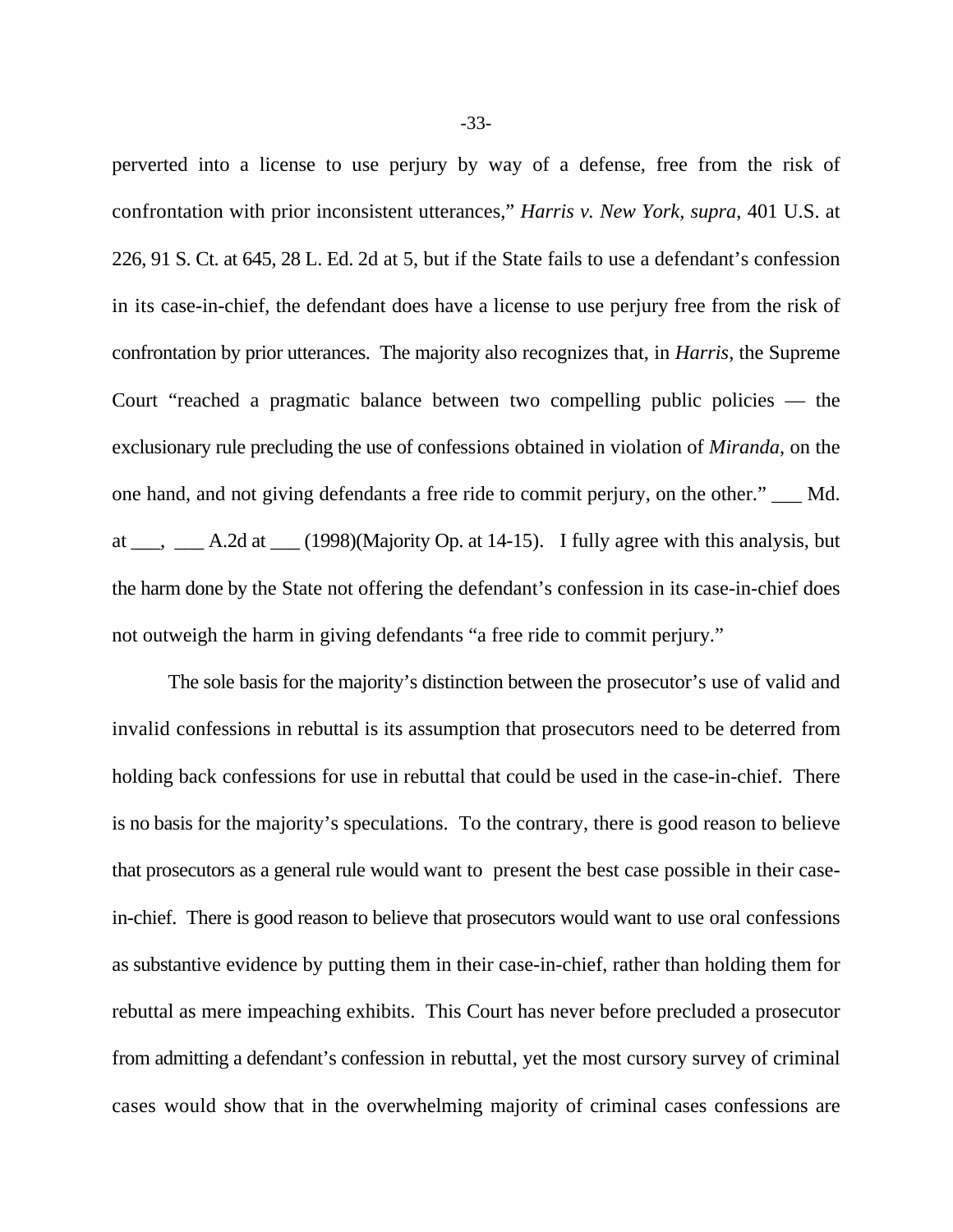introduced in the State's case-in-chief. This is also shown by the numerous suppression hearings where prosecutors go to great lengths to prove a confession was taken in compliance with *Miranda v. Arizona,* 384 U.S. 436, 86 S.Ct.1602, 16 L.Ed.2d 694 (1966), and *Edwards v. Arizona*, 451 U.S. 477, 101 S.Ct. 1880, 68 L.Ed.2d 378 (1981), so they may use the confession in their case-in-chief. In fact, it is obvious from the Maryland cases discussed that often the reason why prosecutors withheld the "confessions" was not because they would be such powerful rebuttal, but because they were of such dubious value that only in the face of the defendant's denial of the statement did the scales tip in favor of admissibility.

In both *Bruce* and in the instant case, the defendant's statements were made to someone in the criminal mileau with doubtful credibility, whom the State may have been reluctant to call. It was only after the defendant testified that the scales may have tipped in favor of admissibility. In *Franklin*, it is obvious the prosecutor believed that admission of the defendant's marginally helpful admission was not worth interrupting the trial for a suppression hearing. It is unrealistic to think that a prosecutor, who has a confession by a defendant, would not want to introduce it as substantive evidence in the case-in-chief. Prosecutors like other litigants wish to put their best foot forward and present the best case possible. I sincerely doubt that the prosecutor withheld this "confession" to get any tactical advantage of calling Hurt as a witness in rebuttal, especially when by doing so the confession is not substantive evidence. If Wright did not testify, Hurt could not be called, and if Wright testified and admitted the statement to Hurt but said he lied to Hurt, there could be no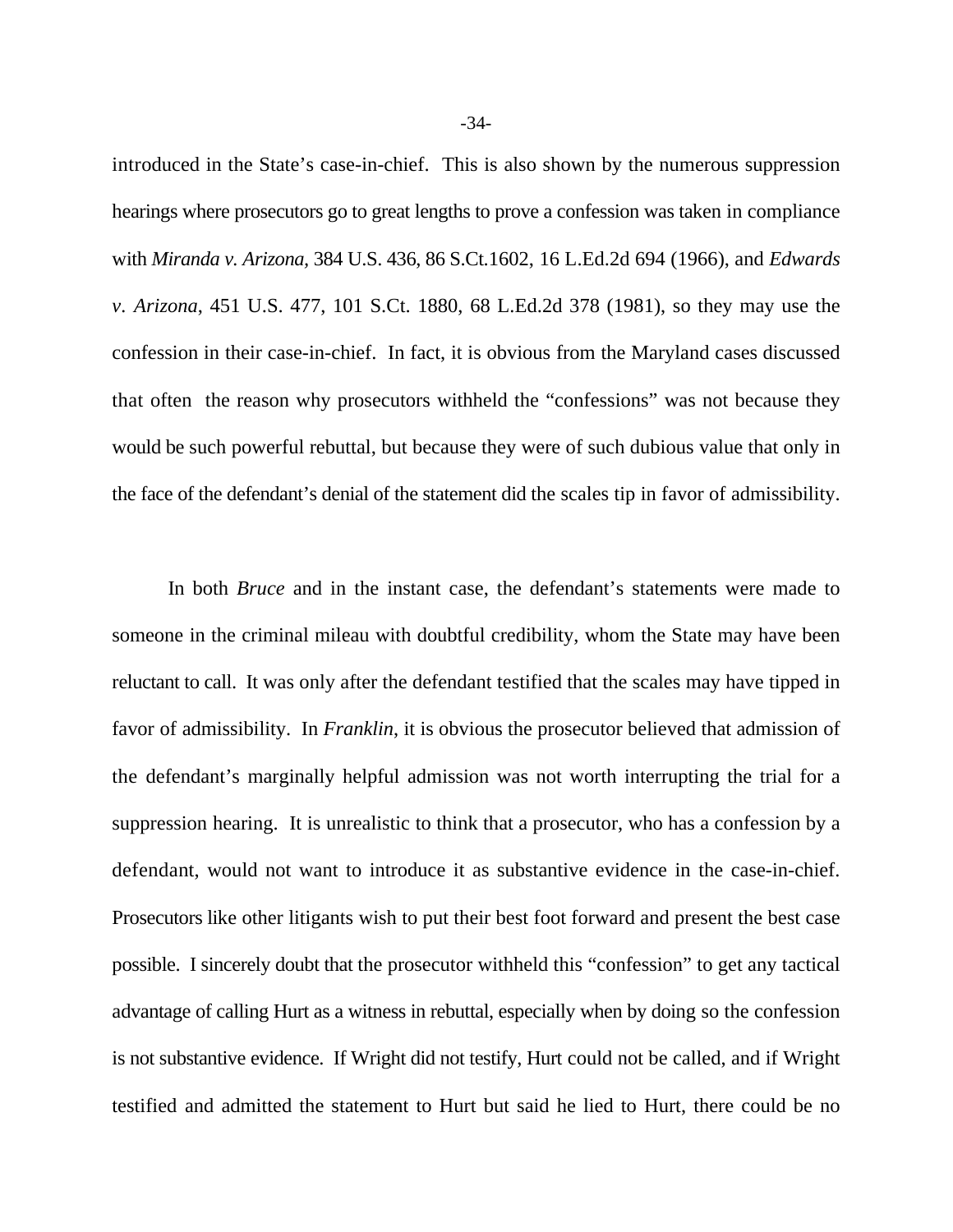rebuttal testimony. It was only after Wright's attorney brought out on re-direct examination of Wright that Wright did not and would not have made any incriminating statements to Hurt, that the prosecutor had to call Hurt in rebuttal.

# ISSUES NOT ADDRESSED BY THE MAJORITY

There are many troubling issues raised by the majority's opinion. It would seem that the rule against using a defendant's prior inconsistent statements in rebuttal is also applicable in civil cases, since the majority cites several civil cases in its opinion and also states that rebuttal prior inconsistent statements "cannot be used to permit the plaintiff/State unfairly to prejudice the defendant."  $\_\_\_\_\_\_$ Md. at  $\_\_\_\_\_\_$ A.2d at  $\_\_\_\_$ (Majority Op. at 8). This might raise potential due process implications. Assume a plaintiff and defendant in a civil case have each made damaging admissions and assume each wishes to get what the majority suggests is the tactical advantage of saving the other party's statement for impeachment. After the plaintiff testifies and denies making the statement, the defendant can offer the extrinsic evidence of the plaintiff's statement in the defense case. However, when the defendant testifies and denies making the prior inconsistent statement, the plaintiff is precluded from impeaching the defendant by rebuttal evidence of the prior inconsistent statement. Is there a potential due process violation to the plaintiff?

One of the most difficult issues to be resolved will be how to distinguish the full confession that was held not to be proper rebuttal in the instant case from the less than full confession that the majority says was properly admitted as rebuttal in *Bruce*. The majority

-35-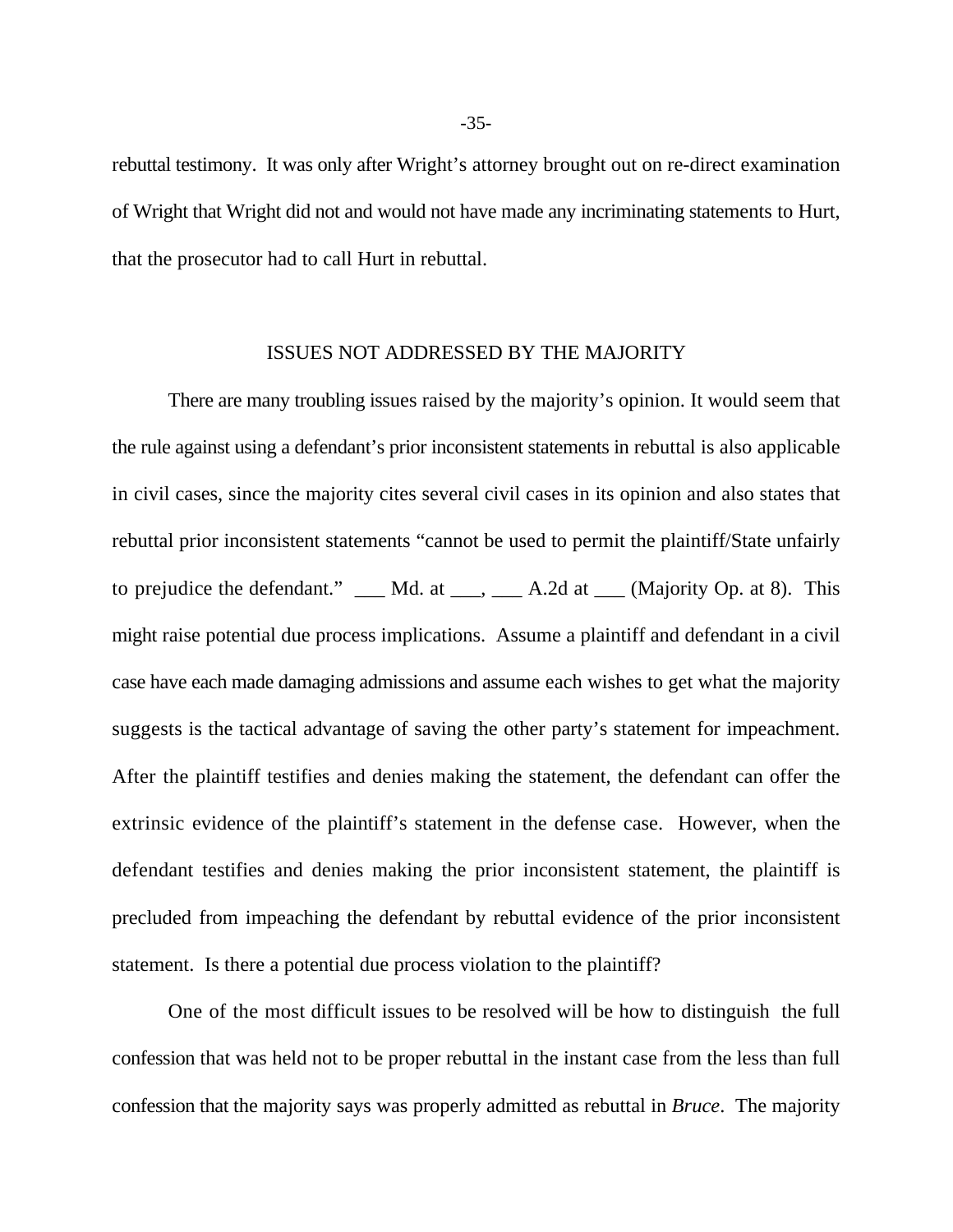gives us no guidance in the analysis, and a comparison of the two cases would seem to indicate there is no distinction.

Also left open is whether and how a defendant can be cross-examined about a prior inconsistent statement. This raises almost the same problems as using a confession on rebuttal. If, for example, the last cross-examination question asked by the prosecutor of the defendant is whether the defendant made a confession inconsistent with the defendant's trial testimony and if the defendant admits making the confession, then the testimony about the confession will still be the last evidence the jury hears. We are told that if the defendant denies making the confession the prosecutor cannot prove it in rebuttal because it will be the last thing the jury hears and, thus, prejudice the defendant.

It is also unclear whether the rule prohibiting impeachment of a defendant's trial testimony by using a prior inconsistent statement applies to written prior inconsistent statements admitted as exhibits in rebuttal that were not offered as exhibits in the case-inchief. There would seem to be little basis to distinguish written and oral prior inconsistent statements, but can the majority say that a written statement that is admitted as an exhibit and goes into the jury room is substantially and injuriously prejudicial to the defendant merely because it was admitted as an exhibit later rather than earlier in trial?

Is the majority's new rule applicable to court trials? The language of the opinion seems to so indicate, but can the majority really suggest a defendant will be substantially prejudiced because a judge heard an admissible confession at the end of the trial rather than at the beginning of the trial?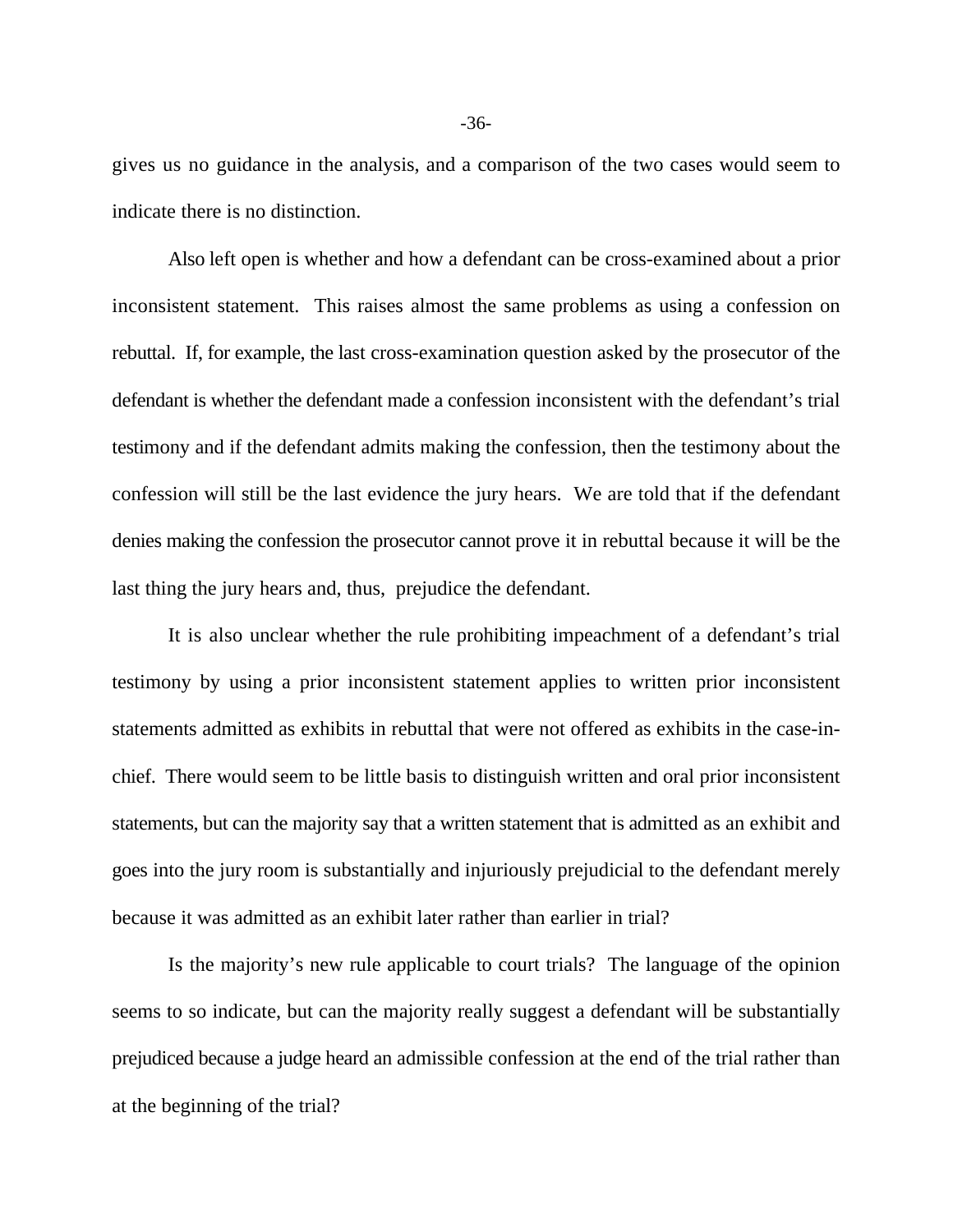Another problem will be for prosecutors to know when a confession is admissible in the case-in-chief or in rebuttal without a suppression hearing in every case. If a prosecutor is told by police that the defendant confessed but was not given the *Miranda* warnings, the prosecutor may not just save the confession for impeachment because the defendant may testify that the *Miranda* warnings were given and there was a full waiver so the confession should have been admitted in the State's case-in-chief and cannot be used as impeachment. The question also arises as to whether a prosecutor may make a confession admissible in rebuttal by simply refusing to prove *Miranda* waivers, thus, making the statement inadmissible in the case-in-chief. This Court has said "[i]n undertaking to prove a waiver of *Miranda* rights, 'a heavy burden rests on the government to demonstrate that the defendant knowingly and intelligently waived his privilege against self-incrimination and his right to retained or appointed counsel.'" *McIntyre v. State*, 309 Md. 607, 614-15, 526 A.2d 30, 33 (1987)(quoting *Miranda*, 384 U.S. at 475, 86 S.Ct. at 1628, 16 L.Ed.2d at 724). T h e majority's "trial procedure" rule is not based on any constitutional or statutory right enjoyed by the defendant, and it is contrary to our Rule 5-613(b). The rationale seems to be the majority's belief that the last bit of testimony has such undue impact that it overshadows all prior testimony in the case and its view that it is unfair to admit evidence that impeaches the defendant as the last evidence in the case. What the majority also seems to overlook is another rule of trial procedure; since the State has the burden of proof beyond any reasonable doubt, the State, not the defendant, has the right to open and close. This means the State is entitled to be the first, as well as the last, party to attempt to persuade the jury. Permissible